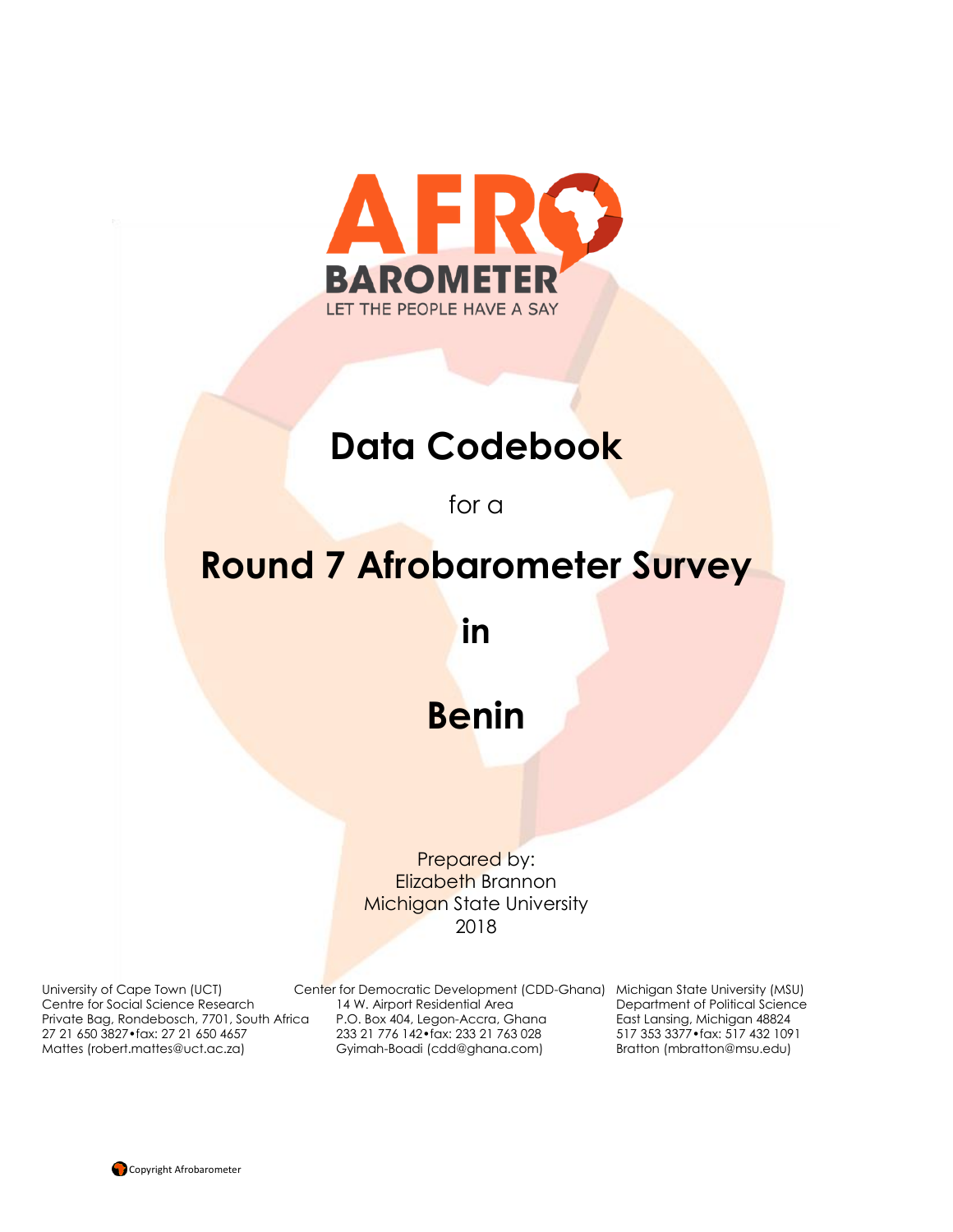**Please note that the Afrobarometer official final version of the questionnaire for Benin is the Frenchlanguage version.**

**Question Number:** RESPNO **Question:** Respondent number **Variable Label:** Respondent number **Values:** BEN0001-BEN1200 **Value Labels:** String variable **Note:** Assigned by data managers

**Question Number:** URBRUR

**Question:** PSU/EA **Variable Label:** Urban or Rural Primary Sampling Unit **Values:** 1, 2 **Value Labels:** 1=Urban, 2=Rural **Note:** Answered by interviewer

**Question Number:** REGION *Question:* **Region/Province** *Variable Label: Province or region* **Values:** 100-111 **Value Labels:** 100=Alibori, 101=Atacora, 102=Altantique, 103=Borgou, 104=Collines, 105=Couffo, 106=Donga, 107=Littoral, 108=Mono, 109=Ouémé, 110=Plateau, 111=Zou **Note:** Answered by interviewer

**Question Number:** DISTRICT **Question:** District **Variable Label:** District **Values:** String variable **Note:** Answered by interviewer

#### **Question Number:** EA\_SVC\_A

**Question:** Are the following services present in the primary sampling unit/enumeration area: Electricity grid that most houses could access? **Variable Label:** EA-SVC-A. Electricity grid in the PSU/EA **Values**: 0, 1, 9, -1 **Value Labels:** 0=No, 1=Yes, 9=Can't determine, -1=Missing **Source:** SAB **Note:** Question was filled in conjunction with field supervisor

#### **Question Number: EA\_SVC\_B**

**Question:** Are the following services present in the primary sampling unit/enumeration area: Piped water system that most houses could access? **Variable Label:** EA-SVC-B. Piped water system in the PSU/EA **Values:** 0, 1, 9, -1 Value Labels: 0=No, 1=Yes, 9=Can't determine, -1=Missing **Source:** SAB **Note:** Question was filled in conjunction with field supervisor

**Question Number:** EA\_SVC\_C

**Question:** Are the following services present in the primary sampling unit/enumeration area: Sewage system that most houses could access? **Variable Label:** EA-SVC-B. Sewage system in the PSU/EA **Values:** 0, 1, 9, -1 **Value Labels:** 0=No, 1=Yes, 9=Can't determine, -1=Missing **Source:** SAB

**Note:** Question was filled in conjunction with field supervisor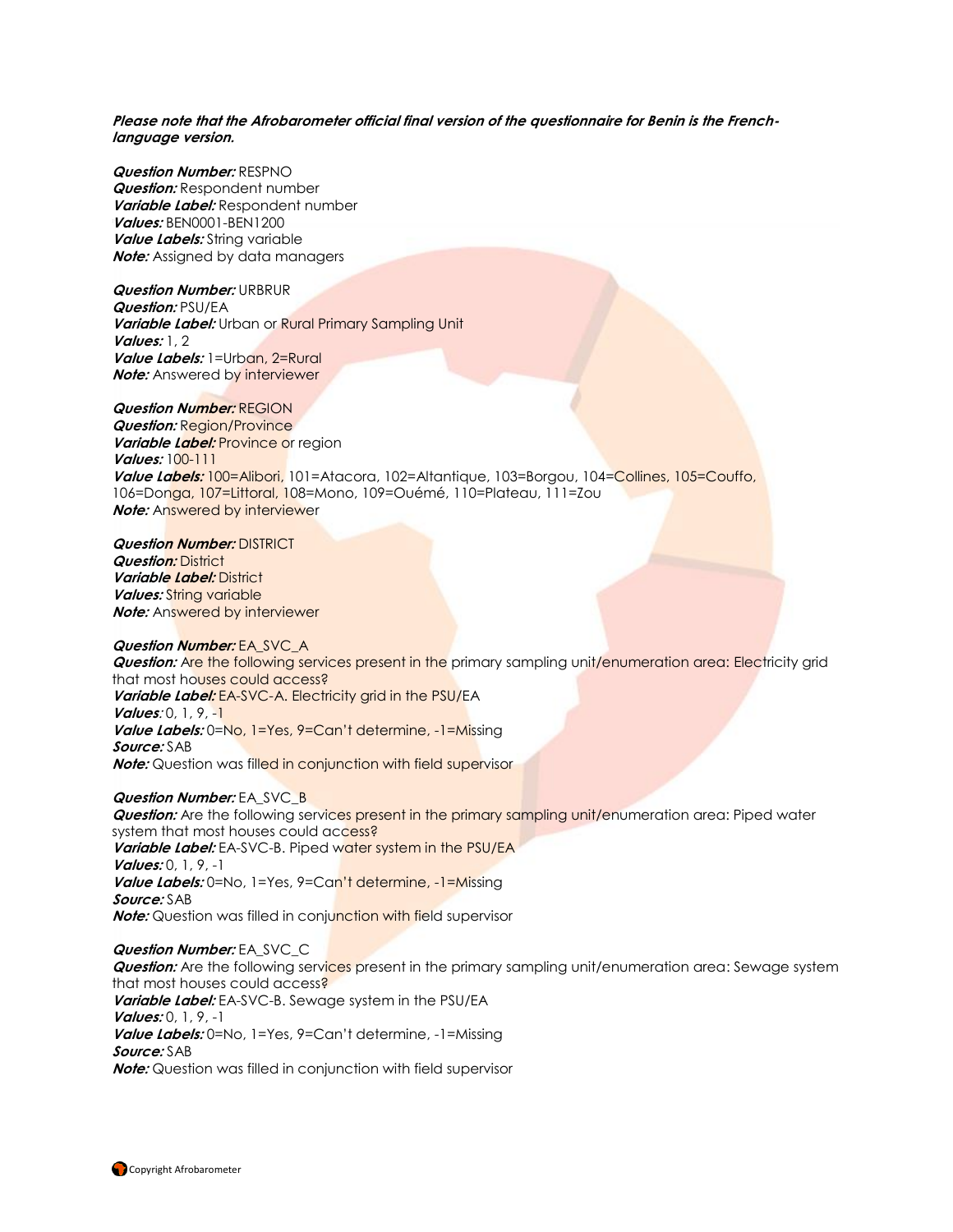**Question Number:** EA\_SVC\_D **Question:** Are the following services present in the primary sampling unit/enumeration area: Cell phone service? **Variable Label:** EA-SVC-D. Cell phone service in the PSU/EA **Values:** 0, 1, 9, -1 **Value Labels:** 0=No, 1=Yes, 9=Can't determine, -1=Missing **Source:** SAB **Note:** Question was filled in conjunction with field supervisor

#### **Question Number:** EA\_FAC\_A

**Question:** Are the following facilities present in the primary sampling unit/enumeration area, or in easy walking distance: Post office? **Variable Label:** EA-FAC-A. Post office in the PSU/EA **Values:** 0, 1, 9, -1 **Value Labels:** 0=No, 1=Yes, 9=Can't determine, -1=Missing **Source:** SAB **Note:** Question was filled in conjunction with field supervisor

#### **Question Number:** EA\_FAC\_B

**Question:** Are the following facilities present in the primary sampling unit/enumeration area, or in easy walking distance: School? **Variable Label:** EA-FAC-B. School in the PSU/EA **Values:** 0, 1, 9, -1 **Value Labels:** 0=No, 1=Yes, 9=Can't determine, -1=Missing **Source:** SAB **Note:** Question was filled in conjunction with field supervisor

#### **Question Number:** EA\_FAC\_C

**Question:** Are the following facilities present in the primary sampling unit/enumeration area, or in easy walking distance: Police station? **Variable Label:** EA-FAC-C. Police station in the PSU/EA **Values:** 0, 1, 9, -1 **Value Labels:** 0=No, 1=Yes, 9=Can't determine, -1=Missing **Source:** SAB **Note:** Question was filled in conjunction with field supervisor

#### **Question Number:** EA\_FAC\_D

**Question:** Are the following facilities present in the primary sampling unit/enumeration area, or in easy walking distance: Health clinic? **Variable Label**: EA-FAC-D. Health Clinic in the PSU/EA **Values:** 0, 1, 9, -1 Value Labels: 0=No, 1=Yes, 9=Can't determine, -1=Missing **Source:** SAB **Note:** Question was filled in conjunction with field supervisor

#### **Question Number:** EA\_FAC\_E

**Question:** Are the following facilities present in the primary sampling unit/enumeration area, or in easy walking distance: Market stalls (selling groceries and/or clothing)? **Variable Label**: EA-FAC-E. Market stalls in the PSU/EA **Values:** 0, 1, 9, -1 **Value Labels:** 0=No, 1=Yes, 9=Can't determine, -1=Missing **Source:** SAB **Note:** Question was filled in conjunction with field supervisor

**Question Number:** EA\_FAC\_F **Question:** Are the following facilities present in the primary sampling unit/enumeration area, or in easy walking distance: Bank? **Variable Label:** EA-FAC-F. Bank in the PSU/EA **Values:** 0, 1, 9, -1

Copyright Afrobarometer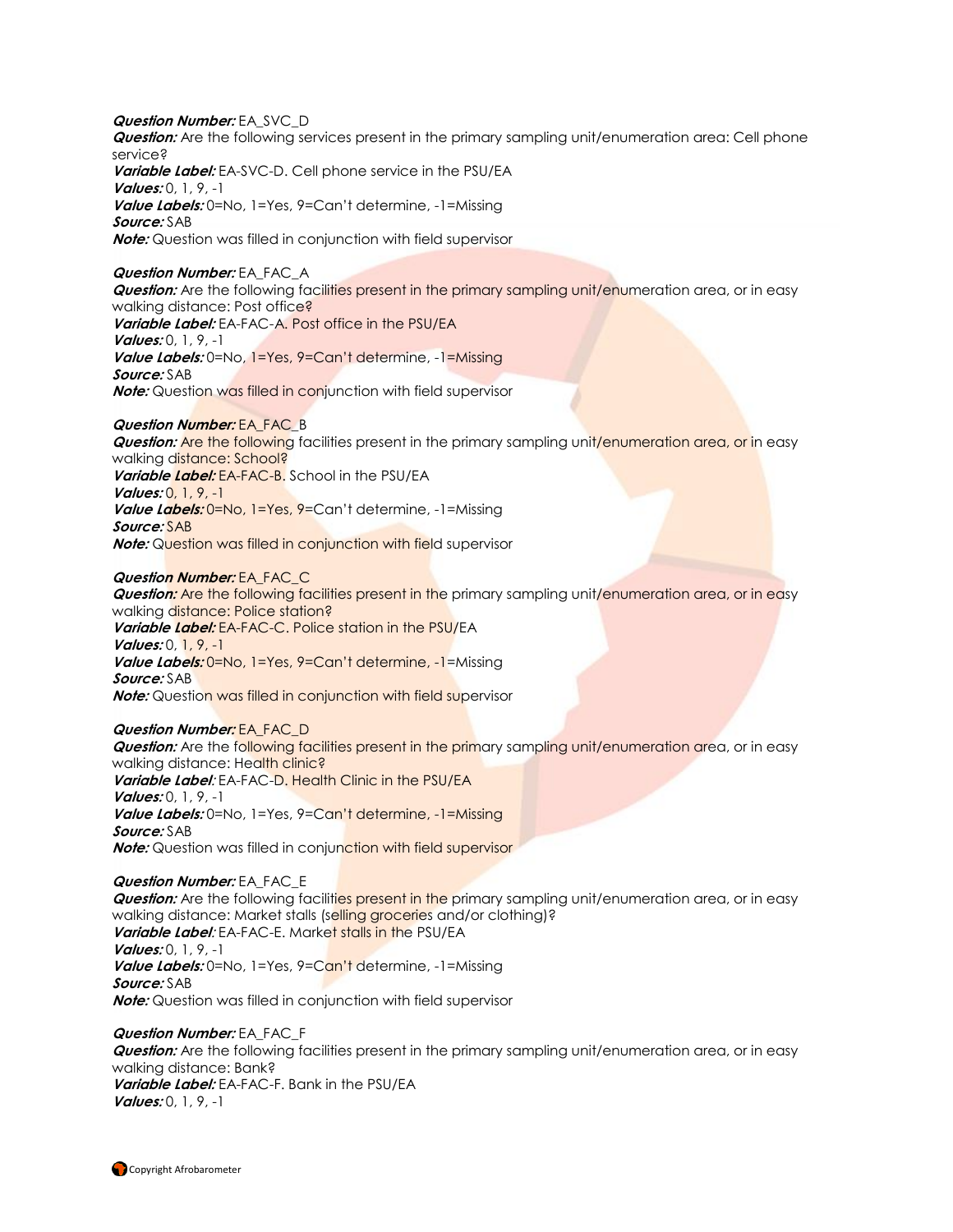**Value Labels:** 0=No, 1=Yes, 9=Can't determine, -1=Missing **Source:** SAB **Note:** Question was filled in conjunction with field supervisor

#### **Question Number:** EA\_FAC\_G

**Question:** Are the following facilities present in the primary sampling unit/enumeration area, or in easy walking distance: Is there any kind of paid transport, such as a bus, taxi, moped, or other form, available on a daily basis?

**Variable Label:** EA-FAC-G. Paid transport in the PSU/EA **Values:** 0, 1, 9, -1 **Value Labels:** 0=No, 1=Yes, 9=Can't determine, -1=Missing **Source:** SAB **Note:** Question was filled in conjunction with field supervisor

#### **Question Number:** EA\_SEC\_A

**Question:** In the PSU/EA, did you (or any of your colleagues) see: Any policemen or police vehicles? **Variable Label:** EA-SEC-A. Police in the PSU/EA **Values:** 0, 1, 9, -1 **Value Labels:** 0=No, 1=Yes, 9=Don't know, -1=Missing **Source:** SAB **Note:** Question was filled in conjunction with field supervisor

**Question Number:** EA\_SEC\_B **Question:** In the PSU/EA, did you (or any of your colleagues) see: Any soldiers or army vehicles? **Variable Label:** EA-SEC-B. Soldiers/army in the PSU/EA **Values:** 0, 1, 9, -1 Value Labels: 0=No, 1=Yes, 9=Don't know, -1=Missing **Source:** SAB **Note:** Question was filled in conjunction with field supervisor

### **Question Number:** EA\_SEC\_C

**Question:** In the PSU/EA, did you (or any of your colleagues) see: Any roadblocks set up by police or army? **Variable Label:** EA-SEC-C. Roadblocks by police/army in the PSU/EA **Values:** 0, 1, 9, -1 **Value Labels:** 0=No, 1=Yes, 9=Don't know, -1=Missing

**Source:** SAB **Note:** Question was filled in conjunction with field supervisor

#### **Question Number:** EA\_SEC\_D

**Question:** In the PSU/EA, did you (or any of your colleagues) see: Any customs checkpoints? **Variable Label:** EA-SEC-D. Customs checkpoints in the PSU/EA **Values:** 0, 1, 9, -1 Value Labels: 0=No, 1=Yes, 9=Don't know, -1=Missing **Source:** SAB **Note:** Question was filled in conjunction with field supervisor

#### **Question Number:** EA\_SEC\_E

**Question:** In the PSU/EA, did you (or any of your colleagues) see: Any roadblocks or booms set up by private security providers or by the local community? Variable Label: EA-SEC-E. Roadblocks by private security/local community in the PSU/EA **Values:** 0, 1, 9, -1 **Value Labels:** 0=No, 1=Yes, 9=Don't know, -1=Missing **Source:** SAB **Note:** Question was filled in conjunction with field supervisor

### **Question Number:** EA\_ROAD\_A

**Question:** Thinking of your journey here: Was the road at the start point in the PSU/EA: **Variable Label:** EA-ROAD-A. Road surface at start point **Values:** 1-6, -1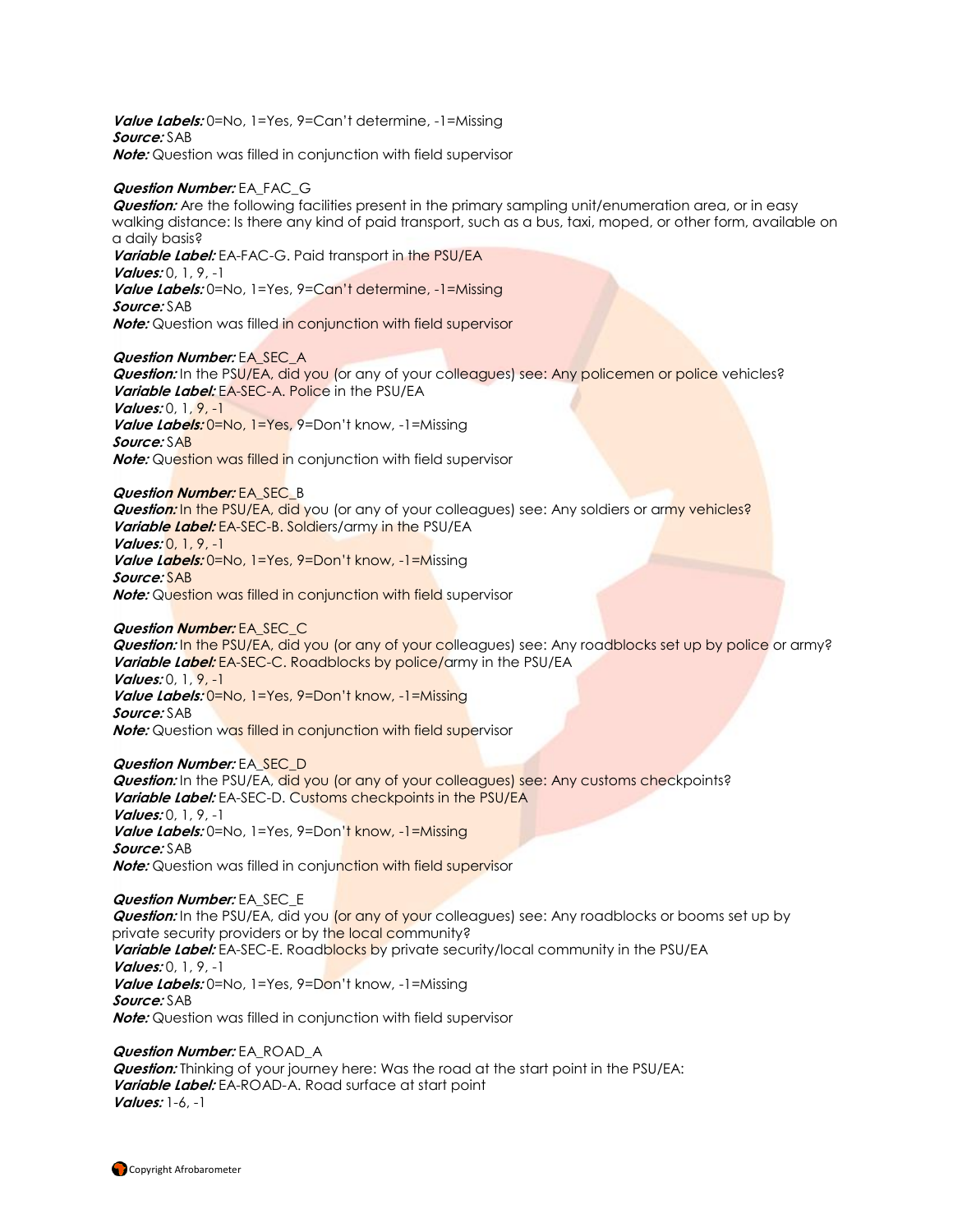**Value Labels:** 1=Earth, 2=Gravel, 3=Stone, 4=Muram, 5=Paved/Tarred, 6=Concrete, -1=Missing **Source:** Afrobarometer Round 7 **Note:** Question was filled in conjunction with field supervisor

#### **Question Number:** EA\_ROAD\_B

**Question:** Thinking of your journey here: What was the most common surface of the road over the last 5 kilometers before arriving at the start point of the PSU/EA? **Variable Label:** EA-ROAD-B. Road surface last 5 km **Values:** 1-6, -1 Value Labels: 1=Earth, 2=Gravel, 3=Stone, 4=Muram, 5=Paved/Tarred, 6=Concrete, -1=Missing **Source:** Afrobarometer Round 7 **Note:** Question was filled in conjunction with field supervisor

#### **Question Number:** EA\_ROAD\_C

**Question:** Thinking of your journey here: What was the condition of the road in the last 5 kilometers before reaching the start point of the PSU/EA? Was the road in excellent or good condition and easy to traverse, or was it in poor or very poor condition, that is, difficult to traverse due to potholes, waterlogging, or other issues, or was it impassable at any point (e.g., due to a collapsed bridge, fallen tree, flooding, etc.)? **Variable Label:** EA-ROAD-C. Road condition last 5 km

#### **Values:** 1-6, -1

**Value Labels:** 1=Impassable, 2=Very poor, 3=Poor, 4=Fair, 5=Good, 6=Very good, -1=Missing **Source: Afrobarometer Round 7** 

**Note:** Question was filled in conjunction with field supervisor

#### **Question Number:** NOCALL\_1

**Question:** Reasons for unsuccessful calls: Household 1 **Variable Label:** Reason for Unsuccessful Call Household 1 **Values**: 1-8, 9997

**Value Labels**: 1=Refused to be interviewed, 2=Person selected was never at home after at least two visits, 3=Household/Premises empty for the survey period after at least two visits, 4=Not a citizen/Spoke only a foreign language, 5=Deaf/Did not speak a survey language, 6=Did not fit gender quota, 7=No adults in household, 8=Other (specify), 9997=Not applicable/Interview was successful

#### **Source:** Southern Africa Barometer (SAB)

**Note:** Answered by interviewer, after instructions, "It is your job is to select a random (this means any) household. A household is a group of people who presently eat together from the same spot. Start your walk pattern from the start point that has been randomly chosen by your Field Supervisor. Team members must walk in opposite directions to each other. If A walks towards the sun, B must walk away from the sun; C and D must walk at right angles to A and B. Use a 5 / 10 interval pattern to select a household. That is, walking in your designated direction away from the start point, select the 5<sup>th</sup> household for the first interview, counting houses on both the right and the left (and starting with those on the right if they are opposite each other). Once you leave your first interview, continue on in the same direction, this time selecting the 10<sup>th</sup> household, again counting houses on both the right and the left. If the settlement comes to an end and there are no more houses, turn at right angles to the right and keep walking, continuing to count until finding the tenth dwelling."

#### **Question Number:** NOCALL\_2

*Question:* Reasons for unsuccessful calls: Household 2 **Variable Label:** Reason for Unsuccessful Call Household 2 **Values:** 1-8, 9997

**Value Labels**: 1=Refused to be interviewed, 2=Person selected was never at home after at least two visits, 3=Household/Premises empty for the survey period after at least two visits, 4=Not a citizen/Spoke only a foreign language, 5=Deaf/Did not speak a survey language, 6=Did not fit gender quota, 7=No adults in household, 8=Other (specify), 9997=Not applicable/Interview was successful **Source:** SAB

**Note:** Answered by interviewer

#### **Question Number: NOCALL 3**

**Question:** Reasons for unsuccessful calls: Household 3 **Variable Label:** Reason for Unsuccessful Call Household 3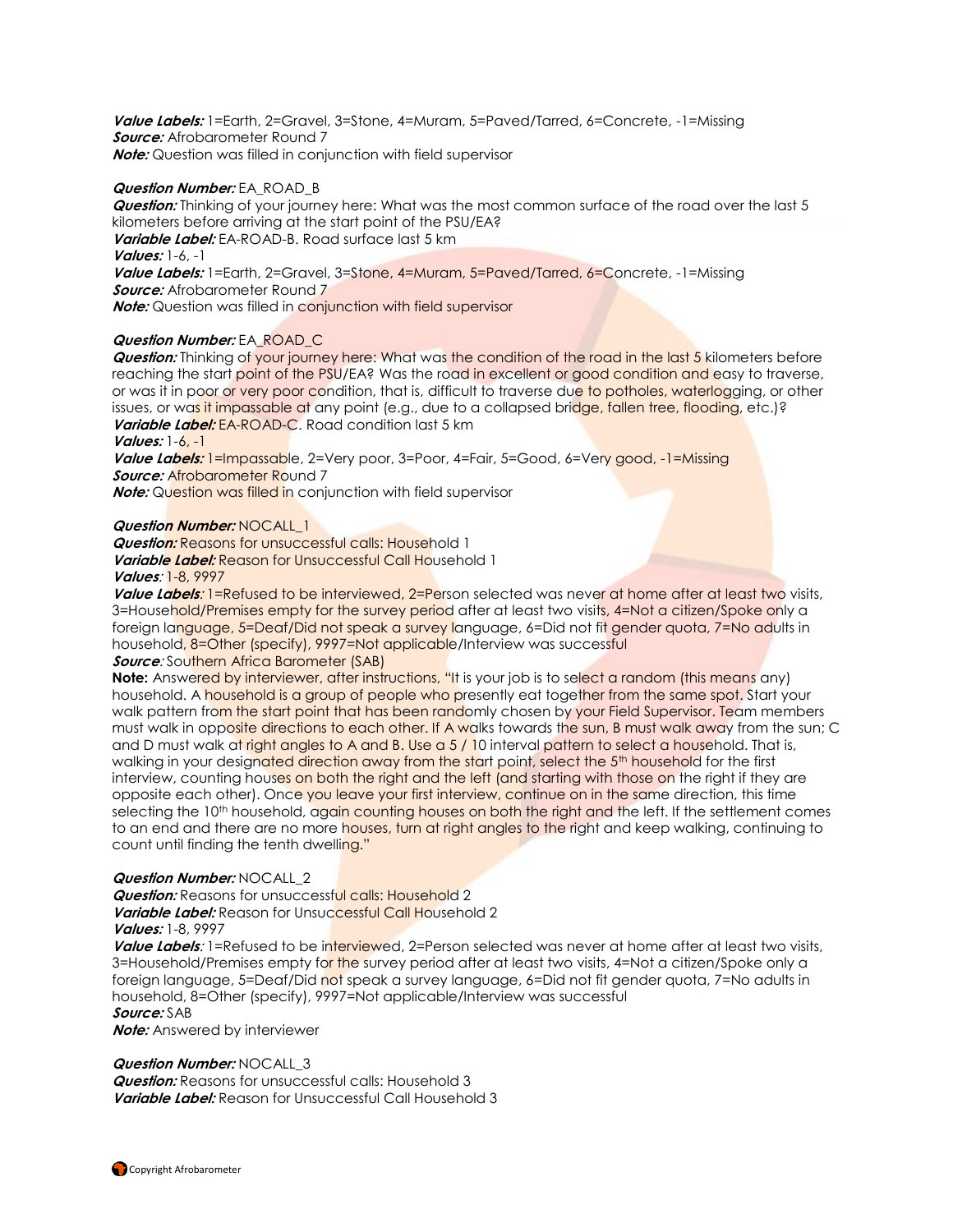#### **Values:** 1-8, 9997

**Value Labels**: 1=Refused to be interviewed, 2=Person selected was never at home after at least two visits, 3=Household/Premises empty for the survey period after at least two visits, 4=Not a citizen/Spoke only a foreign language, 5=Deaf/Did not speak a survey language, 6=Did not fit gender quota, 7=No adults in household, 8=Other (specify), 9997=Not applicable/Interview was successful **Source:** SAB

**Note:** Answered by interviewer

#### **Question Number:** NOCALL\_4

**Question:** Reasons for unsuccessful calls: Household 4 **Variable Label:** Reason for Unsuccessful Call Household 4 **Values:** 1-8, 9997

Value Labels: 1=Refused to be interviewed, 2=Person selected was never at home after at least two visits, 3=Household/Premises empty for the survey period after at least two visits, 4=Not a citizen/Spoke only a

foreign language, 5=Deaf/Did not speak a survey language, 6=Did not fit gender quota, 7=No adults in household, 8=Other (specify), 9997=Not applicable/Interview was successful

**Source:** SAB

**Note:** Answered by interviewer

#### **Question Number: NOCALL 5**

**Question:** Reasons for unsuccessful calls: Household 5 **Variable Label:** Reason for Unsuccessful Call Household 5

#### **Values:** 1-8, 9997

**Value Labels**: 1=Refused to be interviewed, 2=Person selected was never at home after at least two visits, 3=Household/Premises empty for the survey period after at least two visits, 4=Not a citizen/Spoke only a foreign language, 5=Deaf/Did not speak a survey language, 6=Did not fit gender quota, 7=No adults in household, 8=Other(specify), 9997=Not applicable/Interview was successful

#### **Source:** SAB

**Note:** Answered by interviewer

#### **Question Number:** NOCALL\_6

**Question:** Reasons for unsuccessful calls: Household 6 **Variable Label:** Reason for Unsuccessful Call Household 6

#### **Values:** 1-8, 9997

Value Labels: 1=Refused to be interviewed, 2=Person selected was never at home after at least two visits, 3=Household/Premises empty for the survey period after at least two visits, 4=Not a citizen/Spoke only a foreign language, 5=Deaf/Did not speak a survey language, 6=Did not fit gender quota, 7=No adults in household, 8=Other (specify), 9997=Not applicable/Interview was successful

### **Source:** SAB

**Note:** Answered by interviewer

#### **Question Number:** NOCALL\_7

**Question:** Reasons for unsuccessful calls: Household 7 **Variable Label:** Reason for Unsuccessful Call Household 7 **Values:** 1-8, 9997

Value Labels: 1=Refused to be interviewed, 2=Person selected was never at home after at least two visits, 3=Household/Premises empty for the survey period after at least two visits, 4=Not a citizen/Spoke only a foreign language, 5=Deaf/Did not speak a survey language, 6=Did not fit gender quota, 7=No adults in household, 8=Other (specify), 9997=Not applicable/Interview was successful **Source:** SAB

**Note:** Answered by interviewer

### **Question Number:** NOCALL\_8

**Question:** Reasons for unsuccessful calls: Household 8 **Variable Label:** Reason for Unsuccessful Call Household 8

#### **Values:** 1-8, 9997

**Value Labels**: 1=Refused to be interviewed, 2=Person selected was never at home after at least two visits, 3=Household/Premises empty for the survey period after at least two visits, 4=Not a citizen/Spoke only a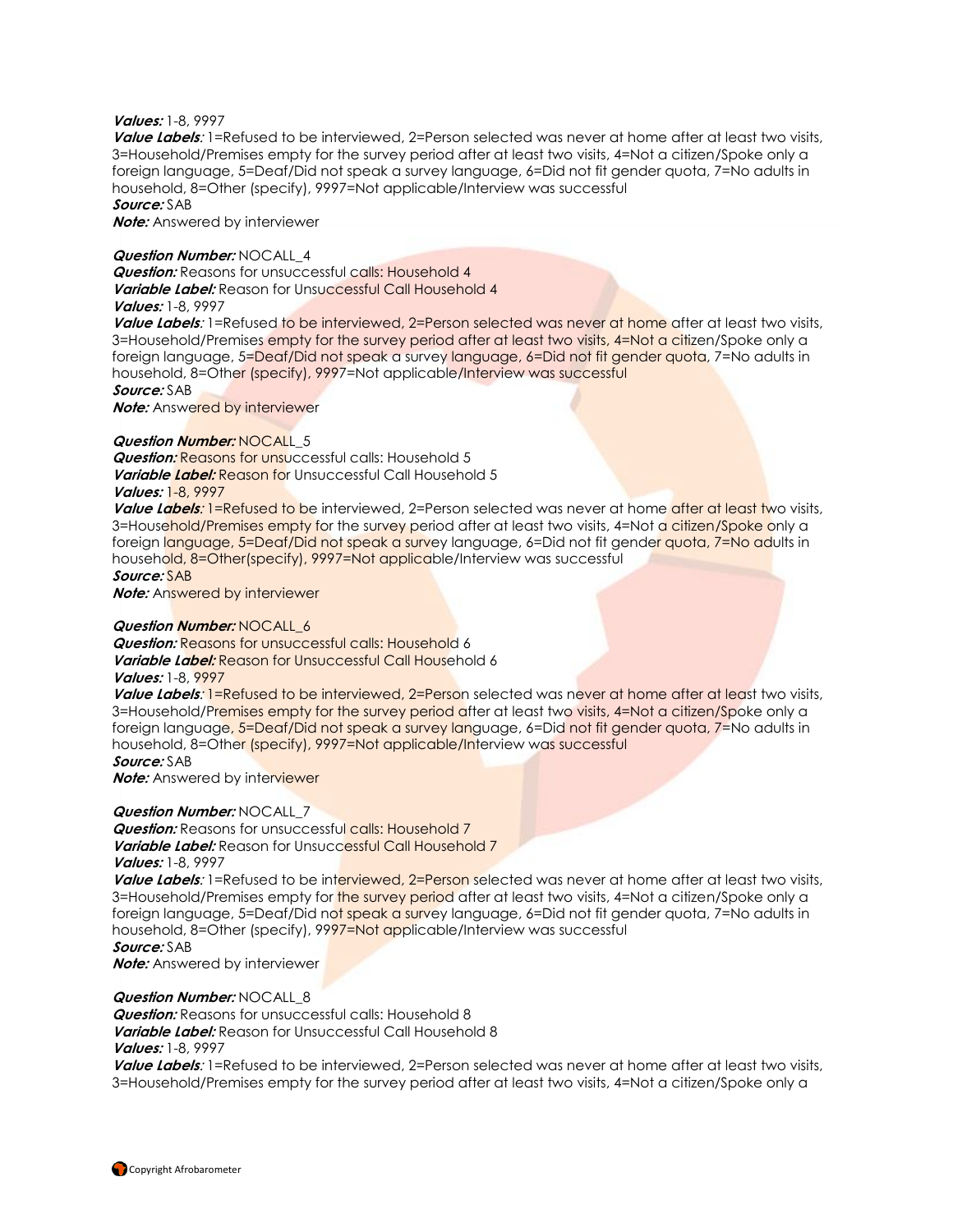foreign language, 5=Deaf/Did not speak a survey language, 6=Did not fit gender quota, 7=No adults in household, 8=Other (specify), 9997=Not applicable/Interview was successful **Source:** SAB **Note:** Answered by interviewer

**Question Number:** PREVINT **Question:** Previous interview was with a: **Variable Label:** Previous interview, gender **Values:** 0, 1, 2 Value Labels: 0=First interview, 1=Male, 2=Female **Note:** Answered by interviewer

**Question Number:** THISINT **Question:** This interview must be with a: **Variable Label:** This interview, gender **Values:** 1, 2 **Value Labels:** 1=Male, 2=Female **Note:** Answered by interviewer

**Question Number:** ADULT\_CT **Question: Total number of adult citizens in household Variable Label:** Number of adults in household **Values:** 1-99 **Source:** Afrobarometer Round 4 **Note:** Interviewer was given the following instructions: "Please record the total number of adults (men and women) in the household who are citizens of Benin. Enter a two-digit number."

**Question Number:** CALLS **Question:** How many calls were made to the household where the interview actually took place? **Variable Label:** Number of calls **Values:** 1, 2 **Value Labels:** 1=One call, 2=Two calls **Source:** SAB **Note:** Answered by interviewer

**Question Number:** DATEINTR **Question:** Date of interview **Variable Label:** Date of interview **Values:** 12.24.16 – 02.01.17 **Note:** Answered by interviewer. Entered in day, month, and year format

**Question Number:** STRTIME **Question:** Time interview started **Variable Label:** Time interview started **Note:** Answered by interviewer. Entered hour and minute, 24-hour clock

**Question Number:** Q1 **Question:** How old are you? **Variable Label:** Q1. Age **Values:** 18-110, 998, 999, -1 **Value Labels:** 998=Refused, 999=Don't know, -1=Missing

#### **Question Number:** Q2A

**Question:** Which Beninese language is your mother tongue or language of origin? **Variable Label:** Q2a. Respondent's mother tongue **Values:** 2, 100-110, 9995, 9998, 9999, -1 **Value Labels:** 2=French, 100=Adjagbé, 101=Baatonum, 102=Dendi, 103=Ditammari, 104=Fongbé, 105=Fulfuldé, 106=Yoruba, 107=Lopka, 108=Waama, 109=Yom, 110=Gourmantché, 9995=Other, 9998=Refused, 9999=Don't know, -1=Missing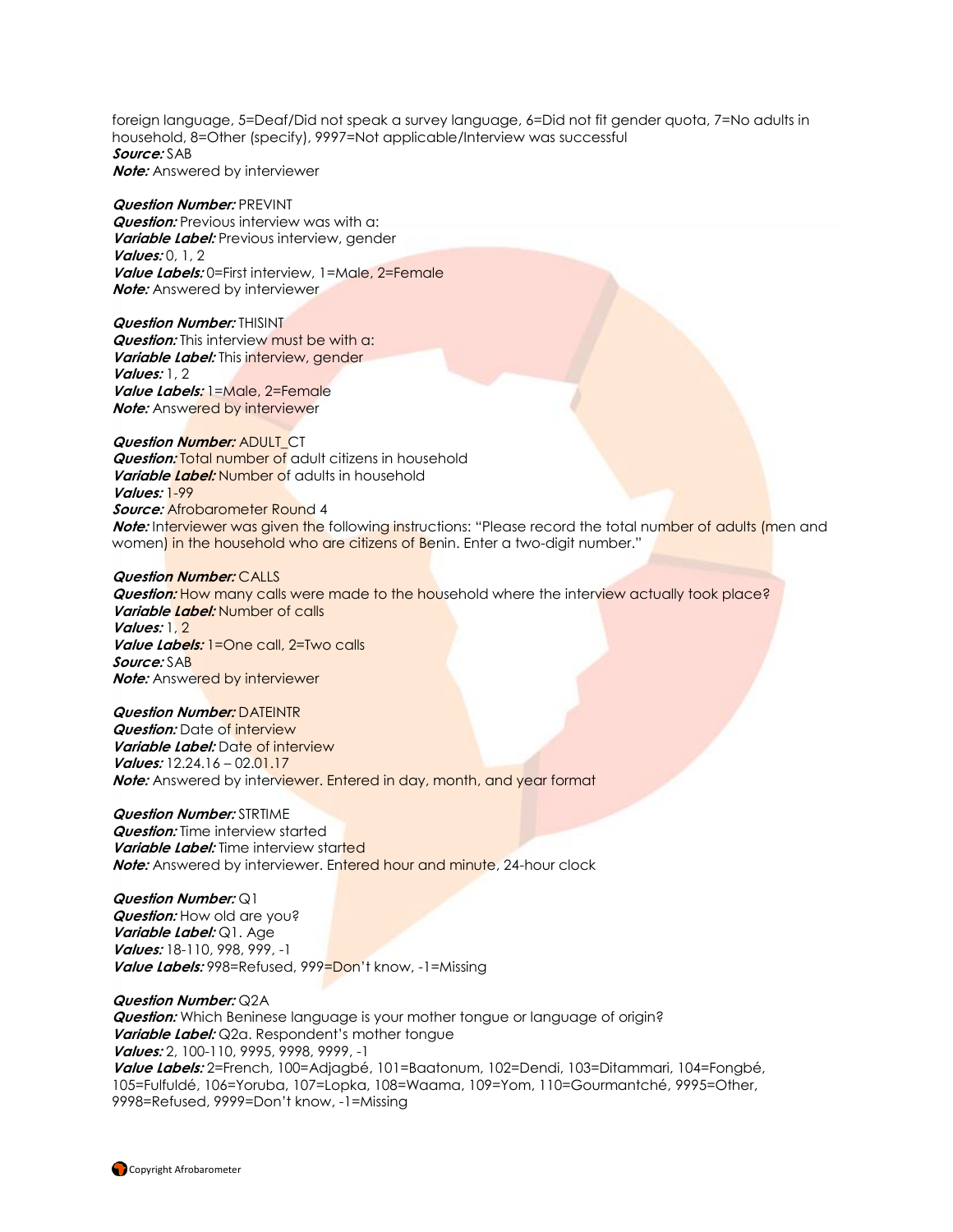**Source:** Afrobarometer Round 7 **Note:** Interviewer was instructed to prompt if necessary with "That is, the language of your group of origin."

#### **Question Number:** Q2A\_OTHER

**Question:** Which Beninese language is your mother tongue or language of origin? **Variable Label:** Q2a OTHER. Respondent's mother tongue (verbatim) **Values:** String variable **Source:** Afrobarometer Round 7 **Note:** Interviewer was instructed to prompt if necessary with "That is, the language of your group of origin."

#### **Question Number:** Q2B

**Question:** What is the primary language you speak in your home now? **Variable Label:** Q2b. Language spoken in home (verbatim) **Values:** 2, 100-111, 9995, 9998, 9999 **Value Labels:** 2=French, 100=Adjagbé, 101=Baatonum, 102=Dendi, 103=Ditammari, 104=Fongbé, 105=Fulfuldé, 106=Yoruba, 107=Lopka, 108=Waama, 109=Yom, 110=Gourmantché, 111=Torigbé, 9995=Other, 9998=Refused, 9999=Don't know, -1=Missing **Source:** Afrobarometer Round 7

#### **Question Number: Q2B\_OTHER**

**Question:** What is the primary language you speak in your home now? *Variable Label:* Q2b OTHER. Language spoken in home (verbatim) **Values:** String variable *Source:* Afrobarometer Round 7

#### **Question Number:** Q3

**Question:** Let's start with your general view about the current direction of our country. Some people might think the country is going in the wrong direction. Others may feel it is going in the right direction. So let me ask YOU about the overall direction of the country: Would you say that the country is going in the wrong direction or going in the right direction?

**Variable Label:** Q3. Overall direction of the country **Values:** 1, 2, 8, 9, -1

Value Labels: 1=Going in the wrong direction, 2=Going in the right direction, 8=Refused, 9=Don't know, -1=Missing

**Source:** NDB, Zambia96

#### **Question Number:** Q4A

**Question:** In general, how would you describe: The present economic condition of this country? **Variable Label:** Q4a. Country's present economic condition **Values:** 1-5, 8, 9, -1 **Value Labels:** 1=Very bad, 2=Fairly bad, 3=Neither good nor bad, 4=Fairly good, 5=Very good, 8=Refused, 9=Don't know, -1=Missing **Source:** NDB, Zambia96

#### **Question Number:** Q4B

**Question:** In general, how would you describe: Your own present living conditions? **Variable Label:** Q4b. Your present living conditions **Values:** 1-5, 8, 9, -1 **Value Labels:** 1=Very bad, 2=Fairly bad, 3=Neither good nor bad, 4=Fairly good, 5=Very good, 8=Refused, 9=Don't know, -1=Missing **Source:** NDB, Zambia96

**Question Number:** Q5

**Question:** In general, how do you rate your living conditions compared to those of other Beninese? **Variable Label:** Q5. Your living conditions vs. others **Values:** 1-5, 8, 9, -1 **Value Labels:** 1=Much worse, 2=Worse, 3=Same, 4=Better, 5=Much better, 8=Refused, 9=Don't know, - 1=Missing **Source:** SAB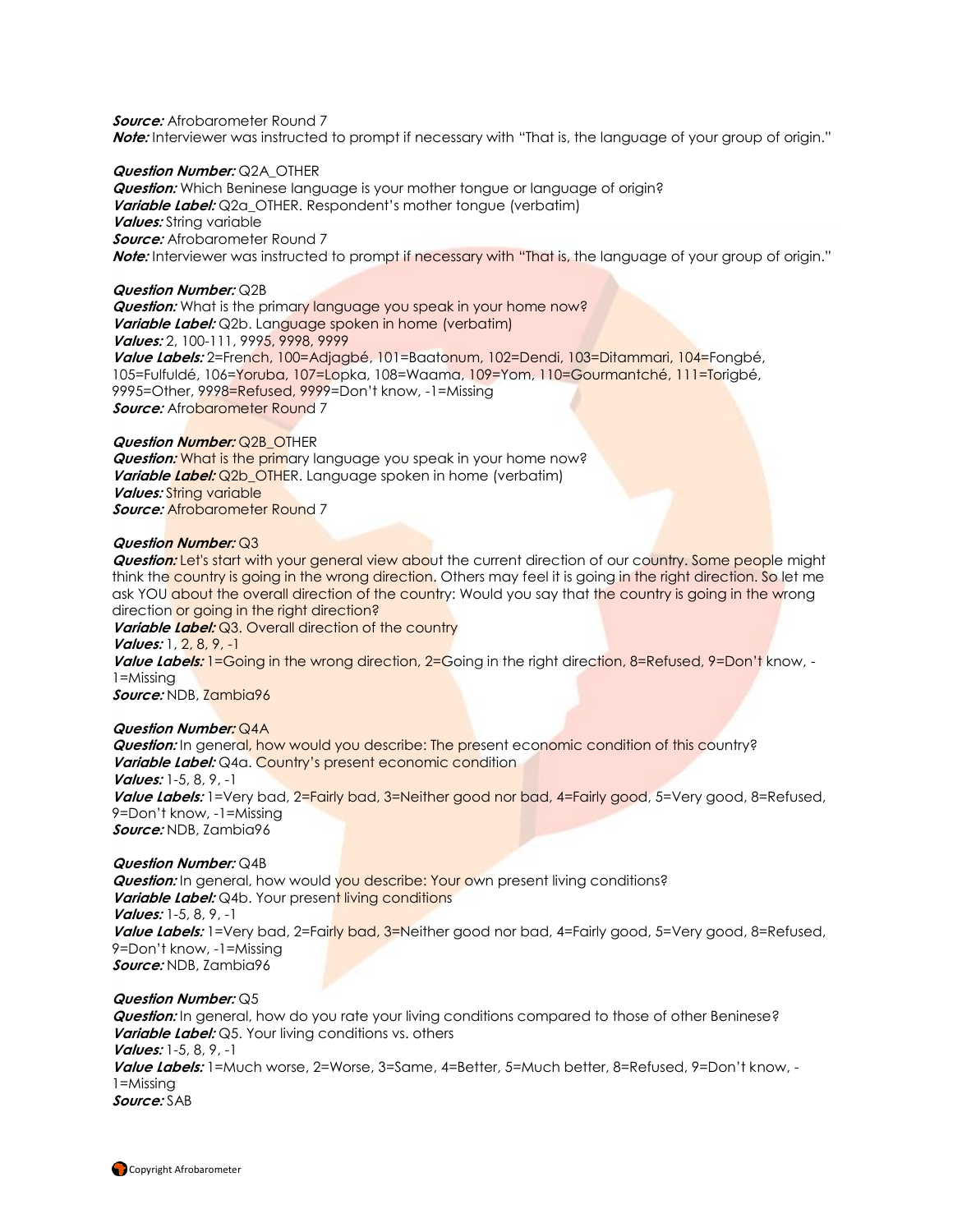#### **Question Number:** Q6

**Question:** Looking back, how do you rate economic conditions in this country compared to twelve months ago?

**Variable Label:** Q6. Country's economic condition compared to 12 months ago **Values:** 1-5, 8, 9, -1 **Value Labels:** 1=Much worse, 2=Worse, 3=Same, 4=Better, 5=Much better, 8=Refused, 9=Don't know, - 1=Missing **Source:** NDB, Zambia96

#### **Question Number:** Q7

**Question:** Looking ahead, do you expect economic conditions in this country to be better or worse in twelve months' time? **Variable Label:** Q7. Country's economic condition in 12 months' time **Values:** 1-5, 8, 9, -1 **Value Labels:** 1=Much worse, 2=Worse, 3=Same, 4=Better, 5=Much better, 8=Refused, 9=Don't know, - 1=Missing **Source:** Afrobarometer Round 5

#### **Question Number:** Q8A

*Question:* Over the past year, how often, if ever, have you or anyone in your family: Gone without enough food to eat? **Variable Label:** Q8a. How often gone without food **Values:** 0-4, 8, 9, -1 **Value Labels:** 0=Never, 1=Just once or twice, 2=Several times, 3=Many times, 4=Always, 8=Refused, 9=Don't know, -1=Missing **Source:** NDB

#### **Question Number:** Q8B

**Question:** Over the past year, how often, if ever, have you or anyone in your family: Gone without enough clean water for home use? *Variable Label:* Q8b. How often gone without water **Values:** 0-4, 8, 9, -1 **Value Labels:** 0=Never, 1=Just once or twice, 2=Several times, 3=Many times, 4=Always, 8=Refused, 9=Don't know, -1=Missing **Source:** NDB

#### **Question Number:** Q8C

**Question:** Over the past year, how often, if ever, have you or anyone in your family: Gone without medicines or medical treatment? **Variable Label:** Q8c. How often gone without medical care **Values:** 0-4, 8, 9, -1 **Value Labels:** 0=Never, 1=Just once or twice, 2=Several times, 3=Many times, 4=Always, 8=Refused, 9=Don't know, -1=Missing **Source:** NDB

#### **Question Number:** Q8D

**Question:** Over the past year, how often, if ever, have you or anyone in your family: Gone without enough fuel to cook your food? **Variable Label:** Q8d. How often gone without cooking fuel **Values:** 0-4, 8, 9, -1 **Value Labels:** 0=Never, 1=Just once or twice, 2=Several times, 3=Many times, 4=Always, 8=Refused, 9=Don't know, -1=Missing **Source:** SAB

#### **Question Number:** Q8E

**Question:** Over the past year, how often, if ever, have you or anyone in your family: Gone without a cash income?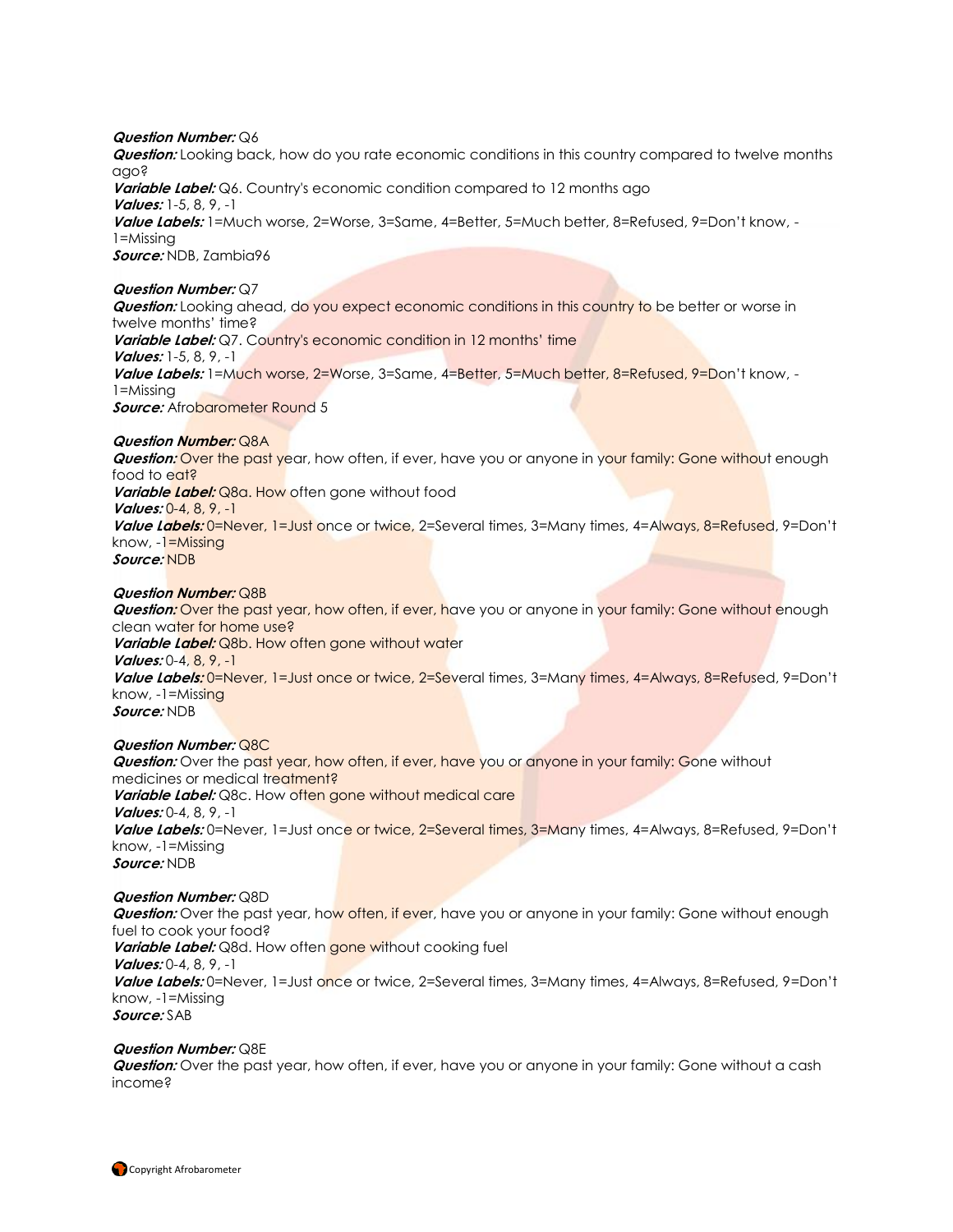**Variable Label:** Q8e. How often gone without a cash income **Values:** 0-4, 8, 9, -1 **Value Labels:** 0=Never, 1=Just once or twice, 2=Several times, 3=Many times, 4=Always, 8=Refused, 9=Don't know, -1=Missing **Source:** SAB

#### **Question Number:** Q8F

**Question:** When you say you went without [insert item] [insert frequency] would you say this occurred: **Variable Label:** Q8f. Frequency going without food

# **Values:** 1-9, -1

Value Labels: 1=About once every two or three months, 2=About once a month, 3=Two or three times a month, 4=About once a week, 5=Several times a week, 6=Every day, 7=Not applicable, 8=Refused, 9=Don't know, -1=Missing

#### **Source:** SAB

**Note:** Interviewer was instructed to identify the most intense (highest) code circled on Q8. If it is a 2, 3 or 4, i.e., if the respondent went without any item in Q8A-E "several times," "many times," or "always," take the most frequent response given and ask 8F.

#### **Question Number:** Q9

**Question:** Considering ALL the activities you engage in to secure a livelihood, how much, if at all, do you depend on receiving remittances from relatives or friends living in other countries? **Variable Label:** Q9. How dependent on receiving remittances **Values:** 0-3, 7-9, -1

**Value Labels:** 0=Not at all/Does not receive remittances, 1=A little bit, 2=Somewhat, 3=A lot, 7=Not applicable, 8=Refused, 9=Don't know, -1=Missing **Source:** Afrobarometer Round 7

#### **Question Number:** Q10A

**Question:** Over the past year, how often, if ever, have you or anyone in your family: Felt unsafe walking in your neighbourhood?

Variable Label: Q10a. How often felt unsafe walking in neighbourhood **Values:** 0-4, 8, 9, -1

**Value Labels:** 0=Never, 1=Just once or twice, 2=Several times, 3=Many times, 4=Always, 8=Refused, 9=Don't know, -1=Missing

*Source:* Adapted from NDB

### **Question Number:** Q10B

**Question:** Over the past year, how often, if ever, have you or anyone in your family: Feared crime in your own home? Variable Label: Q10b. How often feared crime in home **Values:** 0-4, 8, 9, -1 **Value Labels:** 0=Never, 1=Just once or twice, 2=Several times, 3=Many times, 4=Always, 8=Refused, 9=Don't know, -1=Missing **Source:** Adapted from NDB

### **Question Number:** Q11A

**Question:** During the past year, have you or anyone in your family: Had something stolen from your house? **Variable Label:** Q11a. Had something stolen from house

**Values:** 0-3, 8, 9, -1

**Value Labels:** 0=No, 1=Yes, once, 2=Yes, twice, 3=Yes, three or more times, 8=Refused, 9=Don't know, - 1=Missing

**Source:** Adapted from NDB

**Note:** Interviewer was instructed to follow up by asking, "Did this happen once, twice, or three or more times?" if the respondent answered yes initially.

### **Question Number:** Q11B

**Question:** During the past year, have you or anyone in your family: Been physically attacked? **Variable Label:** Q11b. Have been physically attacked **Values:** 0-3, 8, 9, -1

**Copyright Afrobarometer**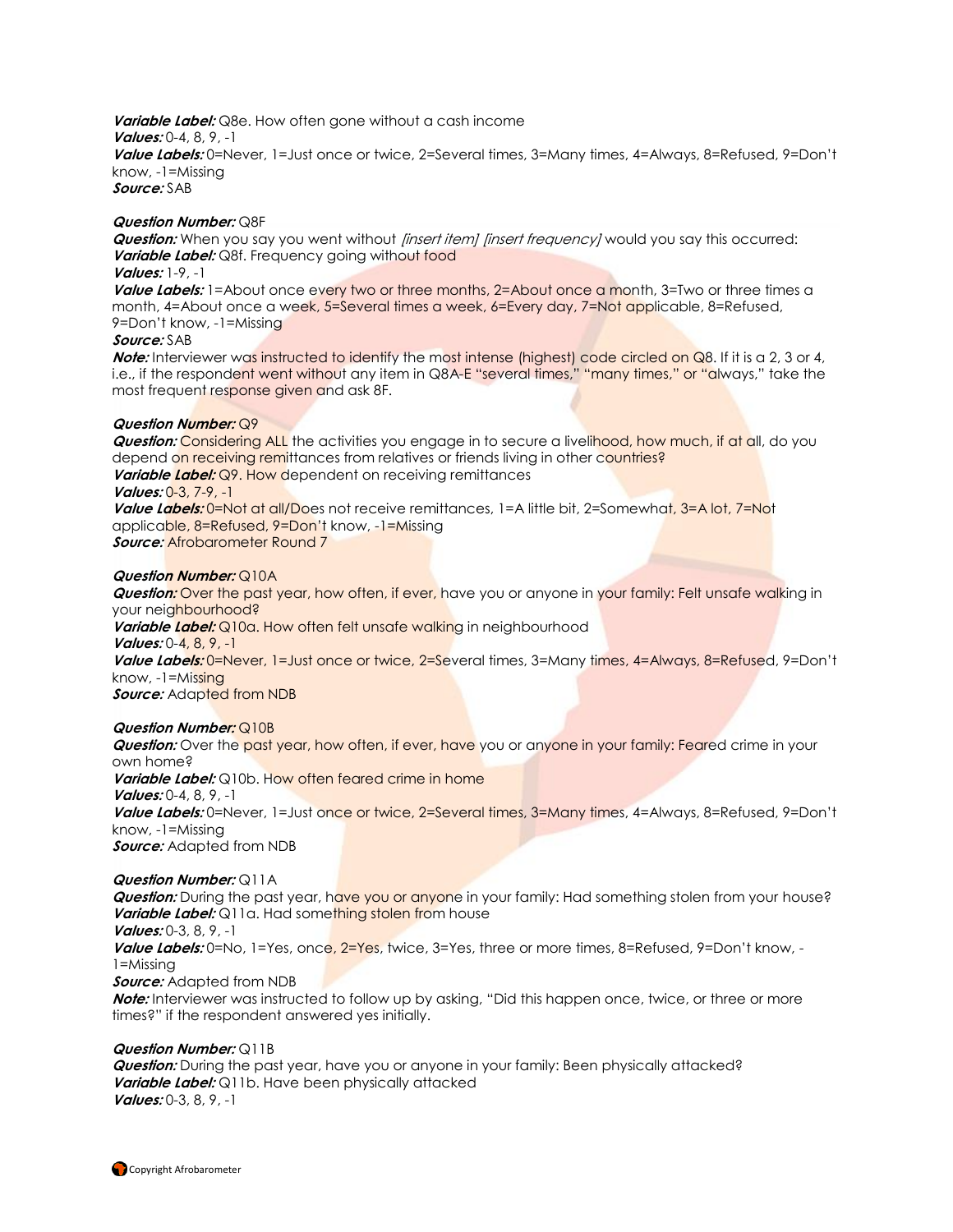**Value Labels:** 0=No, 1=Yes, once, 2=Yes, twice, 3=Yes, three or more times, 8=Refused, 9=Don't know, - 1=Missing

#### **Source:** Adapted from NDB

**Note:** Interviewer was instructed to follow up by asking, "Did this happen once, twice, or three or more times?" if the respondent answered yes initially.

#### **Question Number:** Q12A

**Question:** How often do you get news from the following sources: Radio? **Variable Label:** Q12a. Radio news **Values:** 0-4, 8, 9, -1 **Value Labels:** 0=Never, 1=Less than once a month, 2=A few times a month, 3=A few times a week, 4=Every day, 8=Refused, 9=Don't know, -1=Missing **Source:** Zambia96

#### **Question Number:** Q12B

**Question:** How often do you get news from the following sources: Television? **Variable Label:** Q12b. Television news **Values:** 0-4, 8, 9, -1 **Value Labels:** 0=Never, 1=Less than once a month, 2=A few times a month, 3=A few times a week, 4=Every day, 8=Refused, 9=Don't know, -1=Missing **Source:** SAB

#### **Question Number:** Q12C

**Question:** How often do you get news from the following sources: Newspapers? *Variable Label: Q12c. Newspaper news* **Values:** 0-4, 8, 9, -1 **Value Labels:** 0=Never, 1=Less than once a month, 2=A few times a month, 3=A few times a week, 4=Every day, 8=Refused, 9=Don't know, -1=Missing **Source:** Zambia96

#### **Question Number:** Q12D

*Question:* How often do you get news from the following sources: Internet? **Variable Label:** Q12d. Internet news **Values:** 0-4, 8, 9, -1 **Value Labels: 0=Never, 1=Less than once a month, 2=A few times a month, 3=A few times a week, 4=Every** day, 8=Refused, 9=Don't know, -1=Missing **Source:** Afrobarometer Round 5

#### **Question Number:** Q12E

**Question:** How often do you get news from the following sources: Social media such as Facebook or Twitter? **Variable Label:** Q12e. Social media news **Values:** 0-4, 8, 9, -1 **Value Labels:** 0=Never, 1=Less than once a month, 2=A few times a month, 3=A few times a week, 4=Every day, 8=Refused, 9=Don't know, -1=Missing **Source:** Afrobarometer Round 5

### **Question Number:** Q13

**Question:** When you get together with your friends or family, would you say you discuss political matters? *Variable Label:* Q13. Discuss politics **Values:** 0-2, 8, 9, -1 **Value Labels:** 0=Never, 1=Occasionally, 2=Frequently, 8=Refused, 9=Don't know, -1=Missing **Source:** Adapted from Zambia96

#### **Question Number:** Q14 **Question:** In this country, how free are you to say what you think? **Variable Label:** Q14. Freedom to say what you think **Values:** 1-4, 8, 9, -1

Copyright Afrobarometer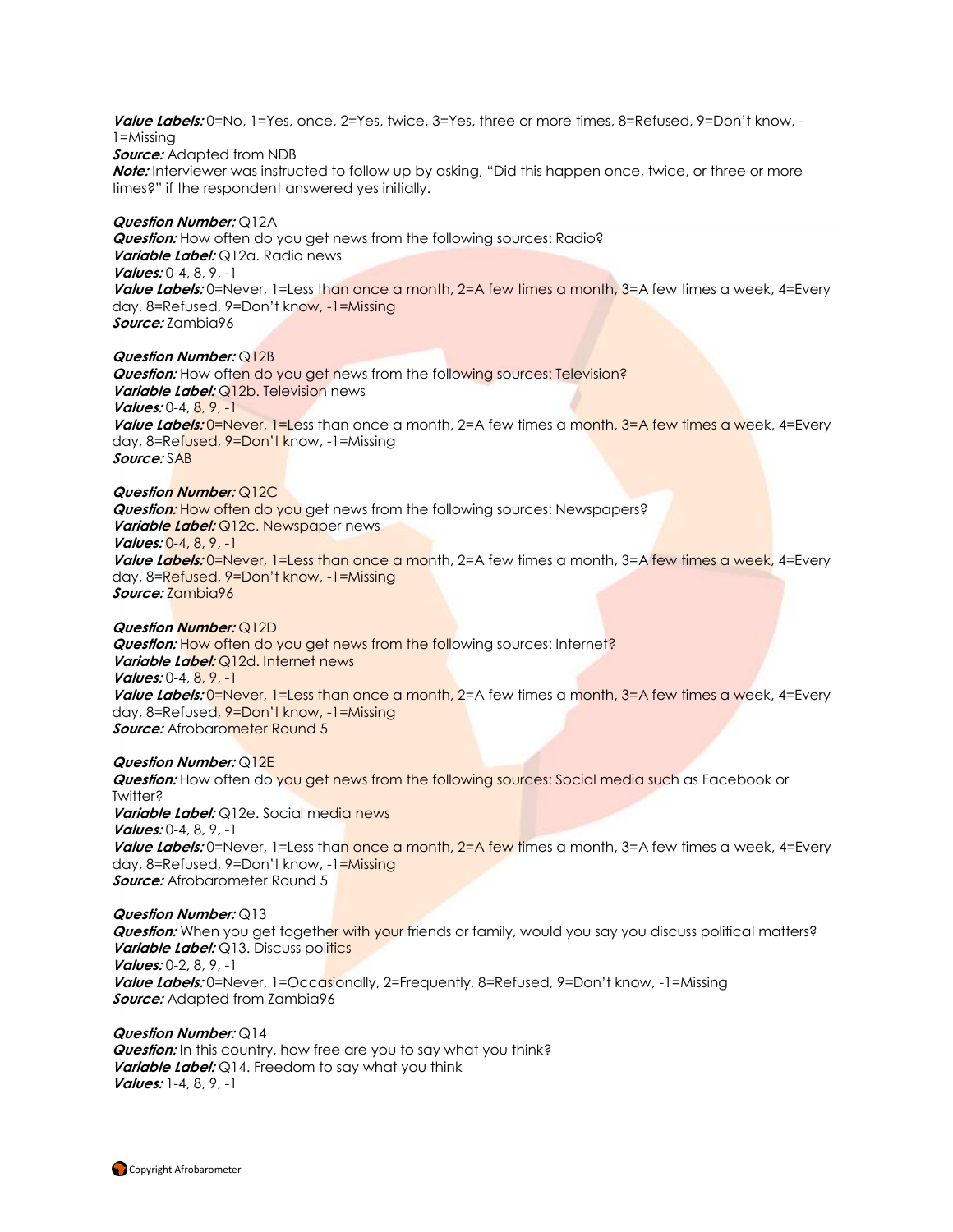**Value Labels:** 1=Not at all free, 2=Not very free, 3=Somewhat free, 4=Completely free, 8=Refused, 9=Don't know, -1=Missing **Source:** NDB

**Question Number:** Q15

**Question:** Which of the following statements is closest to your view? Choose Statement 1 or Statement 2. Statement 1: Government should be able to ban any organization that goes against its policies. Statement 2: We should be able to join any organization, whether or not the government approves of it. **Variable Label:** Q15. Government bans organization vs. join any

**Values:** 1-5, 8, 9, -1

**Value Labels:** 1=Agree very strongly with Statement 1, 2=Agree with Statement 1, 3=Agree with Statement 2, 4=Agree very strongly with Statement 2, 5=Agree with neither, 8=Refused, 9=Don't know, -1=Missing **Source:** Uganda00

**Note:** Interviewer probed for strength of opinion asking "Do you agree or agree very strongly?"

#### **Question Number:** Q16

**Question:** Which of the following statements is closest to your view? Choose Statement 1 or Statement 2. Statement 1: Men make better political leaders than women, and should be elected rather than women. Statement 2: Women should have the same chance of being elected to political office as men. **Variable Label:** Q16. Men only as leaders vs. women leaders

#### **Values:** 1-5, 8, 9, -1

**Value Labels:** 1=Agree very strongly with Statement 1, 2=Agree with Statement 1, 3=Agree with Statement 2, 4=Agree very strongly with Statement 2, 5=Agree with neither, 8=Refused, 9=Don't know, -1=Missing *Source:* Afrobarometer Round 5

**Note:** Interviewer probed for strength of opinion asking "Do you agree or agree very strongly?"

#### **Question Number:** Q17

**Question:** Which of the following statements is closest to your view? Choose Statement 1 or Statement 2. Statement 1: The media should have the right to publish any views and ideas without government control. Statement 2: The government should have the right to prevent the media from publishing things that it considers harmful to society.

**Variable Label:** Q17. Media free to publish vs. government control **Values:** 1-5, 8, 9, -1

Value Labels: 1=Agree very strongly with Statement 1, 2=Agree with Statement 1, 3=Agree with Statement 2, 4=Agree very strongly with Statement 2, 5=Agree with neither, 8=Refused, 9=Don't know, -1=Missing **Source:** Uganda00

**Note:** Interviewer probed for strength of opinion asking "Do you agree or agree very strongly?"

#### **Question Number:** Q18A

**Question:** How likely is it that you could get the following information from government or other public institutions, or haven't you heard enough to say? If you went to the local school to find out what the school's budget is and how the funds have been used.

Variable Label: Q18a. Access to information: school budget **Values:** 0-3, 8, 9, -1

**Value Labels:** 0=Not at all likely, 1=Not very likely, 2=Somewhat likely, 3=Very likely, 8=Refused, 9=Don't know/Haven't heard, -1=Missing

**Source:** Afrobarometer Round 7

#### **Question Number:** Q18B

**Question:** How likely is it that you could get the following information from government or other public institutions, or haven't you heard enough to say? If you went to the local council to find out who owns a piece of land in your community.

**Variable Label:** Q18b. Access to information: land ownership

**Values:** 0-3, 8, 9, -1

**Value Labels:** 0=Not at all likely, 1=Not very likely, 2=Somewhat likely, 3=Very likely, 8=Refused, 9=Don't know/Haven't heard, -1=Missing

**Source:** Afrobarometer Round 7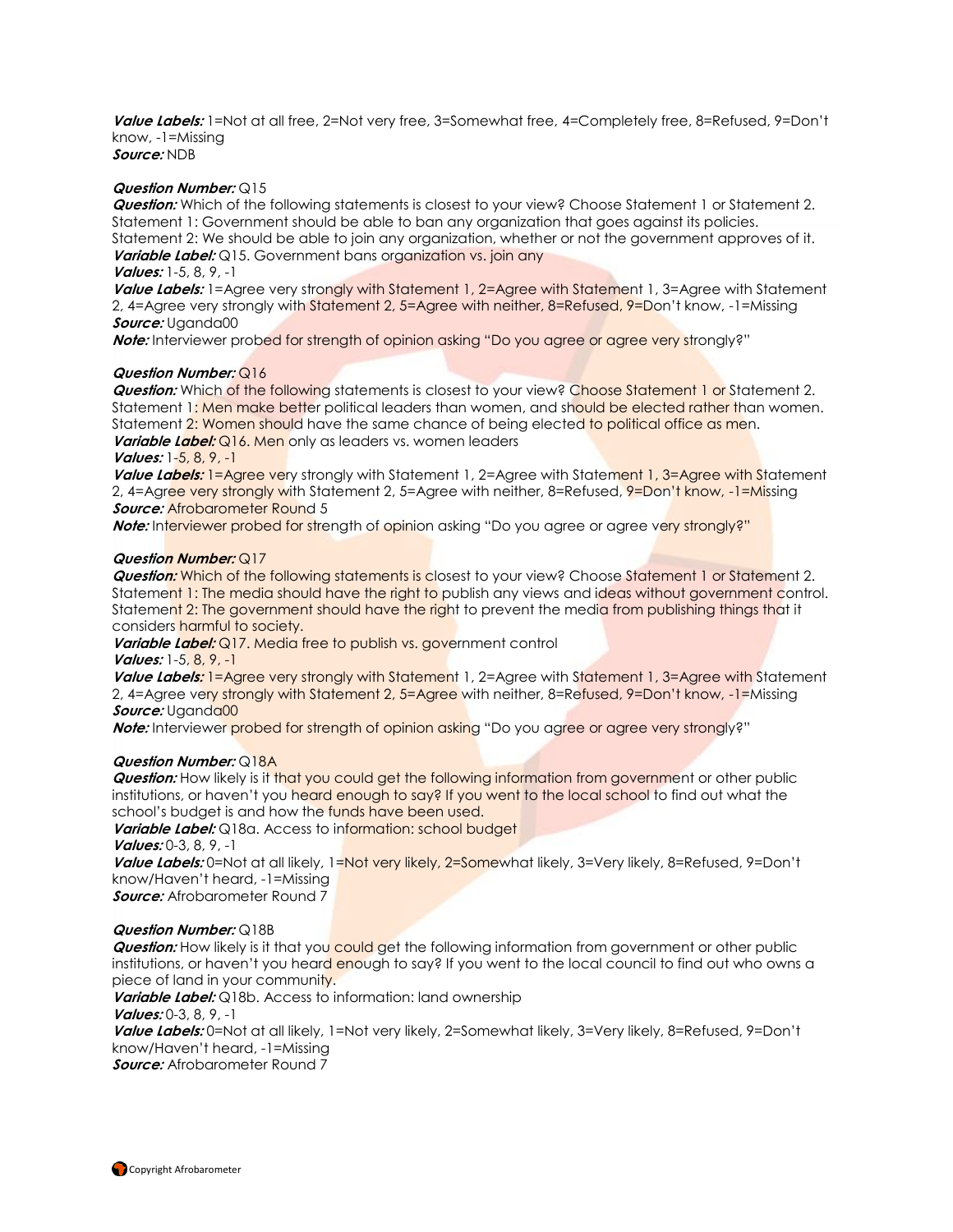#### **Question Number:** Q18C

**Question:** How likely is it that you could get the following information from government or other public institutions, or haven't you heard enough to say? If you went to the town hall to find out about the locality's development plan and budgets.

**Variable Label:** Q18c. Access to information: local government development plan and budget **Values:** 0-3, 8, 9, -1

**Value Labels:** 0=Not at all likely, 1=Not very likely, 2=Somewhat likely, 3=Very likely, 8=Refused, 9=Don't know/Haven't heard, -1=Missing

**Source:** Afrobarometer Round 7

#### **Question Number:** Q18D

**Question:** How likely is it that you could get the following information from government or other public institutions, or haven't you heard enough to say? If you went to the town hall to find out how to register a new business in your community.

**Variable Label:** Q18d. Access to information: business registration

#### **Values:** 0-3, 8, 9, -1

**Value Labels:** 0=Not at all likely, 1=Not very likely, 2=Somewhat likely, 3=Very likely, 8=Refused, 9=Don't know/Haven't heard, -1=Missing

*Source:* Afrobarometer Round 7

#### **Question Number:** Q19A

**Question:** Please tell me if there is more or less freedom now for each of the following things compared to a few years ago, or are things about the same? Your own freedom to say what you think about politics? **Variable Label:** Q19a. Better or worse: freedom to say what you think

#### **Values:** 1-5, 8, 9, -1

**Value Labels:** 1=Much less freedom, 2=Somewhat less freedom, 3=Same, 4=Somewhat more freedom, 5=Much more freedom, 8=Refused, 9=Don't know, -1=Missing

**Source: Afrobarometer Round 7** 

**Note:** Interviewer probed for strength of opinion.

#### **Question Number:** Q19B

**Question:** Please tell me if there is more or less freedom now for each of the following things compared to a few years ago, or are things about the same? Your own freedom to join any political organization you want?

*Variable Label:* Q19b. Better or worse: freedom to join political organizations

**Values:** 1-5, 8, 9, -1

**Value Labels:** 1=Much less freedom, 2=Somewhat less freedom, 3=Same, 4=Somewhat more freedom, 5=Much more freedom, 8=Refused, 9=Don't know, -1=Missing

**Source:** Afrobarometer Round 7

**Note:** Interviewer probed for strength of opinion.

### **Question Number:** Q19C

**Question:** Please tell me if there is more or less freedom now for each of the following things compared to a few years ago, or are things about the same? The media's freedom to investigate and report on government mistakes or to criticize government actions or performance?

**Variable Label:** Q19c. Better or worse: media freedom to investigate, report **Values:** 1-5, 8, 9, -1

**Value Labels:** 1=Much less freedom, 2=Somewhat less freedom, 3=Same, 4=Somewhat more freedom, 5=Much more freedom, 8=Refused, 9=Don't know, -1=Missing

**Source:** Afrobarometer Round 7

**Note:** Interviewer probed for strength of opinion.

### **Question Number:** Q19D

**Question:** Please tell me if there is more or less freedom now for each of the following things compared to a few years ago, or are things about the same? The freedom of independent groups or non-governmental organizations to speak, hold meetings, or advocate their views freely, including criticizing the government if they choose?

**Variable Label:** Q19d. Better or worse: freedom of NGOs/groups to speak, act **Values:** 1-5, 8, 9, -1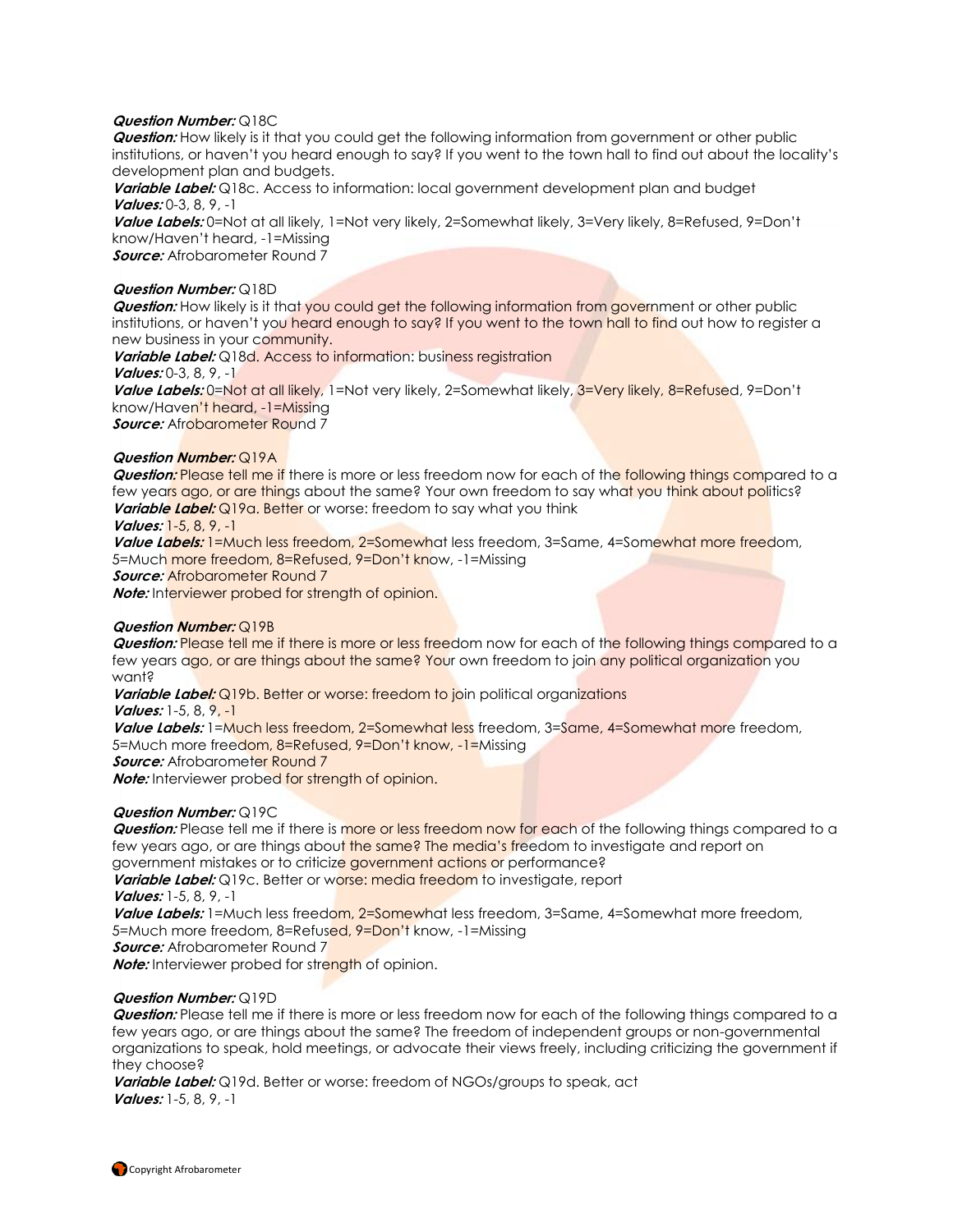**Value Labels:** 1=Much less freedom, 2=Somewhat less freedom, 3=Same, 4=Somewhat more freedom, 5=Much more freedom, 8=Refused, 9=Don't know, -1=Missing **Source:** Afrobarometer Round 7 **Note:** Interviewer probed for strength of opinion.

#### **Question Number:** Q19E

**Question:** Please tell me if there is more or less freedom now for each of the following things compared to a few years ago, or are things about the same? The freedom of opposition parties or candidates to speak or hold rallies, state their views, or criticize the government?

**Variable Label:** Q19e. Better or worse: freedom of opposition to function

**Values:** 1-5, 8, 9, -1

**Value Labels:** 1=Much less freedom, 2=Somewhat less freedom, 3=Same, 4=Somewhat more freedom, 5=Much more freedom, 8=Refused, 9=Don't know, -1=Missing

**Source:** Afrobarometer Round 7

**Note:** Interviewer probed for strength of opinion.

#### **Question Number:** Q20A

**Question:** Let's turn to your role in the community. Now I am going to read out a list of groups that people join or attend. For each one, could you tell me whether you are an official leader, an active member, an inactive member, or not a member: A religious group that meets outside of regular worship services? **Variable Label:** Q20a. Member of religious group

**Values:** 0-3, 8, 9, -1

**Value Labels:** 0=Not a member, 1=Inactive member, 2=Active member, 3=Official leader, 8=Refused, 9=Don't know, -1=Missing

**Source:** SAB

#### **Question Number:** Q20B

**Question:** Let's turn to your role in the community. Now I am going to read out a list of groups that people join or attend. For each one, could you tell me whether you are an official leader, an active member, an inactive member, or not a member: Some other voluntary association or community group?

**Variable Label:** Q20b. Member of voluntary association or community group **Values:** 0-3, 8, 9, -1

**Value Labels:** 0=Not a member, 1=Inactive member, 2=Active member, 3=Official leader, 8=Refused, 9=Don't know, -1=Missing

**Source:** Afrobarometer Round 4

### **Question Number:** Q21A

**Question:** Here is a list of actions that people sometimes take as citizens. For each of these, please tell me whether you, personally, have done any of these things during the past year. If not, would you do this if you had the chance: Attended a community meeting?

Variable Label: Q21a. Attend a community meeting **Values:** 0-4, 8, 9, -1

Value Labels: 0=No, would never do this, 1=No, but would if had the chance, 2=Yes, once or twice, 3=Yes, several times, 4=Yes, often, 8=Refused, 9=Don't know, -1=Missing **Source:** SAB

#### **Question Number:** Q21B

**Question:** Here is a list of actions that people sometimes take as citizens. For each of these, please tell me whether you, personally, have done any of these things during the past year. If not, would you do this if you had the chance: Got together with others to raise an issue?

*Variable Label:* Q21b. Join others to raise an issue

#### **Values:** 0-4, 8, 9, -1

**Value Labels:** 0=No, would never do this, 1=No, but would if had the chance, 2=Yes, once or twice, 3=Yes, several times, 4=Yes, often, 8=Refused, 9=Don't know, -1=Missing **Source:** SAB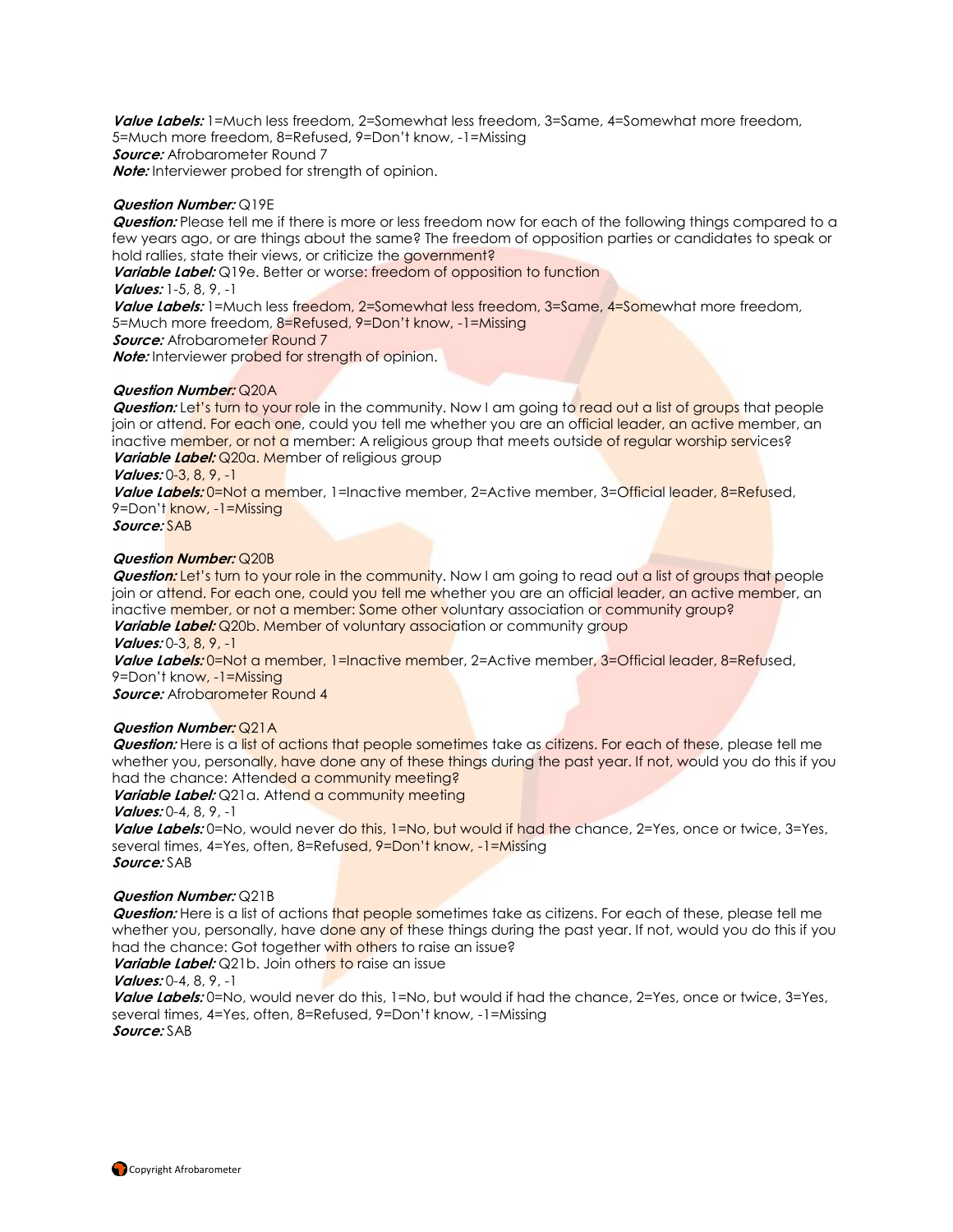#### **Question Number:** Q21C-BEN

**Question:** Here is a list of actions that people sometimes take as citizens. For each of these, please tell me whether you, personally, have done any of these things during the past year. If not, would you do this if you had the chance: Attend a public meeting organized by the local councilor or the mayor? **Variable Label:** Q21c\_BEN. Attend a public meeting organized by the local council

**Values:** 0-4, 8, 9, -1

**Value Labels:** 0=No, would never do this, 1=No, but would if had the chance, 2=Yes, once or twice, 3=Yes, several times, 4=Yes, often, 8=Refused, 9=Don't know, -1=Missing **Source:** SAB

#### **Question Number:** Q21D-BEN

**Question:** Here is a list of actions that people sometimes take as citizens. For each of these, please tell me whether you, personally, have done any of these things during the past year. If not, would you do this if you had the chance: Attend a public accounts meeting of the local council?

**Variable Label:** Q21d BEN. Attend a public accounts meeting of the local council **Values:** 0-4, 8, 9, -1

Value Labels: 0=No, would never do this, 1=No, but would if had the chance, 2=Yes, once or twice, 3=Yes, several times, 4=Yes, often, 8=Refused, 9=Don't know, -1=Missing **Source:** SAB

#### **Question Number:** Q22

**Question:** Understanding that some people were unable to vote in the most recent national election in 2016, which of the following statements is true for you?

**Variable Label:** Q22. Voting in the most recent national election

#### **Values:** 0-9, 98, -1

Value Labels: 0=You were not registered to vote, 1=You voted in the elections, 2=You decided not to vote, 3=You could not find the polling station, 4=You were prevented from voting, 5=You did not have time to vote, 6=You did not vote because you could not find your name on the voters' register, 7=Did not vote for some other reason, 8=You were too young to vote, 9=Don't know/Can't remember, 98=Refused, -1=Missing **Source:** N/A

#### **Question Number:** Q23

**Question:** On the whole, how would you rate the freeness and fairness of the last national election, held in March 2016. Was it:

**Variable Label:** Q23. Freeness and fairness of the last national election

**Values:** 1-4, 8, 9, 98, -1

Value Labels: 1=Not free and fair, 2=Free and fair, with major problems, 3=Free and fair, but with minor problems, 4=Completely free and fair, 8=Do not understand the question, 9=Don't know, 98=Refused, -1=Missing

**Source:** Afrobarometer Round 3

#### **Question Number:** Q24A

*Question:* Thinking about the last national election in March 2016, did you: Attend a campaign rally? **Variable Label:** Q24a. Last national election: attend a campaign rally **Values:** 0, 1, 8, 9, -1 Value Labels: 0=No, 1=Yes, 8=Refused, 9=Don't know, -1=Missing **Source:** Afrobarometer Round 5

#### **Question Number:** Q24B

**Question:** Thinking about the last national election in March 2016, did you: Work for a candidate or party? **Variable Label:** Q24b. Last national election: work for a candidate or party **Values:** 0, 1, 8, 9, -1 **Value Labels:** 0=No, 1=Yes, 8=Refused, 9=Don't know, -1=Missing **Source:** Afrobarometer Round 5

#### **Question Number:** Q25A

**Question:** During the past year, how often have you contacted any of the following persons about some important problem or to give them your views: A local government councilor?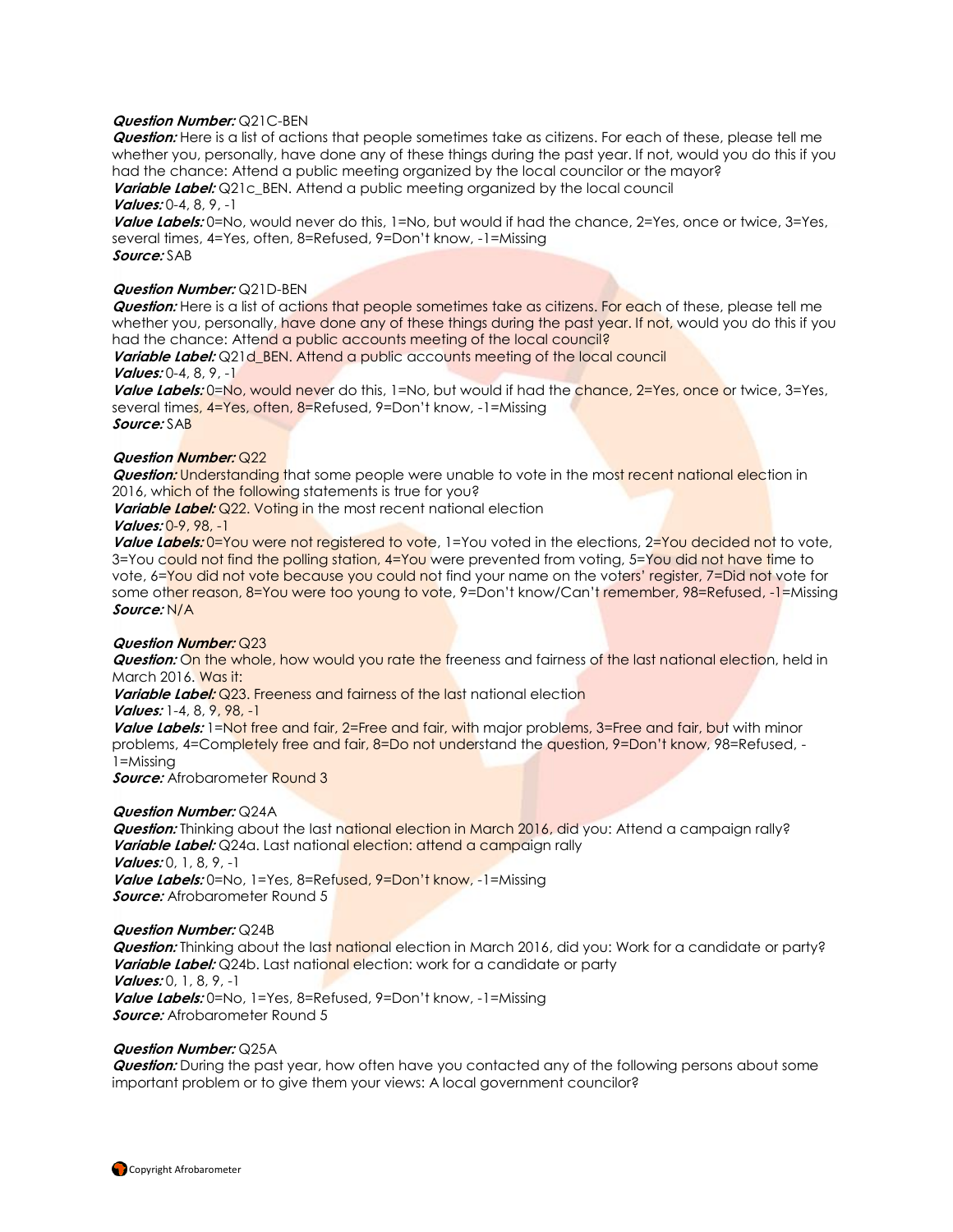**Variable Label:** Q25a. Contact local government councilor **Values:** 0-3, 8, 9, -1 **Value Labels:** 0=Never, 1=Only once, 2=A few times, 3=Often, 8=Refused, 9=Don't know, -1=Missing **Source:** Adapted from Zambia96

#### **Question Number:** Q25B

**Question:** During the past year, how often have you contacted any of the following persons about some important problem or to give them your views: A Member of the National Assembly? **Variable Label:** Q25b. Contact MP **Values:** 0-3, 8, 9, -1 Value Labels: 0=Never, 1=Only once, 2=A few times, 3=Often, 8=Refused, 9=Don't know, -1=Missing **Source:** Adapted from Zambia96

#### **Question Number:** Q25C

**Question:** During the past year, how often have you contacted any of the following persons about some important problem or to give them your views: An official of a government agency? Variable Label: Q25c. Contact official of a government agency **Values:** 0-3, 8, 9, -1 Value Labels: 0=Never, 1=Only once, 2=A few times, 3=Often, 8=Refused, 9=Don't know, -1=Missing *Source:* Adapted from Zambia96

#### **Question Number:** Q25D

**Question:** During the past year, how often have you contacted any of the following persons about some important problem or to give them your views: A political party official? **Variable Label:** Q25d. Contact political party official **Values:** 0-3, 8, 9, -1 Value Labels: 0=Never, 1=Only once, 2=A few times, 3=Often, 8=Refused, 9=Don't know, -1=Missing **Source:** Afrobarometer Round 5

#### **Question Number:** Q25E

**Question:** During the past year, how often have you contacted any of the following persons about some important problem or to give them your views: Traditional Leaders? **Variable Label:** Q25e. Contact traditional leader **Values:** 0-3, 8, 9, -1

Value Labels: 0=Never, 1=Only once, 2=A few times, 3=Often, 8=Refused, 9=Don't know, -1=Missing *Source:* Adapted from Zambia96

#### **Question Number:** Q25F

**Question:** During the past year, how often have you contacted any of the following persons about some important problem or to give them your views: Religious Leaders? Variable Label: Q25f. Contact religious leader **Values:** 0-3, 8, 9, -1 Value Labels: 0=Never, 1=Only once, 2=A few times, 3=Often, 8=Refused, 9=Don't know, -1=Missing **Source:** Afrobarometer Round 5

#### **Question Number:** Q25G-BEN

**Question:** During the past year, how often have you contacted any of the following persons about some important problem or to give them your views: A civil society leader (like a leader of a non-governmental organization, a journalist, a trade unionist, etc.)?

Variable Label: Q25g\_BEN. Contact civil society leader **Values:** 0-3, 8, 9, -1

Value Labels: 0=Never, 1=Only once, 2=A few times, 3=Often, 8=Refused, 9=Don't know, -1=Missing **Source:** Afrobarometer Round 5

#### **Question Number:** Q26A

**Question:** Here is a list of actions that people sometimes take as citizens when they are dissatisfied with government performance. For each of these, please tell me whether you, personally, have done any of these things during the past year. If not, would you do this if you had the chance: Joined others in your community to request action from government?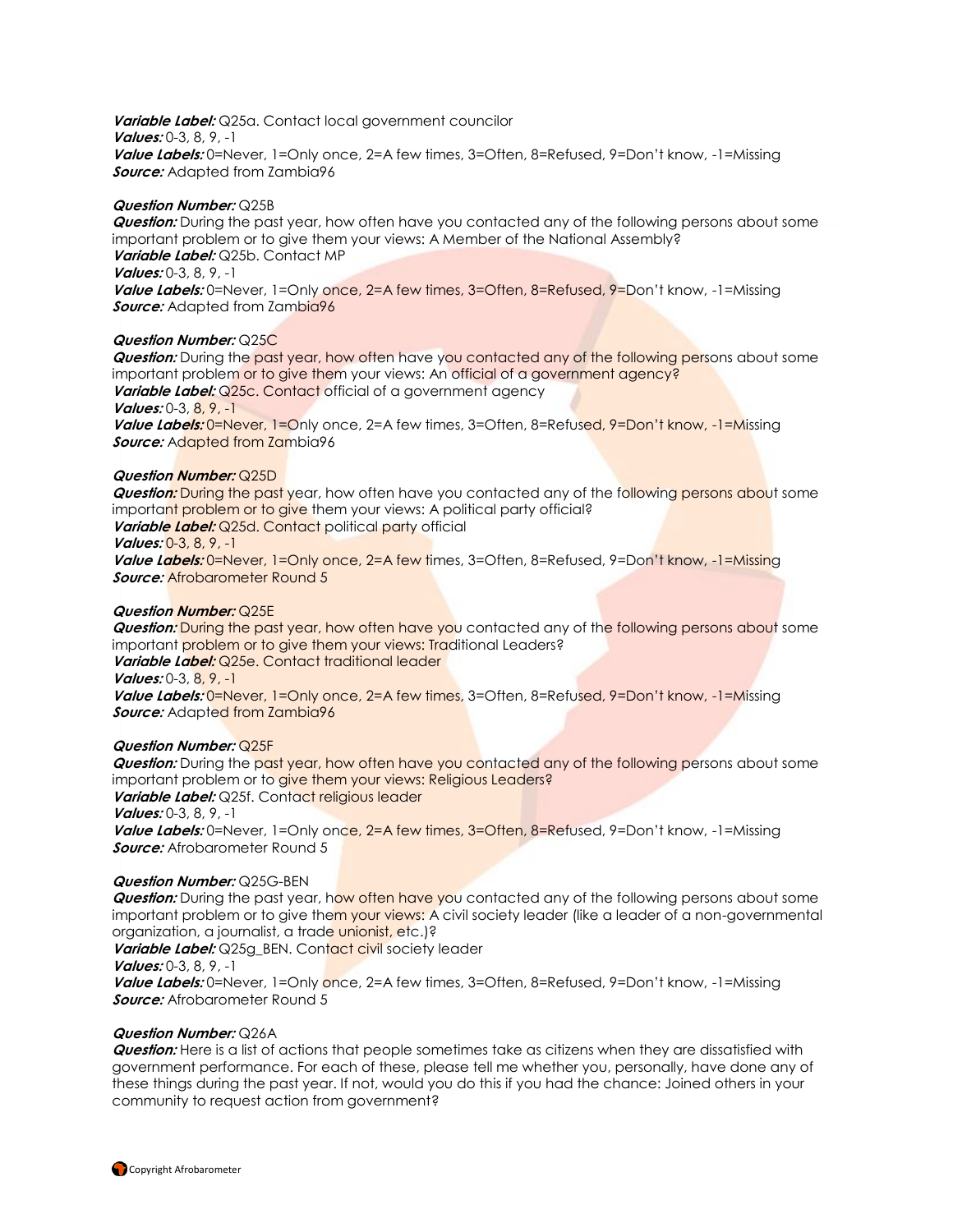**Variable Label:** Q26a. Join others to request government action **Values:** 0-4, 8, 9, -1 **Value Labels:** 0=No, would never do this, 1=No, but would if had the chance, 2=Yes, once or twice, 3=Yes, several times, 4=Yes, often, 8=Refused, 9=Don't know, -1=Missing **Source:** Zambia96

#### **Question Number:** Q26B

**Question:** Here is a list of actions that people sometimes take as citizens when they are dissatisfied with government performance. For each of these, please tell me whether you, personally, have done any of these things during the past year. If not, would you do this if you had the chance: Contacted the media, like calling a radio program or writing a letter to a newspaper?

### **Variable Label**: Q26b. Contact media

#### **Values:** 0-4, 8, 9, -1

Value Labels: 0=No, would never do this, 1=No, but would if had the chance, 2=Yes, once or twice, 3=Yes, several times, 4=Yes, often, 8=Refused, 9=Don't know, -1=Missing *Source:* Afrobarometer Round 5

#### **Question Number:** Q26C

**Question:** Here is a list of actions that people sometimes take as citizens when they are dissatisfied with government performance. For each of these, please tell me whether you, personally, have done any of these things during the past year. If not, would you do this if you had the chance: Contacted a government official to ask for help or make a complaint?

**Variable Label:** Q26c. Contact official for help

#### **Values:** 0-4, 8, 9, -1

**Value Labels:** 0=No, would never do this, 1=No, but would if had the chance, 2=Yes, once or twice, 3=Yes, several times, 4=Yes, often, 8=Refused, 9=Don't know, -1=Missing **Source:** Afrobarometer Round 5

#### **Question Number:** Q26D

**Question:** Here is a list of actions that people sometimes take as citizens when they are dissatisfied with government performance. For each of these, please tell me whether you, personally, have done any of these things during the past year. If not, would you do this if you had the chance: Refused to pay a tax or fee to government?

Variable Label: Q26d. Refuse to pay a tax or fee to government

#### **Values:** 0-4, 8, 9, -1

Value Labels: 0=No, would never do this, 1=No, but would if had the chance, 2=Yes, once or twice, 3=Yes, several times, 4=Yes, often, 8=Refused, 9=Don't know, -1=Missing **Source:** Zambia96

#### **Question Number:** Q26E

**Question** Here is a list of actions that people sometimes take as citizens when they are dissatisfied with government performance. For each of these, please tell me whether you, personally, have done any of these things during the past year. If not, would you do this if you had the chance: Participated in a demonstration or protest march?

**Variable Label:** Q26e. Attend a demonstration or protest march

**Values:** 0-4, 8, 9, -1

Value Labels: 0=No, would never do this, 1=No, but would if had the chance, 2=Yes, once or twice, 3=Yes, several times, 4=Yes, often, 8=Refused, 9=Don't know, -1=Missing

## **Source:** Afrobarometer Round 5

#### **Question Number:** Q27A

**Question:** There are many ways to govern a country. Would you disapprove or approve of the following alternatives: Only one political party is allowed to stand for election and hold office? **Variable Label:** Q27a. Reject one-party rule

# **Values:** 1-5, 8, 9, -1

**Value Labels:** 1=Strongly disapprove, 2=Disapprove, 3=Neither approve nor disapprove, 4=Approve, 5=Strongly approve, 8=Refused, 9=Don't know, -1=Missing **Source:** NDB

**Note:** Interviewer probed for strength of opinion.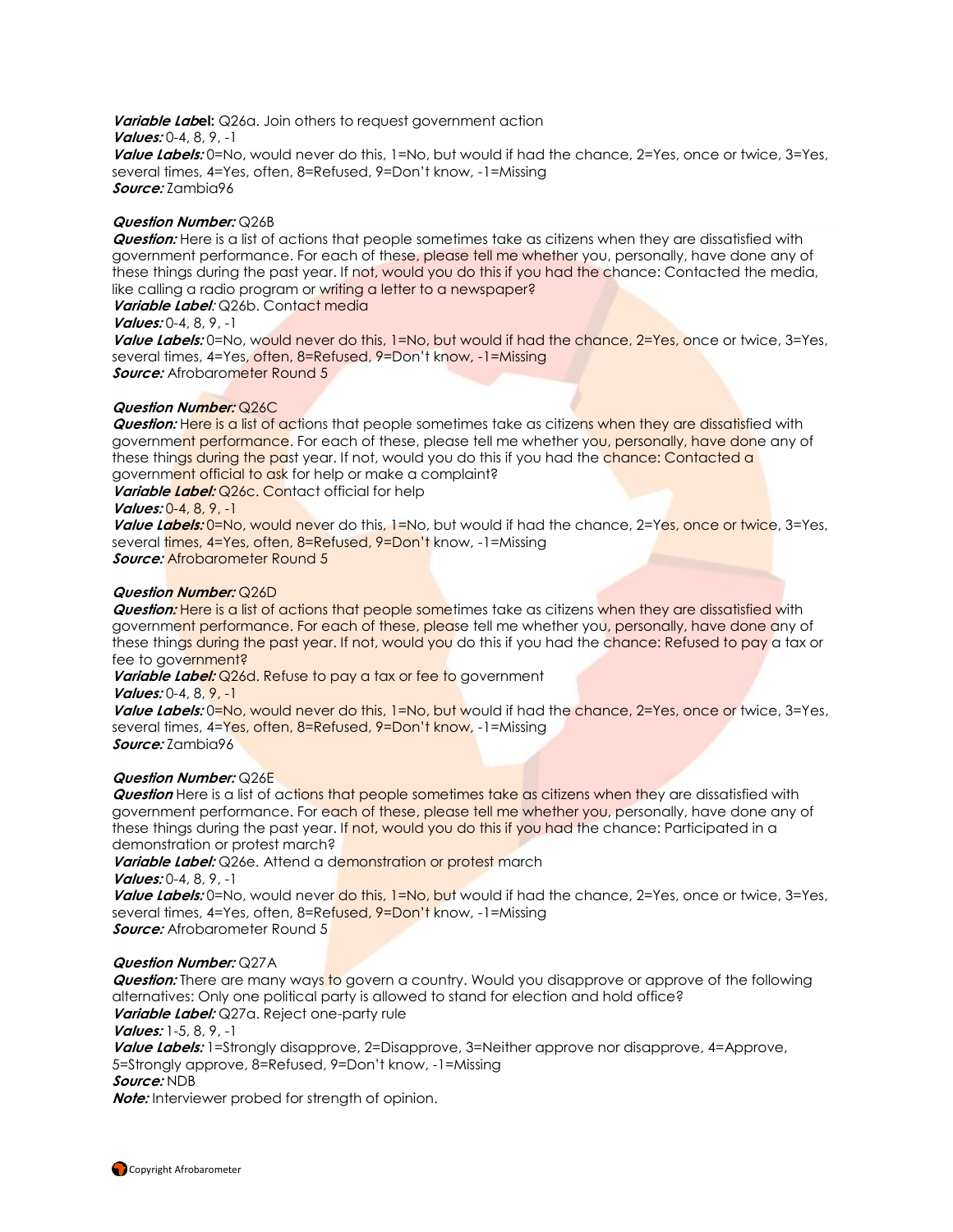#### **Question Number:** Q27B

**Question:** There are many ways to govern a country. Would you disapprove or approve of the following alternatives: The army comes in to govern the country?

**Variable Label:** Q27b. Reject military rule

**Values:** 1-5, 8, 9, -1

Value Labels: 1=Strongly disapprove, 2=Disapprove, 3=Neither approve nor disapprove, 4=Approve, 5=Strongly approve, 8=Refused, 9=Don't know, -1=Missing **Source:** Adapted from NDB

**Note:** Interviewer probed for strength of opinion.

#### **Question Number:** Q27C

**Question:** There are many ways to govern a country. Would you disapprove or approve of the following alternatives: Elections and Parliament are abolished so that the president can decide everything? **Variable Label:** Q27c. Reject one-man rule

**Values:** 1-5, 8, 9, -1

**Value Labels:** 1=Strongly disapprove, 2=Disapprove, 3=Neither approve nor disapprove, 4=Approve, 5=Strongly approve, 8=Refused, 9=Don't know, -1=Missing **Source:** SAB

**Note:** Interviewer probed for strength of opinion.

#### **Question Number:** Q28

**Question:** Which of these three statements is closest to your own opinion?

Statement 1: Democracy is preferable to any other kind of government.

Statement 2: In some circumstances, a non-democratic government can be preferable.

Statement 3: For someone like me, it doesn't matter what kind of government we have.

**Variable Label:** Q28. Support for democracy

#### **Values:** 1-3, 8, 9, -1

Value Labels: 1=Statement 3: Doesn't matter, 2=Statement 2: Sometimes non-democratic preferable, 3=Statement 1: Democracy preferable, 8=Refused, 9=Don't know, -1=Missing

#### *Source:* Latinobarometer (LB)

**Note:** Interviewer was instructed to "read the question in the language of the interview, but always read 'democracy' in English. Translate 'democracy' into local language only if respondent does not understand English term."

#### **Question Number:** Q29

**Question:** Which of the following statements is closest to your view? Choose Statement 1 or Statement 2. Statement 1: It is more important to have a government that can get things done, even if we have no influence over what it does.

Statement 2: It is more important for citizens to be able to hold government accountable, even if that means it makes decisions more slowly.

Variable Label: Q29. Govt gets things done vs. Govt accountable to citizens **Values:** 1-5, 8, 9, -1

Value Labels: 1=Agree very strongly with Statement 1, 2=Agree with Statement 1, 3=Agree with Statement 2, 4=Agree very strongly with Statement 2, 5=Agree with neither, 8=Refused, 9=Don't know, -1=Missing **Source:** Afrobarometer Round 5

**Note:** Interviewer probed for strength of opinion asking "Do you agree or agree very strongly?"

#### **Question Number:** Q30

**Question:** Which of the following statements is closest to your view? Choose Statement 1 or Statement 2. Statement 1: We should choose our leaders in this country through regular, open and honest elections. Statement 2: Since elections sometimes produce bad results, we should adopt other methods for choosing this country's leaders.

**Variable Label:** Q30. Choose leaders through elections vs. other methods

**Values:** 1-5, 8, 9, -1 **Value Labels:** 1=Agree very strongly with Statement 1, 2=Agree with Statement 1, 3=Agree with Statement 2, 4=Agree very strongly with Statement 2, 5=Agree with neither, 8=Refused, 9=Don't know, -1=Missing **Source:** Afrobarometer Round 2

**Note:** Interviewer probed for strength of opinion asking "Do you agree or agree very strongly?"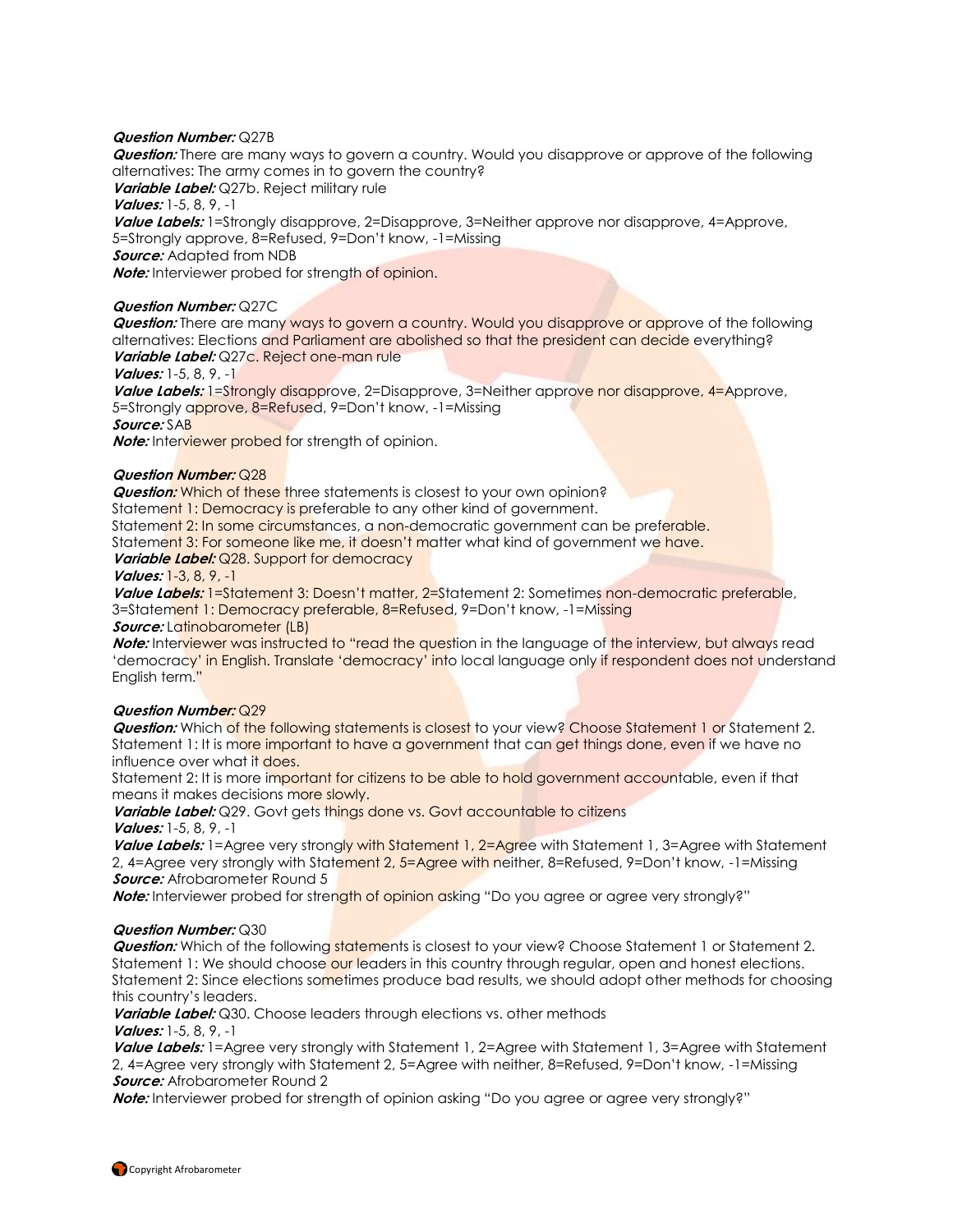#### **Question Number:** Q31

**Question:** Which of the following statements is closest to your view? Choose Statement 1 or Statement 2**.**  Statement 1: Political parties create division and confusion; it is therefore unnecessary to have many political parties in Benin.

Statement 2: Many political parties are needed to make sure that Beninese have real choices in who governs them.

**Variable Label:** Q31. Political parties divisive vs. many parties needed **Values:** 1-5, 8, 9, -1

**Value Labels:** 1=Agree very strongly with Statement 1, 2=Agree with Statement 1, 3=Agree with Statement 2, 4=Agree very strongly with Statement 2, 5=Agree with neither, 8=Refused, 9=Don't know, -1=Missing **Source:** Afrobarometer Round 2

**Note:** Interviewer probed for strength of opinion asking "Do you agree or agree very strongly?"

#### **Question Number:** Q32

**Question:** Which of the following statements is closest to your view? Choose Statement 1 or Statement 2 Statement 1: Parliament should ensure that the President explains to it on a regular basis how his government spends taxpayers' money.

Statement 2: The President should be able to devote his full attention to developing the country rather than wasting time justifying his actions.

**Variable Label:** Q32. President monitored by parliament vs. free to act on own **Values:** 1-5, 8, 9, -1

**Value Labels:** 1=Agree very strongly with Statement 1, 2=Agree with Statement 1, 3=Agree with Statement 2, 4=Agree very strongly with Statement 2, 5=Agree with neither, 8=Refused, 9=Don't know, -1=Missing **Source:** Afrobarometer Round 4

**Note:** Interviewer probed for strength of opinion asking "Do you agree or agree very strongly?"

#### **Question Number:** Q33

**Question:** Which of the following statements is closest to your view? Choose Statement 1 or Statement 2. Statement 1: Since the President was elected to lead the country, he should not be bound by laws or court decisions that he thinks are wrong.

Statement 2: The President must always obey the laws and the courts, even if he thinks they are wrong. **Variable Label:** Q33. President free to act vs. obey the laws and courts

#### **Values:** 1-5, 8, 9, -1

Value Labels: 1=Agree very strongly with Statement 1, 2=Agree with Statement 1, 3=Agree with Statement 2, 4=Agree very strongly with Statement 2, 5=Agree with neither, 8=Refused, 9=Don't know, -1=Missing **Source:** N/A

**Note:** Interviewer probed for strength of opinion asking "Do you agree or agree very strongly?"

#### **Question Number:** Q34

**Question:** Which of the following statements is closest to your view? Choose Statement 1 or Statement 2 Statement 1: The Constitution should limit the president to serving a maximum of two terms in office. Statement 2: There should be no constitutional limit on how long the president can serve.

**Variable Label:** Q34. Presidential two term limit vs. no term limits

**Values:** 1-5, 8, 9, -1

Value Labels: 1=Agree very strongly with Statement 1, 2=Agree with Statement 1, 3=Agree with Statement 2, 4=Agree very strongly with Statement 2, 5=Agree with neither, 8=Refused, 9=Don't know, -1=Missing **Source:** Afrobarometer Round 4

**Note:** Interviewer probed for strength of opinion asking "Do you agree or agree very strongly?"

#### **Question Number:** Q35

*Question:* In your opinion how much of a democracy is Benin today? **Variable Label:** Q35. Extent of democracy **Values:** 1-4, 8, 9, 98, -1

**Value Labels:** 1=Not a democracy, 2=A democracy, with major problems, 3=A democracy, but with minor problems, 4=A full democracy, 8=Do not understand question/do not understand what 'democracy' is, 9=Don't know, 98=Refused, -1=Missing **Source:** Ghana 97

**Copyright Afrobarometer**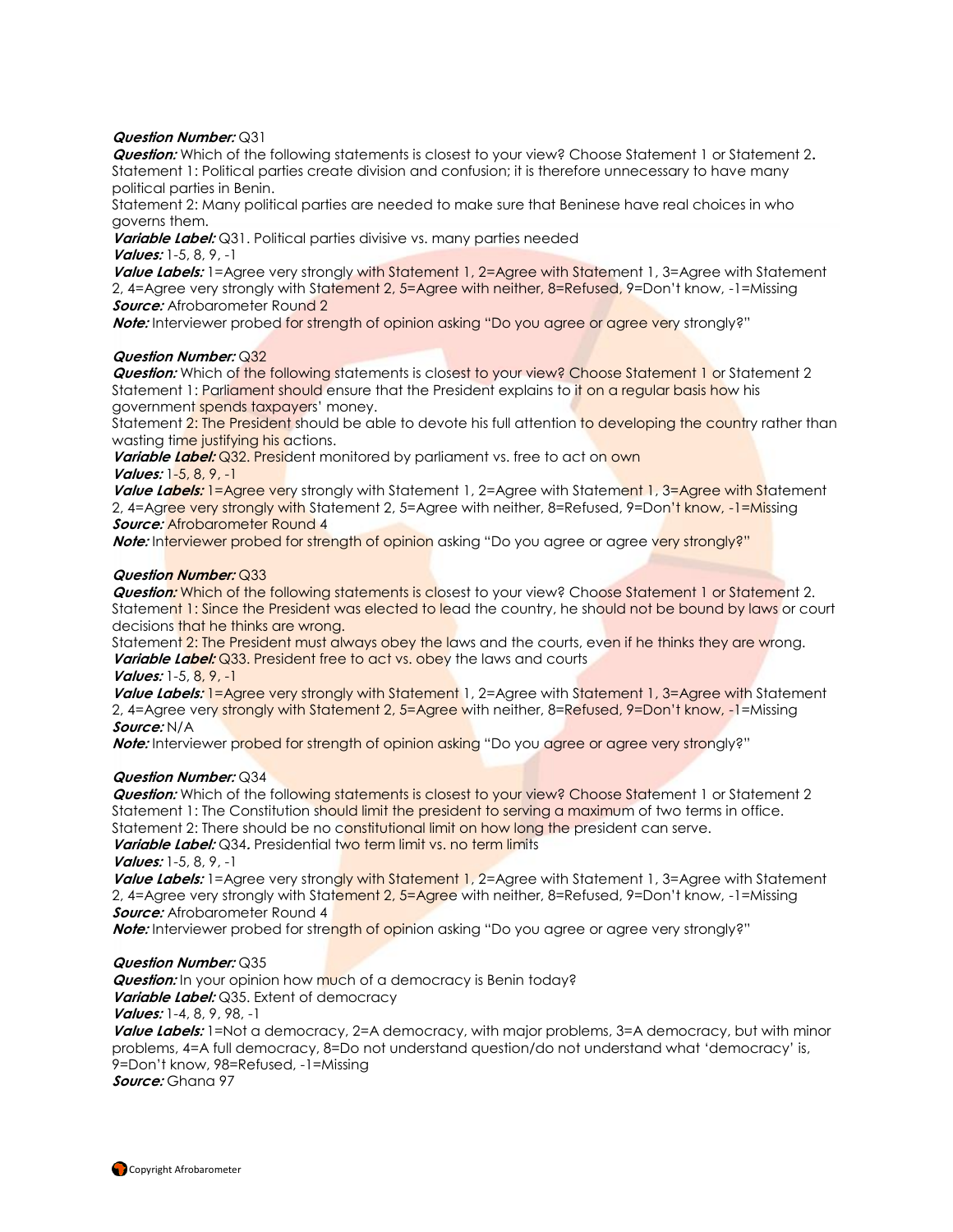**Note:** Interviewer was instructed to "read the question in the language of the interview, but always read 'democracy' in English. Translate 'democracy' into local language only if respondent does not understand English term."

#### **Question Number:** Q36

**Question:** Overall, how satisfied are you with the way democracy works in Benin? Are you: **Variable Label:** Q36. Satisfaction with democracy

**Values:** 0-4, 8, 9, -1

Value Labels: 0=Benin is not a democracy, 1=Not at all satisfied, 2=Not very satisfied, 3=Fairly satisfied, 4=Very satisfied, 8=Refused, 9=Don't know, -1=Missing

#### **Source:** Eurobarometer

**Note:** Interviewer was instructed to "Read the question in the language of the interview, but always read 'democracy' in English. Translate "democracy" into local language only if respondent does not understand English term."

### **Question Number:** Q37

**Question:** Which of the following statements is closest to your view? Choose Statement 1 or Statement 2. Statement 1: It is important to obey the government in power, no matter who you voted for.

Statement 2: It is not necessary to obey the laws of a government that you did not vote for.

# **Variable Label:** Q37. Obey government always vs. only if vote for it

**Values:** 1-5, 8, 9, -1

**Value Labels:** 1=Agree very strongly with Statement 1, 2=Agree with Statement 1, 3=Agree with Statement 2, 4=Agree very strongly with Statement 2, 5=Agree with neither, 8=Refused, 9=Don't know, -1=Missing **Source: Afrobarometer Round 5** 

**Note:** Interviewer probed for strength of opinion asking "Do you agree or agree very strongly?"

#### **Question Number:** Q38A

**Question:** For each of the following statements, please tell me whether you disagree or agree: The courts have the right to make decisions that people always have to abide by.

**Variable Label:** Q38a. Courts make binding decisions

**Values:** 1-5, 8, 9, -1

Value Labels: 1=Strongly disagree, 2=Disagree, 3=Neither agree nor disagree, 4=Agree, 5=Strongly agree, 8=Refused, 9=Don't know, -1=Missing

**Source:** Afrobarometer Round 2

**Note:** Interviewer probed for strength of opinion.

### **Question Number:** Q38B

**Question:** For each of the following statements, please tell me whether you disagree or agree: The police always have the right to make people obey the law.

**Variable Label:** Q38b. People must obey the law

**Values:** 1-5, 8, 9, -1

Value Labels: 1=Strongly disagree, 2=Disagree, 3=Neither agree nor disagree, 4=Agree, 5=Strongly agree, 8=Refused, 9=Don't know, -1=Missing

**Source:** Afrobarometer Round 2

**Note:** Interviewer probed for strength of opinion.

### **Question Number:** Q38C

**Question:** For each of the following statements, please tell me whether you disagree or agree: The tax authorities always have the right to make people pay taxes.

**Variable Label:** Q38c. People must pay taxes

**Values:** 1-5, 8, 9, -1

Value Labels: 1=Strongly disagree, 2=Disagree, 3=Neither agree nor disagree, 4=Agree, 5=Strongly agree, 8=Refused, 9=Don't know, -1=Missing **Source:** Afrobarometer Round 2

**Note:** Interviewer probed for strength of opinion.

### **Question Number:** Q38D

**Question:** For each of the following statements, please tell me whether you disagree or agree: When jobs are scarce, men should have more right to a job than women.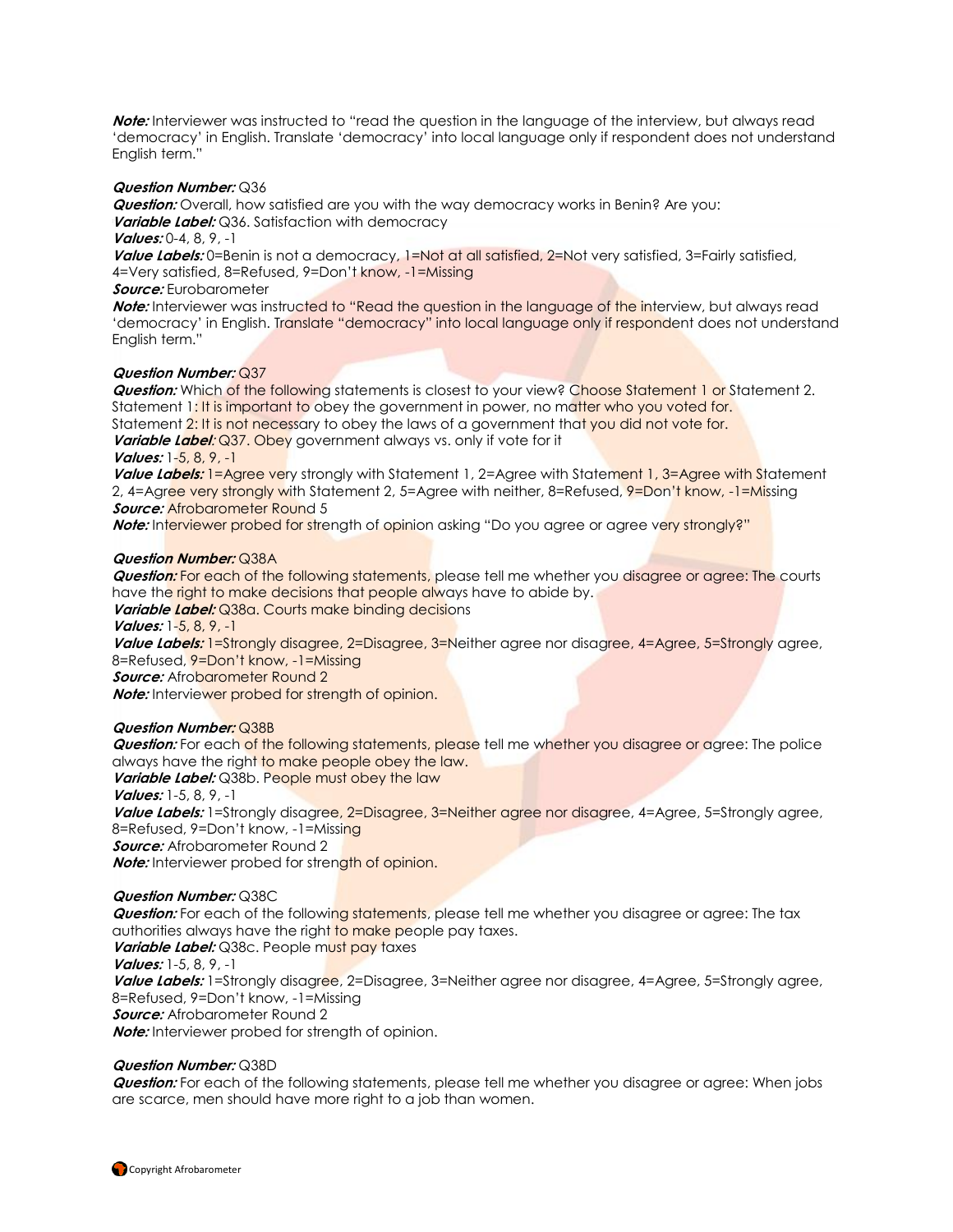**Variable Label:** Q38d. Men have more right to job **Values:** 1-5, 8, 9, -1 **Value Labels:** 1=Strongly disagree, 2=Disagree, 3=Neither agree nor disagree, 4=Agree, 5=Strongly agree, 8=Refused, 9=Don't know, -1=Missing **Source:** Afrobarometer Round 7 **Note:** Interviewer probed for strength of opinion.

#### **Question Number:** Q38E

**Question:** For each of the following statements, please tell me whether you disagree or agree: Women should have the same rights as men to own and inherit land. **Variable Label:** Q38e. Women have equal right to land

**Values:** 1-5, 8, 9, -1

Value Labels: 1=Strongly disagree, 2=Disagree, 3=Neither agree nor disagree, 4=Agree, 5=Strongly agree, 8=Refused, 9=Don't know, -1=Missing

**Source:** Afrobarometer Round 7

**Note:** Interviewer probed for strength of opinion.

#### **Question Number:** Q38F

**Question:** For each of the following statements, please tell me whether you disagree or agree: In general, it is better for a family if a woman has the main responsibility for taking care of the home and children rather than a man.

**Variable Label:** Q38f. Better if woman takes care of household

**Values:** 1-5, 8, 9, -1

**Value Labels:** 1=Strongly disagree, 2=Disagree, 3=Neither agree nor disagree, 4=Agree, 5=Strongly agree, 8=Refused, 9=Don't know, -1=Missing

**Source:** Afrobarometer Round 7

**Note:** Interviewer probed for strength of opinion.

### **Question Number:** Q38G

**Question:** For each of the following statements, please tell me whether you disagree or agree: Information held by public authorities is only for use by government officials; it should not have to be shared with the public.

*Variable Label:* Q38g. Government information for official use only **Values:** 1-5, 8, 9, -1

Value Labels: 1=Strongly disagree, 2=Disagree, 3=Neither agree nor disagree, 4=Agree, 5=Strongly agree, 8=Refused, 9=Don't know, -1=Missing

**Source:** Afrobarometer Round 7

**Note:** Interviewer probed for strength of opinion.

### **Question Number:** Q39A

**Question:** In your opinion, how often, in this country: Does competition between political parties lead to violent conflict? **Variable Label:** Q39a. How often party competition leads to conflict **Values:** 0-3, 8, 9, -1 **Value Labels:** 0=Never, 1=Rarely, 2=Often, 3=Always, 8=Refused, 9=Don't know, -1=Missing **Source:** Afrobarometer Round 2

#### **Question Number:** Q39B

**Question:** In your opinion, how often, in this country: Does the President ignore the courts and laws of this country? **Variable Label:** Q39b. How often president ignores laws **Values:** 0-3, 8, 9, -1 **Value Labels:** 0=Never, 1=Rarely, 2=Often, 3=Always, 8=Refused, 9=Don't know, -1=Missing **Source:** Afrobarometer Round 2

#### **Question Number:** Q39C

**Question:** In your opinion, how often, in this country: Does the President ignore the National Assembly and just do what he wants?

**Variable Label:** Q39c. How often president ignores parliament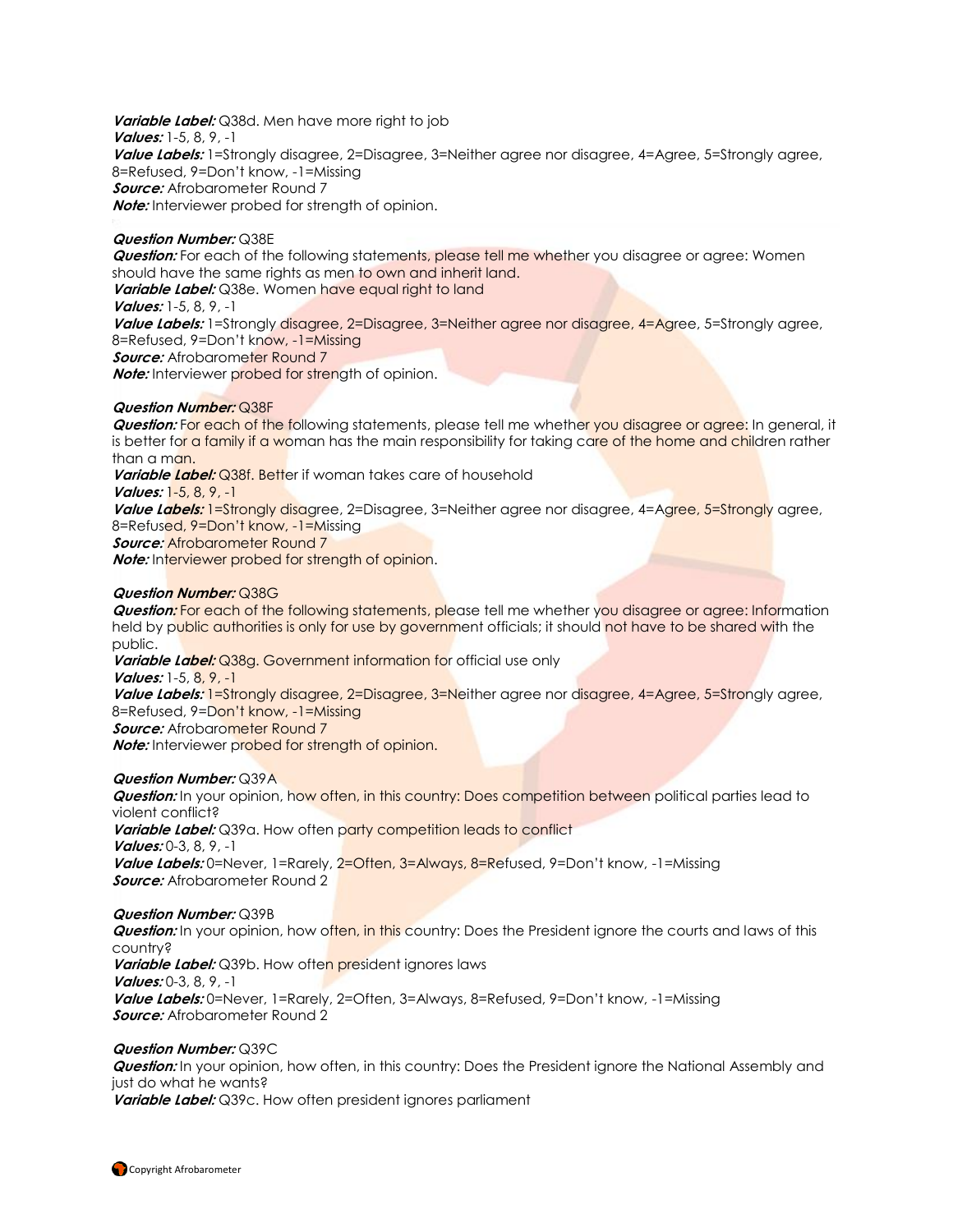#### **Values:** 0-3, 8, 9, -1

**Value Labels:** 0=Never, 1=Rarely, 2=Often, 3=Always, 8=Refused, 9=Don't know, -1=Missing **Source:** Afrobarometer Round 5

#### **Question Number:** Q40

**Question:** During election campaigns in this country, how much do you personally fear becoming a victim of political intimidation or violence? **Variable Label:** Q40. How much fear political intimidation or violence **Values:** 0-3, 8, 9, -1 **Value Labels:** 0=A lot, 1=Somewhat, 2=A little bit, 3=Not at all, 8=Refused, 9=Don't know, -1=Missing **Source:** Afrobarometer Round 4

#### **Question Number:** Q41

**Question:** In your opinion, during this country's elections, how often are opposition candidates prevented from running for office? **Variable Label:** Q41. Elections: opposition prevented from running **Values:** 0-3, 8, 9, -1 **Value Labels:** 0=Never, 1=Sometimes, 2=Often, 3=Always, 8=Refused, 9=Don't know, -1=Missing **Source:** World Values Survey

#### **Question Number:** Q42A

**Question:** In your opinion, how often, in this country: Do people have to be careful of what they say about politics? **Variable Label:** Q42a. How often careful what you say **Values:** 0-3, 8, 9, -1 **Value Labels:** 0=Never, 1=Rarely, 2=Often, 3=Always, 8=Refused, 9=Don't know, -1=Missing **Source**: SAB

#### **Question Number:** Q42B

**Question:** In your opinion, how often, in this country: Do people have to be careful about which political organisations they join? **Variable Label:** Q42b. How often careful which organisations joined **Values:** 0-3, 8, 9, -1 **Value Labels:** 0=Never, 1=Rarely, 2=Often, 3=Always, 8=Refused, 9=Don't know, -1=Missing **Source:** Afrobarometer Round 7

#### **Question Number:** Q42C

**Question:** In your opinion, how often, in this country: Do people have to be careful about how they vote in an election? Variable Label: Q42c. How often careful how vote **Values:** 0-3, 8, 9, -1 Value Labels: 0=Never, 1=Rarely, 2=Often, 3=Always, 8=Refused, 9=Don't know, -1=Missing **Source**: Afrobarometer Round 7

#### **Question Number:** Q42D

**Question:** In your opinion, how often, in this country: Are people treated unequally under the law? **Variable Label:** Q42d. How often **people treated unequally Values:** 0-3, 8, 9, -1 **Value Labels:** 0=Never, 1=Rarely, 2=Often, 3=Always, 8=Refused, 9=Don't know, -1=Missing **Source:** Afrobarometer Round 2

#### **Question Number:** Q42E

**Question:** In your opinion, how often, in this country: Do officials who commit crimes go unpunished? **Variable Label:** Q42e. How often officials unpunished **Values:** 0-3, 8, 9, -1

**Value Labels:** 0=Never, 1=Rarely, 2=Often, 3=Always, 8=Refused, 9=Don't know, -1=Missing **Source:** Afrobarometer Round 4

#### **Question Number:** Q42F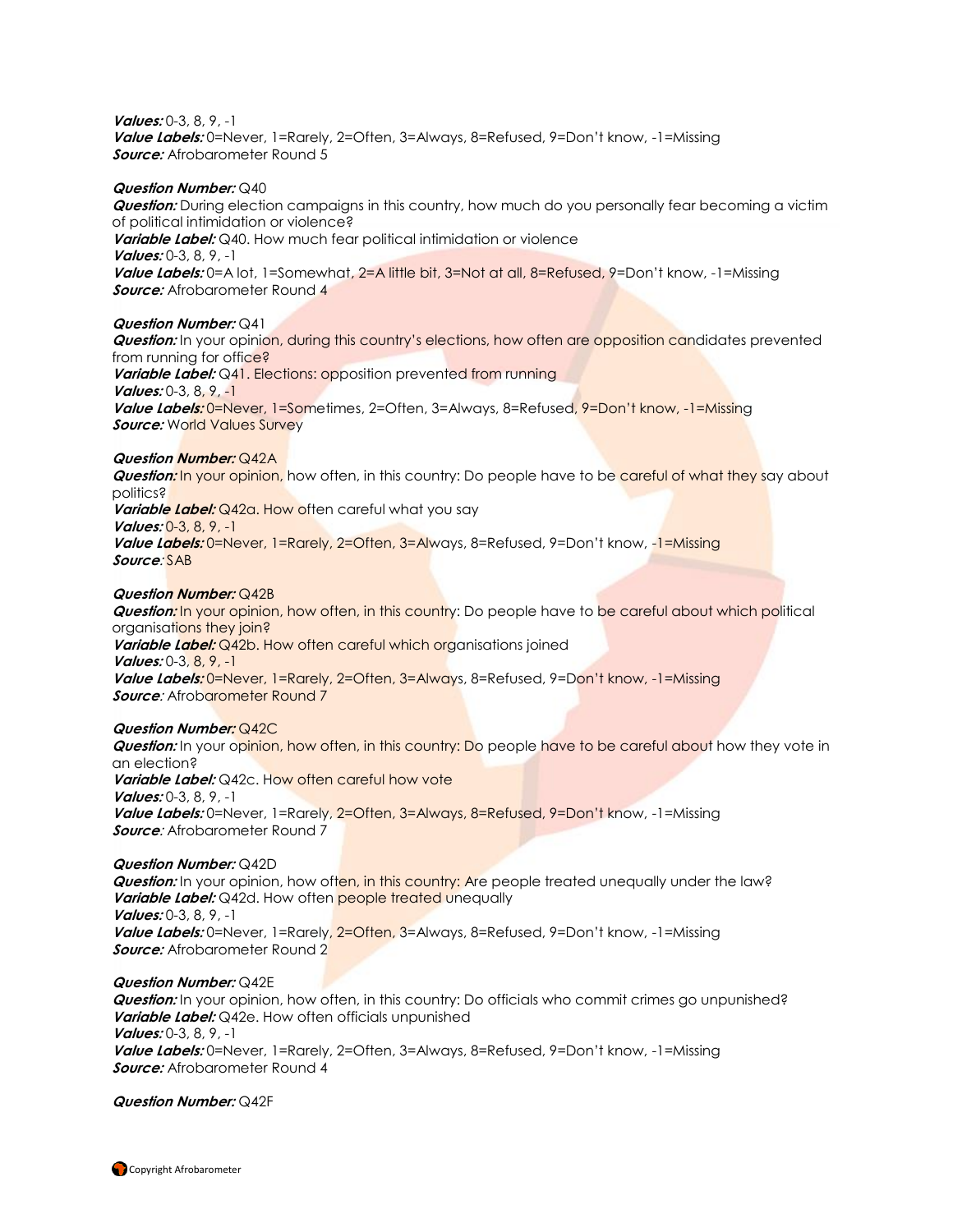**Question:** In your opinion, how often, in this country: Do ordinary people who break the law go unpunished? **Variable Label:** Q42f. How often ordinary people unpunished **Values:** 0-3, 8, 9, -1 **Value Labels:** 0=Never, 1=Rarely, 2=Often, 3=Always, 8=Refused, 9=Don't know, -1=Missing **Source:** Afrobarometer Round 4

#### **Question Number:** Q43A

**Question:** How much do you trust each of the following, or haven't you heard enough about them to say: The President? **Variable Label:** Q43a. Trust president **Values:** 0-3, 8, 9, -1 **Value Labels:** 0=Not at all, 1=Just a little, 2=Somewhat, 3=A lot, 8=Refused, 9=Don't know/Haven't heard, - 1=Missing **Source:** Zambia96

#### **Question Number:** Q43B

**Question:** How much do you trust each of the following, or haven't you heard enough about them to say: The National Assembly? **Variable Label:** Q43b. Trust parliament/national assembly **Values:** 0-3, 8, 9, -1 **Value Labels:** 0=Not at all, 1=Just a little, 2=Somewhat, 3=A lot, 8=Refused, 9=Don't know/Haven't heard, -  $1 = M$ issing **Source:** Adapted from Zambia96

#### **Question Number:** Q43C

**Question:** How much do you trust each of the following, or haven't you heard enough about them to say: The Independent Electoral Commission? **Variable Label:** Q43c. Trust national electoral commission **Values:** 0-3, 8, 9, -1 **Value Labels:** 0=Not at all, 1=Just a little, 2=Somewhat, 3=A lot, 8=Refused, 9=Don't know/Haven't heard, - 1=Missing

**Source:** Adapted from Zambia96

#### **Question Number:** Q43D

**Question:** How much do you trust each of the following, or haven't you heard enough about them to say: Your local municipal/communal council? Variable Label: Q43d. Trust your elected local government council **Values:** 0-3, 8, 9, -1 **Value Labels:** 0=Not at all, 1=Just a little, 2=Somewhat, 3=A lot, 8=Refused, 9=Don't know/Haven't heard, - 1=Missing **Source:** Adapted from Zambia96

#### **Question Number:** Q43E

**Question:** How much do you trust each of the following, or haven't you heard enough about them to say: The Ruling Party (Rupture et Nouveau Départ)? **Variable Label:** Q43e. Trust the ruling party **Values:** 0-3, 8, 9, -1 **Value Labels:** 0=Not at all, 1=Just a little, 2=Somewhat, 3=A lot, 8=Refused, 9=Don't know/Haven't heard, - 1=Missing **Source:** Adapted from Zambia96

#### **Question Number:** Q43F

**Question:** How much do you trust each of the following, or haven't you heard enough about them to say: Opposition political parties? **Variable Label:** Q43f. Trust opposition political parties

### **Values:** 0-3, 8, 9, -1

**Value Labels:** 0=Not at all, 1=Just a little, 2=Somewhat, 3=A lot, 8=Refused, 9=Don't know/Haven't heard, - 1=Missing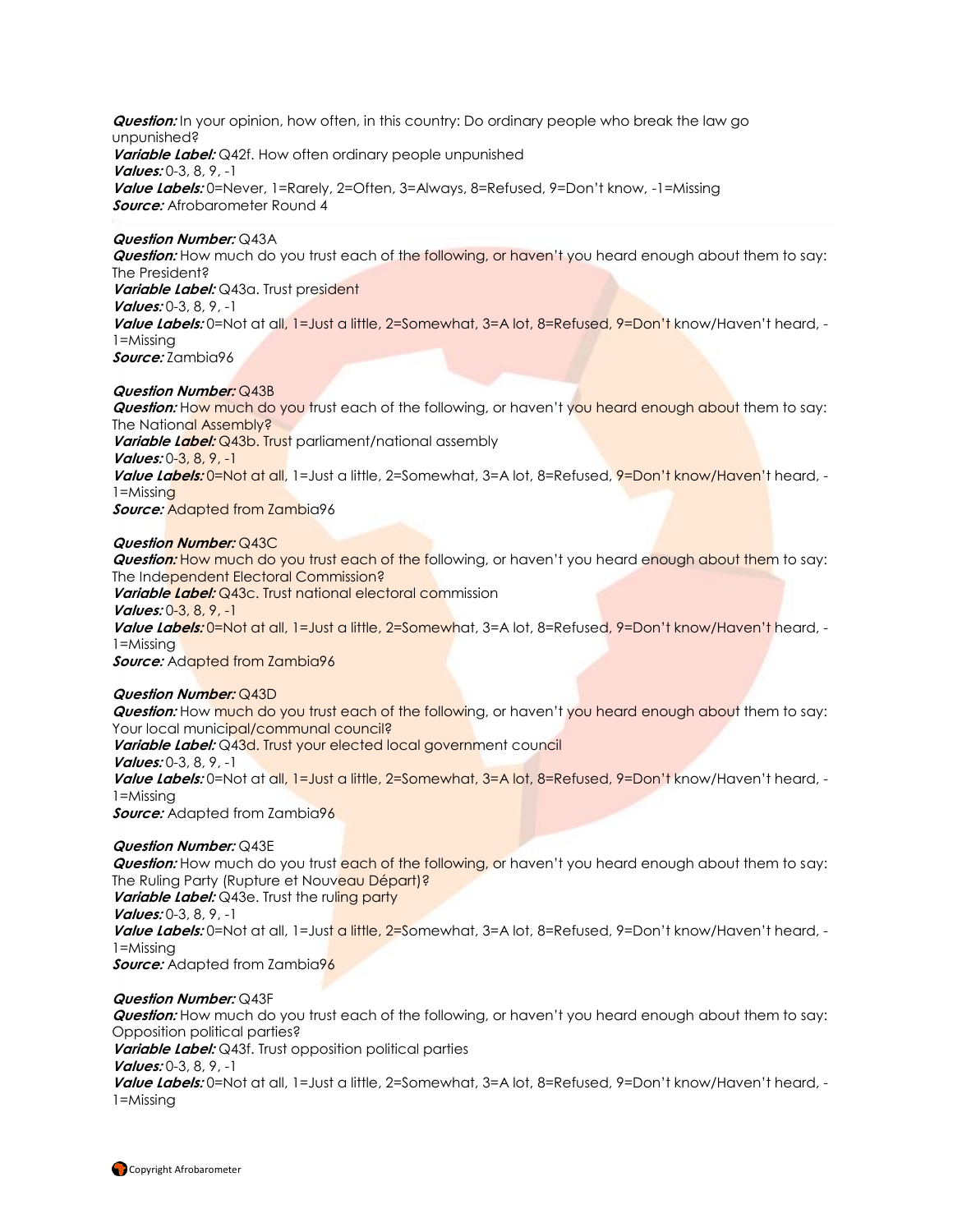**Source:** Adapted from Zambia96

#### **Question Number:** Q43G

**Question:** How much do you trust each of the following, or haven't you heard enough about them to say: The Police? **Variable Label:** Q43g. Trust police **Values:** 0-3, 8, 9, -1 **Value Labels:** 0=Not at all, 1=Just a little, 2=Somewhat, 3=A lot, 8=Refused, 9=Don't know/Haven't heard, - 1=Missing **Source:** Zambia96

#### **Question Number:** Q43H

**Question:** How much do you trust each of the following, or haven't you heard enough about them to say: The army? **Variable Label:** Q43h. Trust army **Values:** 0-3, 8, 9, -1 **Value Labels:** 0=Not at all, 1=Just a little, 2=Somewhat, 3=A lot, 8=Refused, 9=Don't know/Haven't heard, - 1=Missing **Source:** Afrobarometer Round 5

#### **Question Number:** Q43I

**Question:** How much do you trust each of the following, or haven't you heard enough about them to say: Courts of law? *Variable Label:* Q43i. Trust courts of law **Values:** 0-3, 8, 9, -1 **Value Labels:** 0=Not at all, 1=Just a little, 2=Somewhat, 3=A lot, 8=Refused, 9=Don't know/Haven't heard, - 1=Missing **Source:** Zambia96

#### **Question Number:** Q43J

*Question:* How much do you trust each of the following, or haven't you heard enough about them to say: Traditional leaders? **Variable Label:** Q43j. Trust traditional leaders **Values:** 0-3, 8, 9, -1 **Value Labels:** 0=Not at all, 1=Just a little, 2=Somewhat, 3=A lot, 8=Refused, 9=Don't know/Haven't heard, - 1=Missing **Source:** Zambia96

#### **Question Number:** Q43K

**Question:** How much do you trust each of the following, or haven't you heard enough about them to say: Religious leaders? **Variable Label:** Q43k. Trust religious leaders **Values:** 0-3, 8, 9, -1 **Value Labels:** 0=Not at all, 1=Just a little, 2=Somewhat, 3=A lot, 8=Refused, 9=Don't know/Haven't heard, - 1=Missing **Source:** Zambia96

#### **Question Number:** Q43L-BEN

**Question:** How much do you trust each of the following, or haven't you heard enough about them to say: Civil society organisations? **Variable Label:** Q431 BEN. Trust civil society organisations **Values:** 0-3, 8, 9, -1 **Value Labels:** 0=Not at all, 1=Just a little, 2=Somewhat, 3=A lot, 8=Refused, 9=Don't know/Haven't heard, - 1=Missing **Source:** Zambia96

#### **Question Number:** Q44A

**Question:** How many of the following people do you think are involved in corruption, or haven't you heard enough about them to say: The President and Officials in his Office?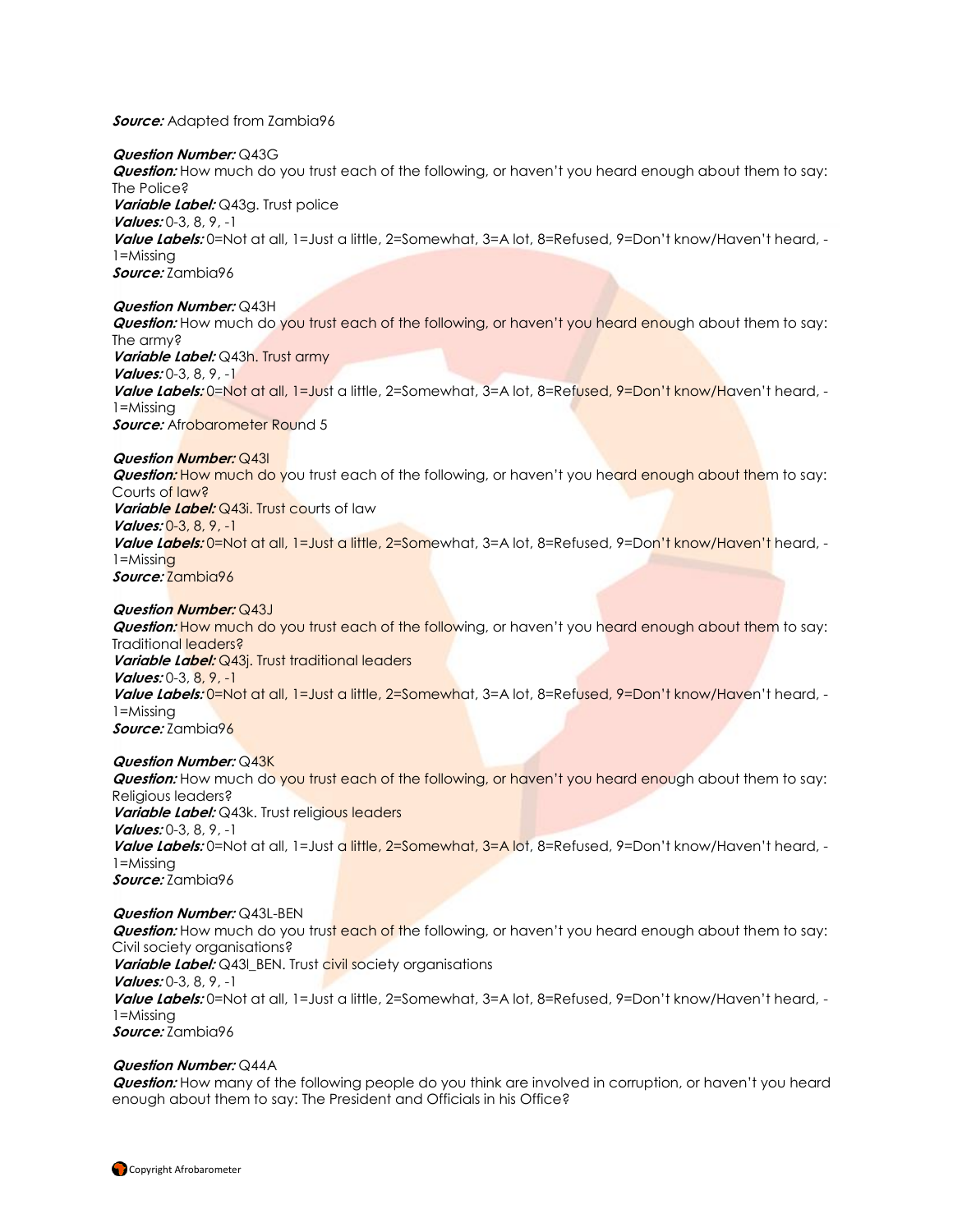**Variable Label:** Q44a. Corruption: office of the Presidency **Values:** 0-3, 8, 9, -1 **Value Labels:** 0=None, 1=Some of them, 2=Most of them, 3=All of them, 8=Refused, 9=Don't know/Haven't heard, -1=Missing **Source:** SAB

#### **Question Number:** Q44B

**Question:** How many of the following people do you think are involved in corruption, or haven't you heard enough about them to say: Members of the National Assembly? **Variable Label:** Q44b. Corruption: Members of Parliament **Values:** 0-3, 8, 9, -1 **Value Labels:** 0=None, 1=Some of them, 2=Most of them, 3=All of them, 8=Refused, 9=Don't know/Haven't heard, -1=Missing **Source:** SAB

#### **Question Number:** Q44C

**Question:** How many of the following people do you think are involved in corruption, or haven't you heard enough about them to say: Government officials? **Variable Label:** Q44c. Corruption: government officials **Values:** 0-3, 8, 9, -1 **Value Labels:** 0=None, 1=Some of them, 2=Most of them, 3=All of them, 8=Refused, 9=Don't know/Haven't heard, -1=Missing *Source:* Afrobarometer Round 4

#### **Question Number:** Q44D

**Question:** How many of the following people do you think are involved in corruption, or haven't you heard enough about them to say: The municipal councilors?

**Variable Label:** Q44d. Corruption: local government councilors

#### **Values:** 0-3, 8, 9, -1

**Value Labels:** 0=None, 1=Some of them, 2=Most of them, 3=All of them, 8=Refused, 9=Don't know/Haven't heard, -1=Missing **Source:** SAB

## **Question Number:** Q44E

**Question:** How many of the following people do you think are involved in corruption, or haven't you heard enough about them to say: Police? **Variable Label:** Q44e. Corruption: police **Values:** 0-3, 8, 9, -1

**Value Labels:** 0=None, 1=Some of them, 2=Most of them, 3=All of them, 8=Refused, 9=Don't know/Haven't heard, -1=Missing

**Source:** SAB

#### **Question Number:** Q44F

**Question:** How many of the following people do you think are involved in corruption, or haven't you heard enough about them to say: Judges and magistrates? *Variable Label:* Q44f. Corruption: *judges and magistrates* 

**Values:** 0-3, 8, 9, -1

**Value Labels:** 0=None, 1=Some of them, 2=Most of them, 3=All of them, 8=Refused, 9=Don't know/Haven't heard, -1=Missing

**Source:** SAB

#### **Question Number:** Q44G

**Question:** How many of the following people do you think are involved in corruption, or haven't you heard enough about them to say: Traditional leaders? **Variable Label:** Q44g. Corruption: traditional leaders

#### **Values:** 0-3, 8, 9, -1

**Value Labels:** 0=None, 1=Some of them, 2=Most of them, 3=All of them, 8=Refused, 9=Don't know/Haven't heard, -1=Missing

**Source:** SAB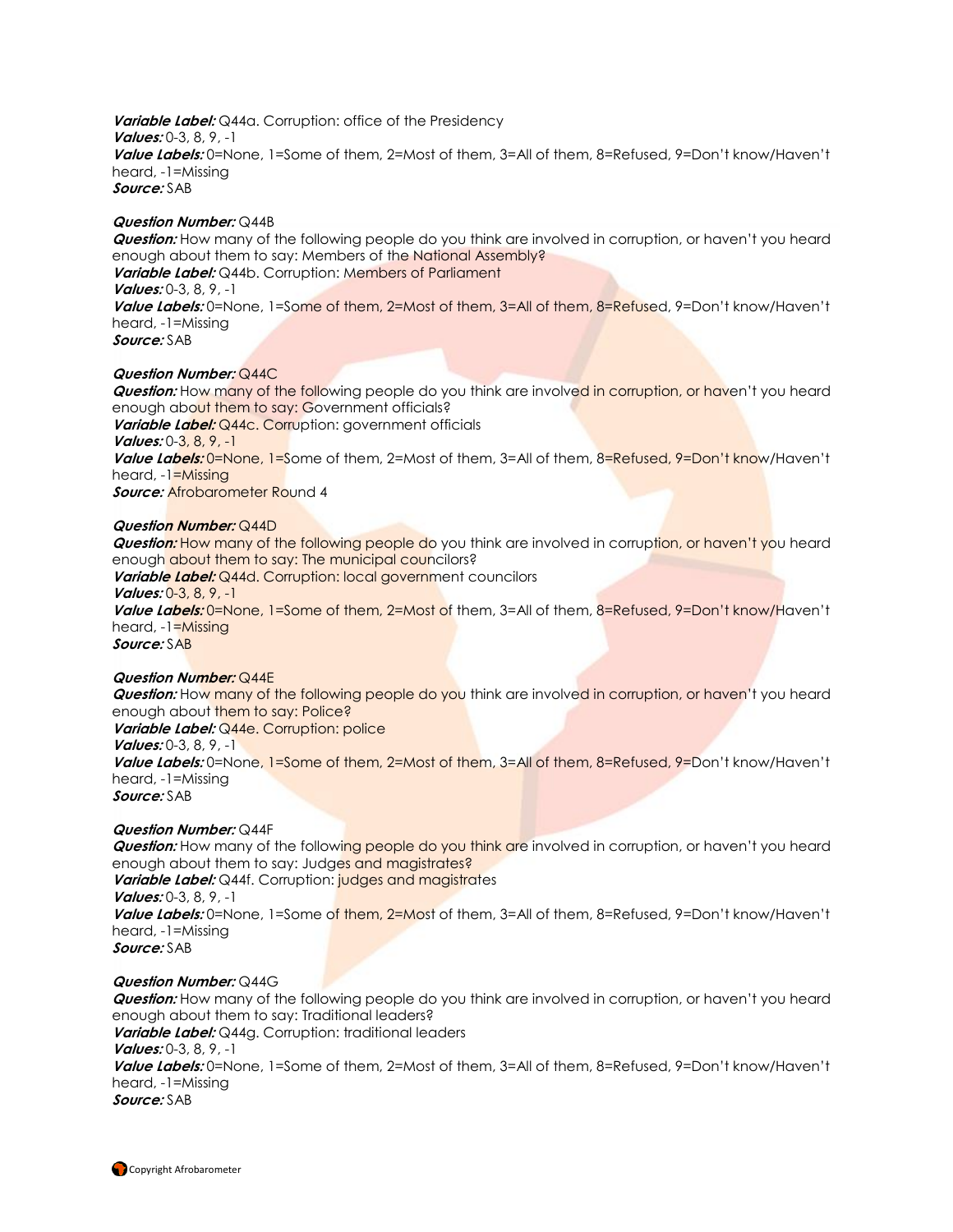#### **Question Number:** Q44H

**Question:** How many of the following people do you think are involved in corruption, or haven't you heard enough about them to say: Religious leaders? **Variable Label:** Q44h. Corruption: religious leaders **Values:** 0-3, 8, 9, -1 **Value Labels:** 0=None, 1=Some of them, 2=Most of them, 3=All of them, 8=Refused, 9=Don't know/Haven't heard, -1=Missing **Source:** SAB

#### **Question Number:** Q44I

**Question:** How many of the following people do you think are involved in corruption, or haven't you heard enough about them to say: Business executives? Variable Label: Q44i. Corruption: business executives **Values:** 0-3, 8, 9, -1 **Value Labels:** 0=None, 1=Some of them, 2=Most of them, 3=All of them, 8=Refused, 9=Don't know/Haven't heard, -1=Missing **Source:** SAB

#### **Question Number:** Q44J

**Question:** How many of the following people do you think are involved in corruption, or haven't you heard enough about them to say: Non-governmental organisations? *Variable Label:* Q44*j.* Corruption: non-governmental organisations **Values:** 0-3, 8, 9, -1 **Value Labels:** 0=None, 1=Some of them, 2=Most of them, 3=All of them, 8=Refused, 9=Don't know/Haven't heard, -1=Missing **Source:** SAB

#### **Question Number:** Q45

**Question:** In your opinion, over the past year, has the level of corruption in this country increased, decreased, or stayed the same? **Variable Label:** Q45. Level of corruption **Values:** 1-5, 8, 9, -1 Value Labels: 1=Increased a lot, 2=Increased somewhat, 3=Stayed the same, 4=Decreased somewhat, 5=Decreased a lot, 8=Refused, 9=Don't know, -1=Missing **Source:** Transparency International

**Note:** Interviewer probed for strength of opinion.

#### **Question Number:** Q46

**Question:** Please tell me whether you agree or disagree with the following statement: Ordinary people can make a difference in the fight against corruption? **Variable Label:** Q46. Ordinary people can fight corruption **Values:** 1-5, 8, 9, -1 Value Labels: 1=Strongly disagree, 2=Disagree, 3=Neither agree nor disagree, 4=Agree, 5=Strongly agree, 8=Refused, 9=Don't know, -1=Missing **Source:** Transparency International

**Note:** Interviewer probed for strength of opinion.

#### **Question Number:** Q47

**Question:** In this country, can ordinary people report incidents of corruption without fear, or do they risk retaliation or other negative consequences if they speak out? **Variable Label:** Q47. Ordinary people can report corruption without fear **Values:** 0, 1, 8, 9, -1 **Value Labels:** 0=Can report without fear, 1=Risk retaliation or other negative consequences, 8=Refused, 9=Don't know, -1=Missing **Source:** Afrobarometer Round 7

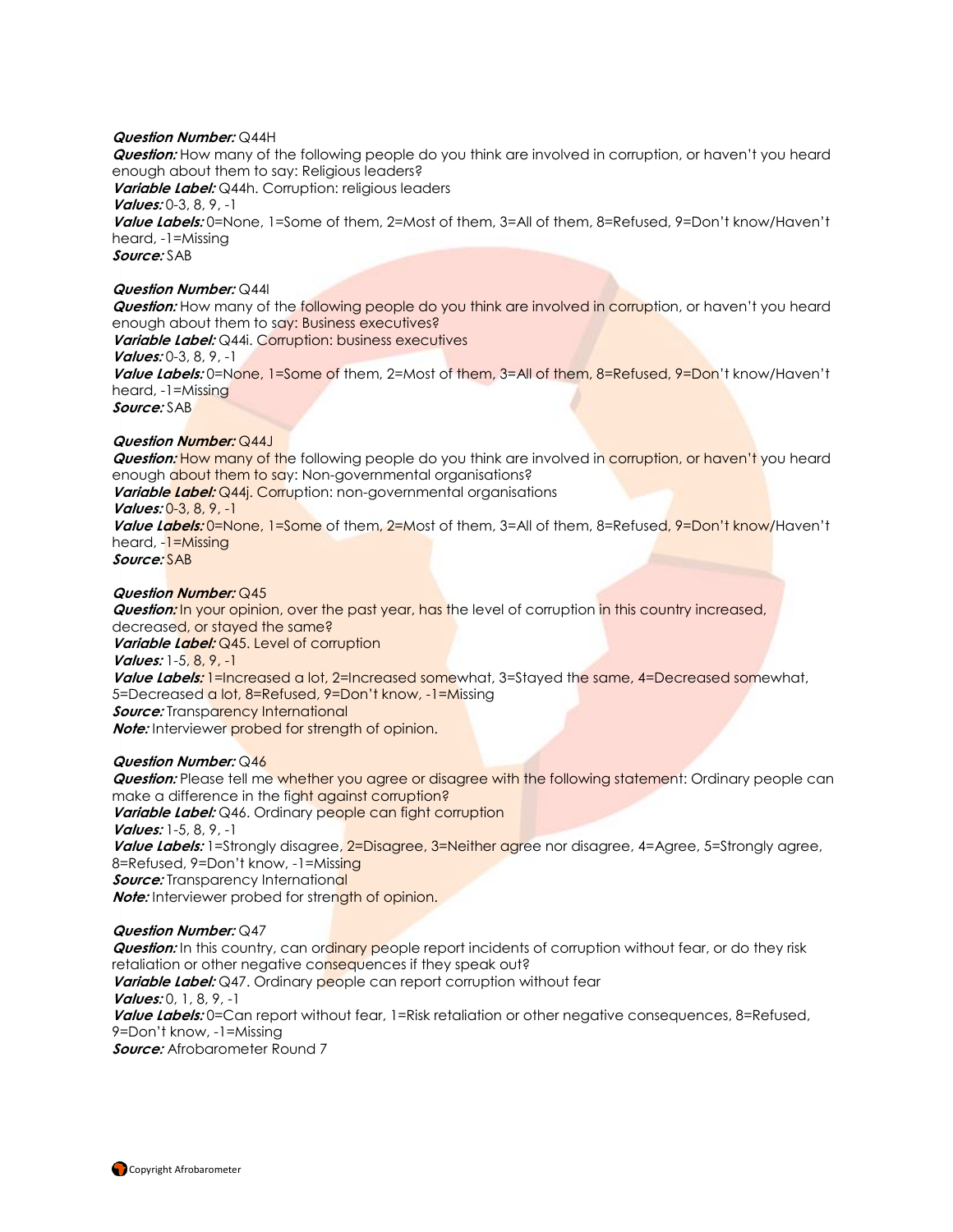#### **Question Number:** Q48A

**Question:** In this country, how likely do you think it is that an ordinary person could pay a bribe or use personal connections to get away with: Avoiding paying taxes they owe to government? **Variable Label:** Q48a. Ordinary person: pay bribe to avoid taxes **Values:** 0-3, 8, 9, -1 **Value Labels:** 0=Not at all likely, 1=Not very likely, 2=Somewhat likely, 3=Very likely, 8=Refused, 9=Don't know/Haven't heard, -1=Missing **Source:** Afrobarometer Round 7

#### **Question Number:** Q48B

**Question:** In this country, how likely do you think it is that an ordinary person could pay a bribe or use personal connections to get away with: Avoiding going to court? **Variable Label:** Q48b. Ordinary person: pay bribe to avoid court **Values:** 0-3, 8, 9, -1 **Value Labels:** 0=Not at all likely, 1=Not very likely, 2=Somewhat likely, 3=Very likely, 8=Refused, 9=Don't know/Haven't heard, -1=Missing *Source:* Afrobarometer Round 7

#### **Question Number:** Q48C

**Question:** In this country, how likely do you think it is that an ordinary person could pay a bribe or use personal connections to get away with: Registering land that does not belong to them? **Variable Label:** Q48c. Ordinary person: pay bribe to register land not theirs **Values:** 0-3, 8, 9, -1 **Value Labels:** 0=Not at all likely, 1=Not very likely, 2=Somewhat likely, 3=Very likely, 8=Refused, 9=Don't know/Haven't heard, -1=Missing

**Source:** Afrobarometer Round 7

#### **Question Number:** Q48D

**Question:** And in this country, how likely do you think it is that a rich person could pay a bribe or use personal connections to get away with: Avoiding paying taxes they owe to government? **Variable Label:** Q48d. Rich person: pay bribe to avoid taxes

**Values:** 0-3, 8, 9, -1

**Value Labels:** 0=Not at all likely, 1=Not very likely, 2=Somewhat likely, 3=Very likely, 8=Refused, 9=Don't know/Haven't heard, -1=Missing

**Source:** Afrobarometer Round 7

#### **Question Number:** Q48E

**Question:** And in this country, how likely do you think it is that a rich person could pay a bribe or use personal connections to get away with: Avoiding going to court? **Variable Label:** Q48e. Rich person: pay bribe to avoid court **Values:** 0-3, 8, 9, -1 **Value Labels:** 0=Not at all likely, 1=Not very likely, 2=Somewhat likely, 3=Very likely, 8=Refused, 9=Don't

know/Haven't heard, -1=Missing

**Source:** Afrobarometer Round 7

#### **Question Number:** Q48F

**Question:** And in this country, how likely do you think it is that a rich person could pay a bribe or use personal connections to get away with: Registering land that does not belong to them? **Variable Label:** Q48f. Rich person: pay bribe to register land not theirs **Values:** 0-3, 8, 9, -1 **Value Labels:** 0=Not at all likely, 1=Not very likely, 2=Somewhat likely, 3=Very likely, 8=Refused, 9=Don't know/Haven't heard, -1=Missing **Source:** Afrobarometer Round 7

#### **Question Number:** Q49A

**Question:** Now I would like to talk to you about experiences that some people have in accessing certain essential government services. In the past 12 months have you had contact with a public school? **Variable Label:** Q49a. Contact with public school **Values:** 0, 1, 8, 9, -1

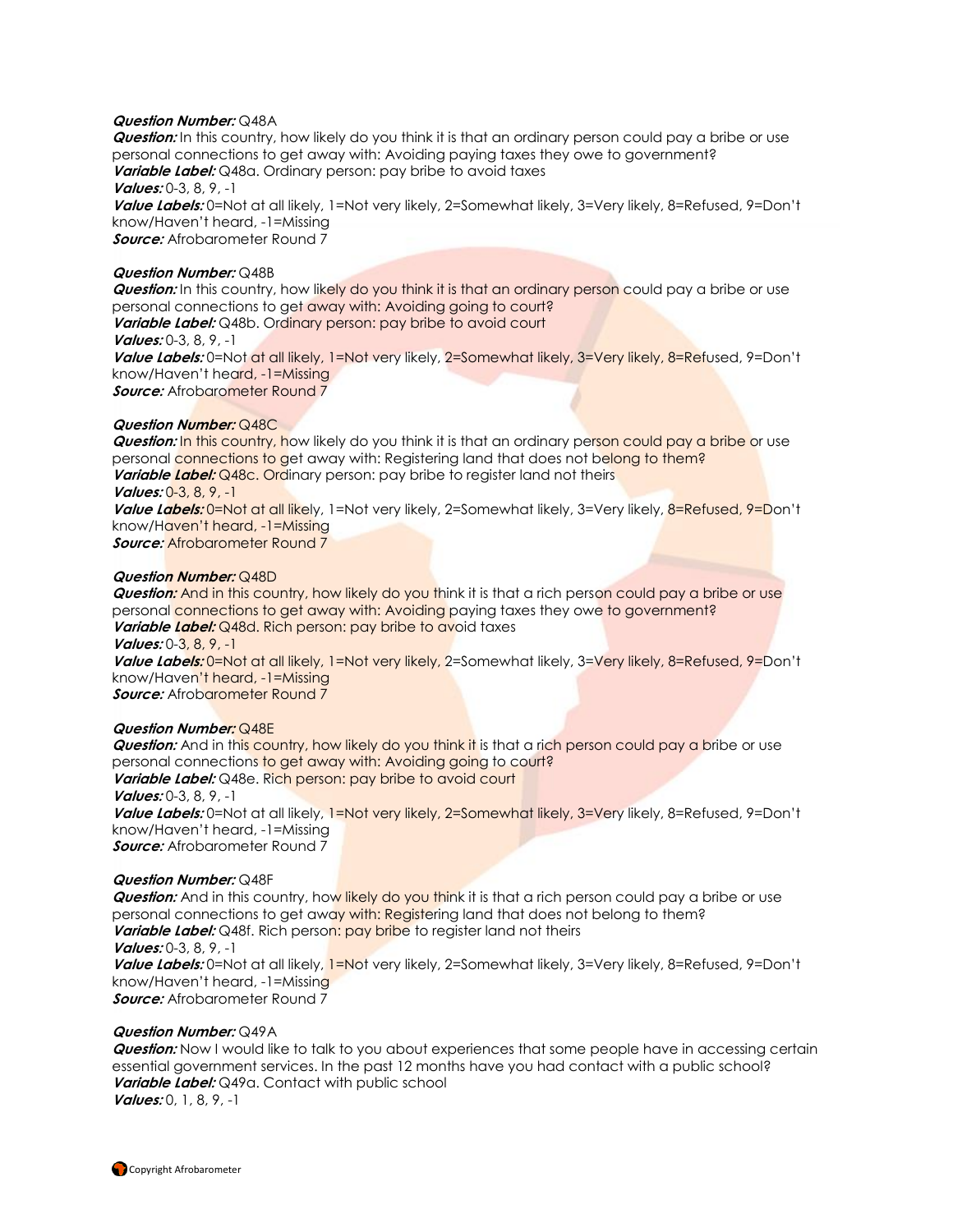**Value Labels:** 0=No, 1=Yes, 8=Refused, 9=Don't know, -1=Missing **Source:** Afrobarometer Round 7

#### **Question Number:** Q49B

**Question:** Now I would like to talk to you about experiences that some people have in accessing certain essential government services. How easy or difficult was it to obtain the services you needed from teachers or school officials?

**Variable Label:** Q49b. Difficulty to obtain public school services

**Values:** 1-4, 7-9, -1

**Value Labels:** 1=Very easy, 2=Easy, 3=Difficult, 4=Very difficult, 7=No contact, 8=Refused, 9=Don't know, - 1=Missing

#### *Source:* Afrobarometer Round 6

**Note:** Interviewer was asked to do the following: If 'no' at A, circle 7 for both parts B and C and continue to D. If 'yes**,'** continue with parts B and C.

### **Question Number:** Q49C

**Question:** Now I would like to talk to you about experiences that some people have in accessing certain essential government services. And how often, if ever, did you have to pay a bribe, give a gift, or do a favour for a teacher or school official in order to get the services you needed from the schools?

**Variable Label:** Q49c. Pay bribe for public school services

# **Values:** 0-3, 7-9, -1

**Value Labels:** 0=Never, 1=Once or twice, 2=A few times, 3=Often, 7=No contact, 8=Refused, 9=Don't know, -1=Missing

**Source:** Afrobarometer Round 6

#### **Question Number:** Q49D

**Question:** Now I would like to talk to you about experiences that some people have in accessing certain essential government services. In the past 12 months have you had contact with a public clinic or hospital? Variable Label: Q49d. Contact with public clinic or hospital

**Values:** 0, 1, 8, 9, -1

Value Labels: 0=No, 1=Yes, 8=Refused, 9=Don't know, -1=Missing **Source:** Afrobarometer Round 7

### **Question Number:** Q49E

**Question:** Now I would like to talk to you about experiences that some people have in accessing certain essential government services. How easy or difficult was it to obtain the medical care you needed? **Variable Label:** Q49e. Difficulty to obtain medical care

#### **Values:** 1-4, 7-9, -1

Value Labels: 1=Very easy, 2=Easy, 3=Difficult, 4=Very difficult, 7=No contact, 8=Refused, 9=Don't know, -1=Missing

**Source:** Afrobarometer Round 6

**Note:** Interviewer was asked to do the following: If 'no' at D, circle 7 for parts E, F and G and continue to H. If 'yes**,'** continue with parts E, F and G.

#### **Question Number:** Q49F

**Question:** Now I would like to talk to you about experiences that some people have in accessing certain essential government services. How long did it take you to receive the medical care that you needed? Was it right away, after a short time, after a long time, or never?

**Variable Label:** Q49f. Time taken to receive medical care

**Values:** 0-3, 7-9, -1

**Value Labels:** 0=Never, 1=After a long time, 2=After a short time, 3=Right away, 7=No contact, 8=Refused, 9=Don't know, -1=Missing

**Source:** Afrobarometer Round 7

### **Question Number:** Q49G

**Question:** Now I would like to talk to you about experiences that some people have in accessing certain essential government services. And how often, if ever, did you have to pay a bribe, give a gift, or do a favour for a health worker or clinic or hospital staff in order to get the medical care you needed?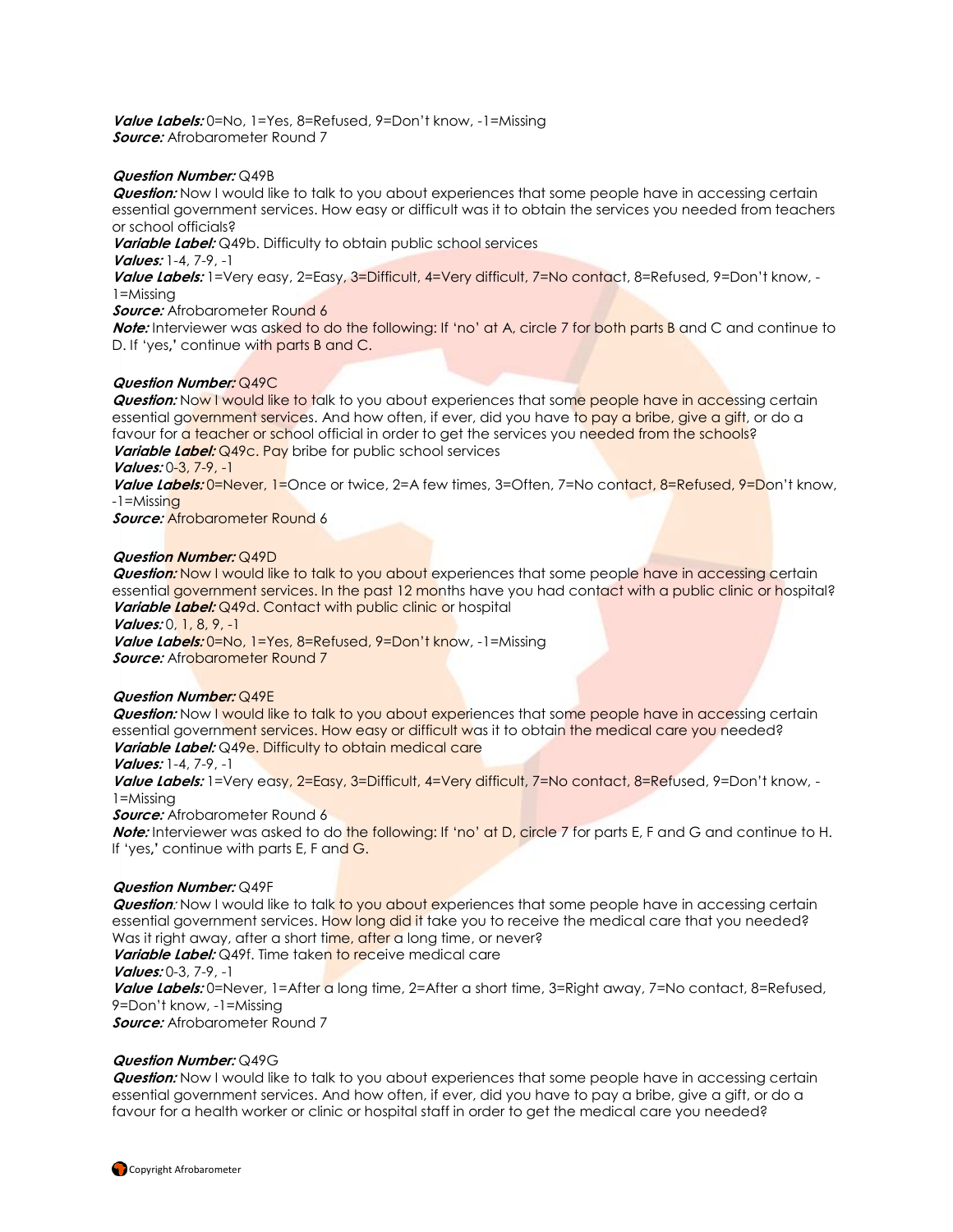**Variable Label:** Q49g. Pay bribe for medical care **Values:** 0-3, 7-9, -1 **Value Labels:** 0=Never, 1=Once or twice, 2=A few times, 3=Often, 7=No contact, 8=Refused, 9=Don't know, -1=Missing **Source:** Afrobarometer Round 6

**Question Number:** Q49H

**Question:** Now I would like to talk to you about experiences that some people have in accessing certain essential government services. In the past 12 months have you tried to get an identity document like a birth certificate, driver's license, passport or voter's card, or a permit, from government? Variable Label: Q49h. Tried to obtain identity document

**Values:** 0, 1, 8, 9, -1

**Value Labels:** 0=No, 1=Yes, 8=Refused, 9=Don't know, -1=Missing *Source:* Afrobarometer Round 7

#### **Question Number:** Q49I

**Question:** Now I would like to talk to you about experiences that some people have in accessing certain essential government services. How easy or difficult was it to obtain the document you needed?

**Variable Label:** Q49i. Difficulty to obtain identity document

**Values:** 1-4, 7-9, -1

**Value Labels:** 1=Very easy, 2=Easy, 3=Difficult, 4=Very difficult, 7=No contact, 8=Refused, 9=Don't know, - 1=Missing

*Source:* Afrobarometer Round 6

**Note:** Interviewer was asked to do the following: If 'no' at H, circle 7 for parts I, J and K and continue to L. If 'yes**,'** continue with parts I, J and K.

#### **Question Number:** Q49J

**Question:** Now I would like to talk to you about experiences that some people have in accessing certain essential government services. How long did it take you to obtain the document that you needed? Was it right away, after a short time, after a long time, or never?

**Variable Label:** Q49*j*. Time taken to obtain identity document

**Values:** 0-3, 7-9, -1

Value Labels: 0=Never, 1=After a long time, 2=After a short time, 3=Right away, 7=No contact, 8=Refused, 9=Don't know, -1=Missing

**Source:** Afrobarometer Round 7

#### **Question Number:** Q49K

**Question:** Now I would like to talk to you about experiences that some people have in accessing certain essential government services. And how often, if ever, did you have to pay a bribe, give a gift, or do a favour for a government official in order to get the document you needed?

**Variable Label:** Q49k. Pay bribe for document or permit

**Values:** 0-3, 7-9, -1

**Value Labels:** 0=Never, 1=Once or twice, 2=A few times, 3=Often, 7=No contact, 8=Refused, 9=Don't know, -1=Missing

**Source:** Afrobarometer Round 6

#### **Question Number:** Q49L

**Question:** Now I would like to talk to you about experiences that some people have in accessing certain essential government services. In the past 12 months have you tried to get water, sanitation or electric services from government?

**Variable Label:** Q49I. Tried to obtain household services **Values:** 0, 1, 8, 9, -1

**Value Labels:** 0=No, 1=Yes, 8=Refused, 9=Don't know, -1=Missing **Source:** Afrobarometer Round 7

#### **Question Number:** Q49M

**Question:** Now I would like to talk to you about experiences that some people have in accessing certain essential government services. How easy or difficult was it to obtain the services you needed? **Variable Label:** Q49m. Difficulty to obtain household services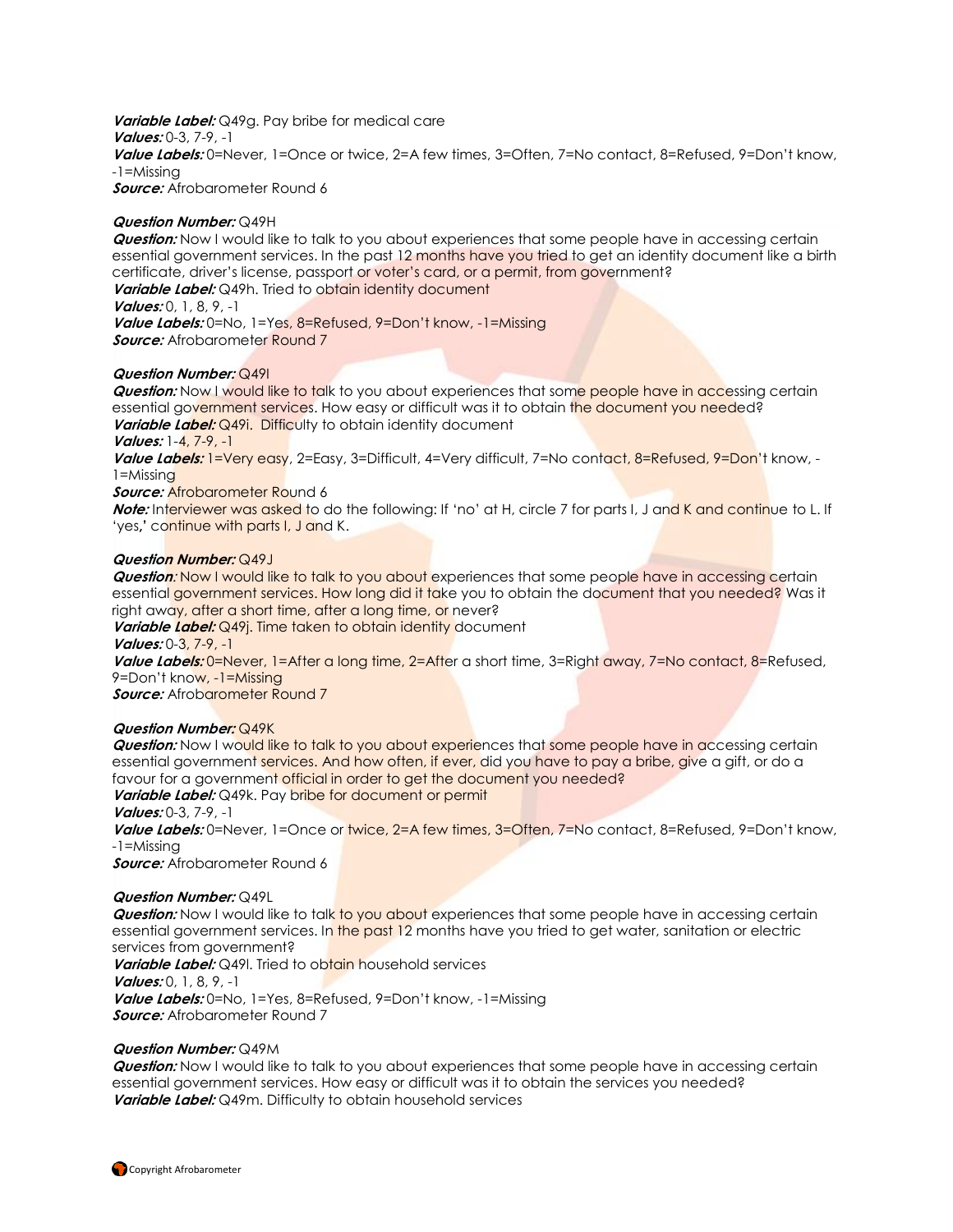#### **Values:** 1-4, 7-9, -1

Value Labels: 1=Very easy, 2=Easy, 3=Difficult, 4=Very difficult, 7=No contact, 8=Refused, 9=Don't know, -1=Missing

**Source:** Afrobarometer Round 6

**Note:** Interviewer was asked to do the following: If 'no' at L, circle 7 for parts M and N and continue to O. If 'yes**,'** continue with parts M and N.

#### **Question Number:** Q49N

**Question:** Now I would like to talk to you about experiences that some people have in accessing certain essential government services. And how often, if ever, did you have to pay a bribe, give a gift, or do a favour for a government official in order to get the services you needed?

**Variable Label:** Q49n. Pay bribe for household services

**Values:** 0-3, 7-9, -1

**Value Labels:** 0=Never, 1=Once or twice, 2=A few times, 3=Often, 7=No contact, 8=Refused, 9=Don't know, -1=Missing

*Source:* Afrobarometer Round 7

#### **Question Number:** Q49O

**Question: Now I would like to talk to you about experiences that some people have in accessing certain** essential government services. In the past 12 months have you requested assistance from the police? **Variable Label:** Q49o. Requested police assistance

**Values:** 0, 1, 8, 9, -1

**Value Labels:** 0=No, 1=Yes, 8=Refused, 9=Don't know, -1=Missing **Source:** Afrobarometer Round 7

#### **Question Number:** Q49P

**Question:** Now I would like to talk to you about experiences that some people have in accessing certain essential government services. How easy or difficult was it to obtain the assistance you needed? Variable Label: Q49p. Difficulty to obtain police assistance

#### **Values:** 1-4, 7-9, -1

**Value Labels:** 1=Very easy, 2=Easy, 3=Difficult, 4=Very difficult, 7=No contact, 8=Refused, 9=Don't know, - 1=Missing

#### **Source:** Afrobarometer Round 6

**Note:** Interviewer was asked to do the following: If 'no' at O, circle 7 for parts P, Q and R and continue to S. If 'yes**,'** continue with parts P, Q and R.

#### **Question Number:** Q49Q

**Question:** Now I would like to talk to you about experiences that some people have in accessing certain essential government services. How long did it take you to receive the help you needed from the police? Variable Label: Q49q. Time taken to receive police assistance

**Values:** 0-3, 7-9, -1

**Value Labels:** 0=Never, 1=After a long time, 2=After a short time, 3=Right away, 7=No contact, 8=Refused, 9=Don't know, -1=Missing

**Source:** Afrobarometer Round 7

#### **Question Number:** Q49R

**Question:** Now I would like to talk to you about experiences that some people have in accessing certain essential government services. And how often, if ever, did you have to pay a bribe, give a gift, or do a favour for a police officer in order to get the assistance you needed?

**Variable Label:** Q49r. Pay bribe to receive police assistance

#### **Values:** 0-3, 7-9, -1

**Value Labels:** 0=Never, 1=Once or twice, 2=A few times, 3=Often, 7=No contact, 8=Refused, 9=Don't know, -1=Missing

**Source:** Afrobarometer Round 6

#### **Question Number:** Q49S

**Question:** Now I would like to talk to you about experiences that some people have in accessing certain essential government services. In the past 12 months, how often have you encountered the police in other situations, like at checkpoints, during identity checks or traffic stops, or during an investigation?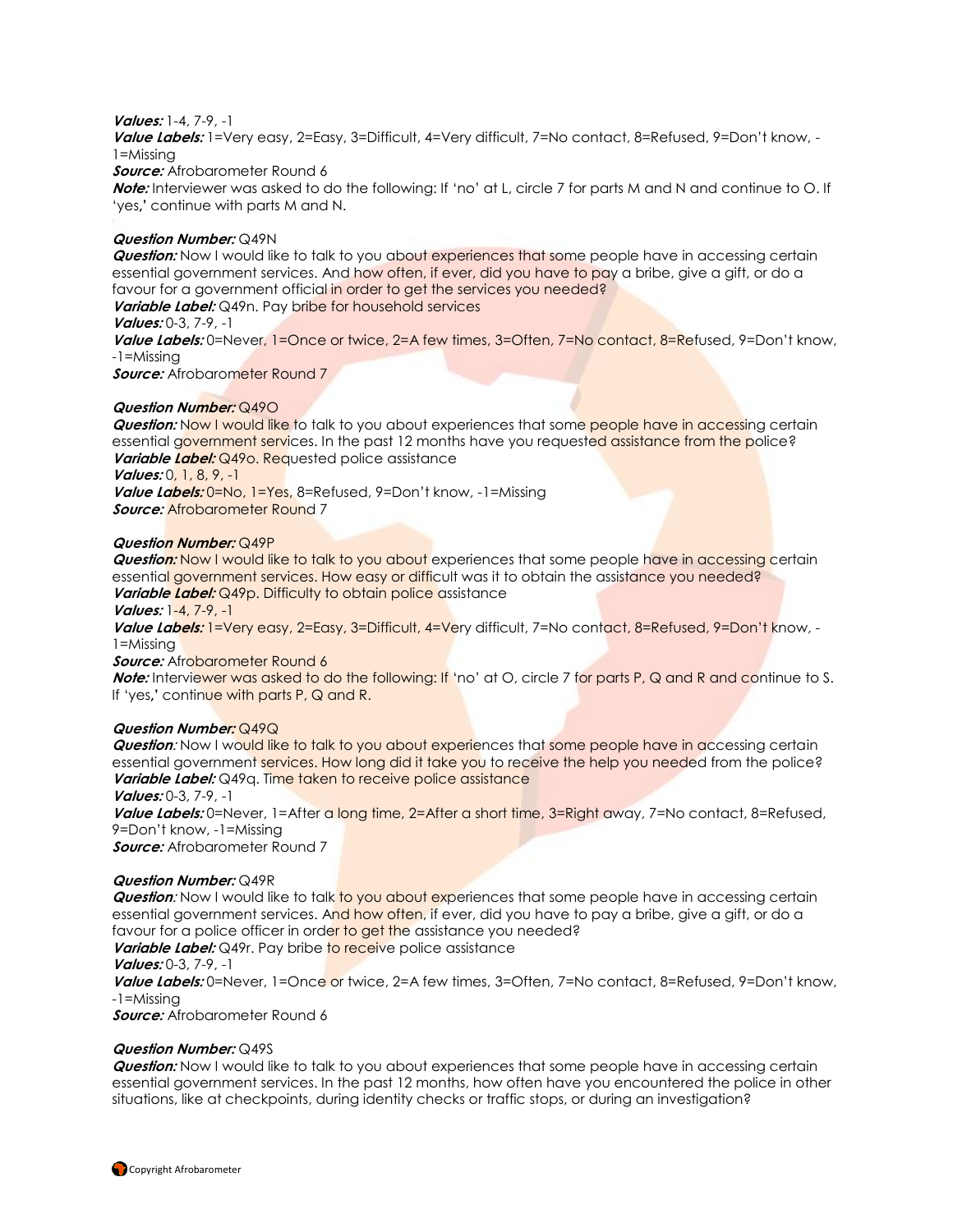**Variable Label:** Q49s. Contact with police in other situations **Values:** 0-3, 8, 9, -1 Value Labels: 0=Never, 1=Once or twice, 2=A few times, 3=Often, 8=Refused, 9=Don't know, -1=Missing **Source:** Afrobarometer Round 7

#### **Question Number:** Q49T

**Question:** Now I would like to talk to you about experiences that some people have in accessing certain essential government services. How often, if ever did you have to pay a bribe, give a gift, or do a favour for a police officer in order to avoid a problem during one of these encounters?

**Variable Label:** Q49t. Pay bribe to avoid problem with police

#### **Values:** 0-3, 7-9, -1

**Value Labels:** 0=Never, 1=Once or twice, 2=A few times, 3=Often, 7=No contact, 8=Refused, 9=Don't know, -1=Missing

**Source:** Afrobarometer Round 7

**Note:** Interviewer was asked to do the following: If answer to S was 0=Never, select 7=No contact and continue to Q50.

#### **Question Number:** Q50

**Question:** In general, when dealing with public officials, how much do you feel that they treat you with respect? **Variable Label:** Q50. Respected by public officials **Values:** 0-3, 8, 9, -1 **Value Labels:** 0=Not at all, 1=A little bit, 2=Somewhat, 3=A lot, 8=Refused, 9=Don't know, -1=Missing **Source:** Afrobarometer Round 7

#### **Question Number:** Q51

**Question:** In general, when dealing with public officials, do you think that they treat you better, the same, or worse than other people? **Variable Label:** Q51. Treatment by public officials compared to others **Values:** 0-4, 8, 9, -1 **Value Labels:** 0=Much Worse, 1=Worse, 2=Same, 3=Better, 4=Much Better, 8=Refused, 9=Don't know, - 1=Missing **Source:** Afrobarometer Round 7

#### **Question Number:** Q52

**Question:** When a vendor sells you a kilogramme of maize, rice, sorghum, millet or fonio, how sure are you that you get the correct amount? Variable Label: Q52. Get correct amount when buying grain **Values:** 0-2, 8, 9, -1 **Value Labels:** 0=Never, 1=Sometimes, 2=Always, 8=Refused, 9=Don't know, -1=Missing *Source:* Afrobarometer Round 7

### **Question Number:** Q53A

**Question:** How likely is it that you could get someone to take action if you went to a government office or other public institution to report the following problems, or haven't you heard enough to say? If you went to the local school to report teacher misbehavior such as absenteeism or mistreatment of students. Variable Label: Q53a. Likelihood of response: reporting teacher misconduct **Values:** 0-3, 8, 9, -1

**Value Labels:** 0=Not at all likely, 1=Not very likely, 2=Somewhat likely, 3=Very likely, 8=Refused, 9=Don't know/Haven't heard, -1=Missing **Source:** Afrobarometer Round 7

#### **Question Number:** Q53B

**Question:** How likely is it that you could get someone to take action if you went to a government office or other public institution to report the following problems, or haven't you heard enough to say? If you went to your local government office to report corrupt behavior like misuse of funds or requests for bribes by government officers, police, or school or clinic staff?

**Variable Label:** Q53b. Likelihood of response: reporting corruption **Values:** 0-3, 8, 9, -1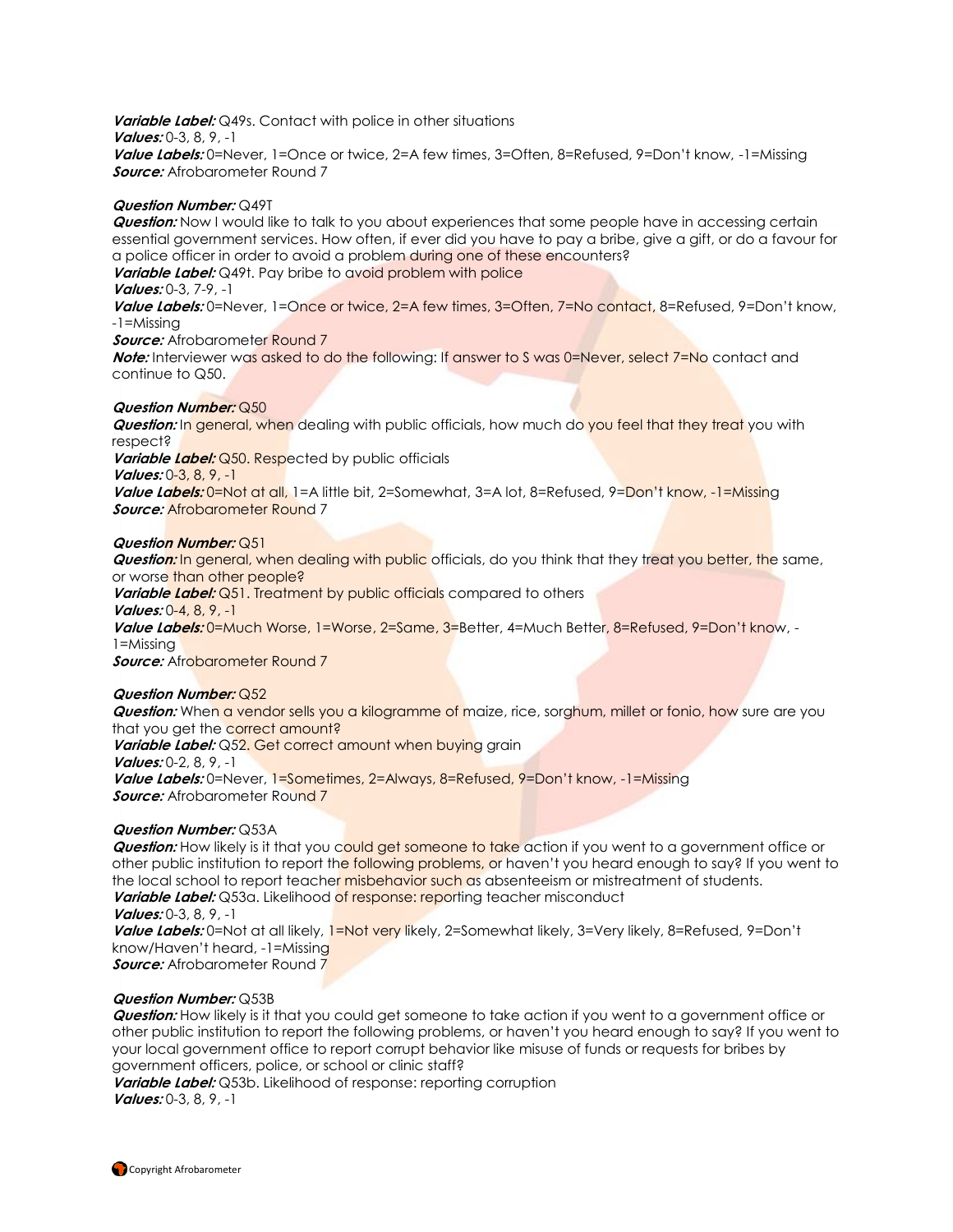**Value Labels:** 0=Not at all likely, 1=Not very likely, 2=Somewhat likely, 3=Very likely, 8=Refused, 9=Don't know/Haven't heard, -1=Missing **Source:** Afrobarometer Round 7

#### **Question Number:** Q53C

**Question:** How likely is it that you could get someone to take action if you went to a government office or other public institution to report the following problems, or haven't you heard enough to say? If you went to the local police to report a crime? **Variable Label:** Q53c. Likelihood of response: reporting crime **Values:** 0-3, 8, 9, -1 **Value Labels:** 0=Not at all likely, 1=Not very likely, 2=Somewhat likely, 3=Very likely, 8=Refused, 9=Don't know/Haven't heard, -1=Missing **Source:** Afrobarometer Round 7

#### **Question Number:** Q54A

**Question:** How much of the time do you think the following try their best to listen to what people like you have to say: Members of the National Assembly?

**Variable Label:** Q54a. MPs listen

**Values:** 0-3, 8, 9, -1

**Value Labels:** 0=Never, 1=Only sometimes, 2=Often, 3=Always, 8=Refused, 9=Don't know, -1=Missing *Source:* Afrobarometer Round 3

#### **Question Number:** Q54B

**Question:** How much of the time do you think the following try their best to listen to what people like you have to say: Local government councilors?

**Variable Label:** Q54b. Local government councilors listen

**Values:** 0-3, 8, 9, -1

**Value Labels:** 0=Never 1=Only sometimes, 2=Often, 3=Always, 8=Refused, 9=Don't know, -1=Missing **Source:** Afrobarometer Round 3

#### **Question Number:** Q55pt1

**Question:** In your opinion, what are the most important problems facing this country that government should address?

*Variable Label:* Q55pt1. Most important problems – 1st response

**Values:** 0-32, 9995, 9998, 9999, -1

**Value Labels:** 0=Nothing/no problems, 1=Management of the economy, 2=Wages, incomes, and salaries, 3=Unemployment, 4=Poverty/destitution, 5=Rates and taxes, 6=Loans/credit, 7=Farming/agriculture, 8=Food shortage/famine, 9=Drought, 10=Land, 11=Transportation, 12=Communications,

13=Infrastructure/roads, 14=Education, 15=Housing, 16=Electricity, 17=Water supply, 18=Orphans/street children/homeless children, 19=Services (other), 20=Health, 21=AIDS, 22=Sickness/disease, 23=Crime and security, 24=Corruption, 25=Political violence, 26=Political instability/political divisions/ethnic tensions, 27=Discrimination/inequality, 28=Gender issues/women's rights, 29=Democracy/political rights, 30=War (international), 31=Civil War, 32=Agricultural marketing, 9995=Other, 9998=Refused, 9999=Don't know, -1=Missing

#### **Source:** SAB

**Note:** Interviewer was instructed to "Accept up to three answers. If respondent offers more than three options, ask 'Which three of these are the most important?'; if respondent offers one or two answers, ask 'Anything else?'"

#### **Question Number:** Q55pt1OTHER

**Question:** In your opinion, what are the most important problems facing this country that government should address?

**Variable Label:** Q55pt1OTHER. MIP - 1st response (verbatim)

### **Values:** String variable

#### **Source:** SAB

**Note:** Interviewer was instructed to "Accept up to three answers. If respondent offers more than three options, ask 'Which three of these are the most important?'; if respondent offers one or two answers, ask 'Anything else?'"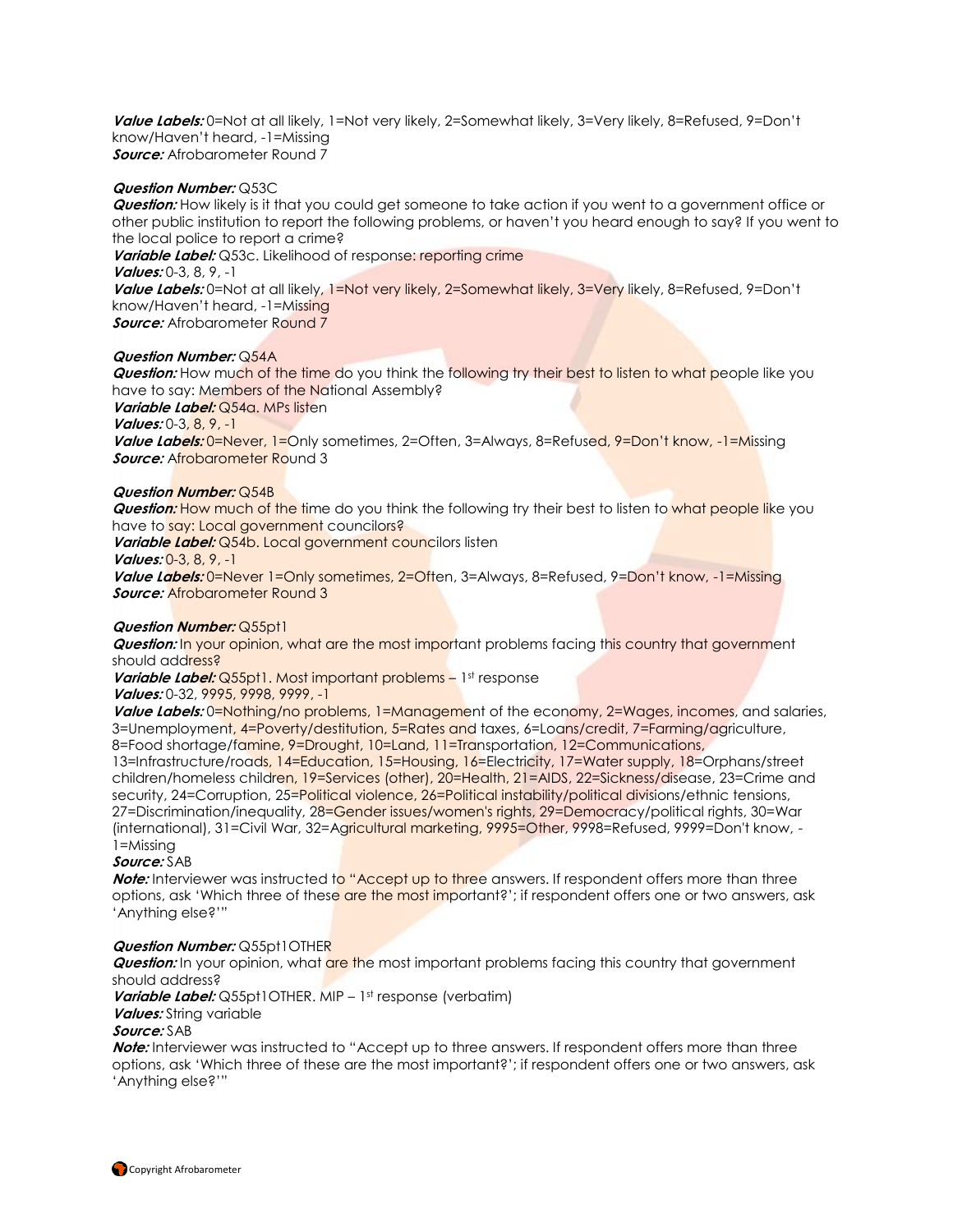#### **Question Number:** Q55pt2

**Question:** In your opinion, what are the most important problems facing this country that government should address?

**Variable Label:** Q55pt2. Most important problems – 2<sup>nd</sup> response **Values:** 1-32, 9995, 9996, 9998, -1

**Value Labels:** 1=Management of the economy, 2=Wages, income and salaries, 3=Unemployment, 4=Poverty/destitution, 5=Rates and taxes, 6=Loans/credit, 7=Farming/agriculture, 8=Food shortage/famine, 9=Drought, 10=Land, 11=Transportation, 12=Communications, 13=Infrastructure/roads, 14=Education, 15=Housing, 16=Electricity, 17=Water supply, 18=Orphans/street children/homeless children, 19=Services (other), 20=Health, 21=AIDS, 22=Sickness/disease, 23=Crime and security, 24=Corruption, 25=Political violence, 26=Political instability/political divisions/ethnic tensions, 27=Discrimination/inequality, 28=Gender issues/women's rights, 29=Democracy/political rights, 30=War (international), 31=Civil War, 32=Agricultural marketing, 9995=Other, 9996=No further reply, 9998=Refused, -1=Missing **Source:** SAB

**Note:** Interviewer was instructed to "Accept up to three answers. If respondent offers more than three options, ask 'Which three of these are the most important?'; if respondent offers one or two answers, ask 'Anything else?'"

#### **Question Number:** Q55pt2OTHER

**Question:** In your opinion, what are the most important problems facing this country that government should address?

**Variable Label:** Q55pt2OTHER. MIP - 2<sup>nd</sup> response (verbatim)

*Values:* String variable

**Source:** SAB

**Note:** Interviewer was instructed to "Accept up to three answers. If respondent offers more than three options, ask 'Which three of these are the most important?'; if respondent offers one or two answers, ask 'Anything else?'"

#### **Question Number:** Q55pt3

**Question:** In your opinion, what are the most important problems facing this country that government should address?

**Variable Label:** Q55pt3. Most important problems - 3<sup>rd</sup> response

#### **Values:** 1-32, 9995, 9996, 9998, -1

**Value Labels:** 1=Management of the economy, 2=Wages, income and salaries, 3=Unemployment, 4=Poverty/destitution, 5=Rates and taxes, 6=Loans/credit, 7=Farming/agriculture, 8=Food shortage/famine, 9=Drought, 10=Land, 11=Transportation, 12=Communications, 13=Infrastructure/roads, 14=Education, 15=Housing, 16=Electricity, 17=Water supply, 18=Orphans/street children/homeless children, 19=Services (other), 20=Health, 21=AIDS, 22=Sickness/disease, 23=Crime and security, 24=Corruption, 25=Political violence, 26=Political instability/political divisions/ethnic tensions, 27=Discrimination/inequality, 28=Gender issues/women's rights, 29=Democracy/political rights, 30=War (international), 31=Civil War, 32=Agricultural marketing, 9995=Other, 9996=No further reply, 9998=Refused, -1=Missing

#### **Source:** SAB

**Note:** Interviewer was instructed to "Accept up to three answers. If respondent offers more than three options, ask 'Which three of these are the most important?'; if respondent offers one or two answers, ask 'Anything else?'"

#### **Question Number:** Q55pt3OTHER

**Question:** In your opinion, what are the most important problems facing this country that government should address?

*Variable Label:* Q55pt3OTHER. MIP - 3<sup>rd</sup> response (verbatim)

#### **Values:** String variable

#### **Source:** SAB

**Note:** Interviewer was instructed to "Accept up to three answers. If respondent offers more than three options, ask 'Which three of these are the most important?'; if respondent offers one or two answers, ask 'Anything else?'"

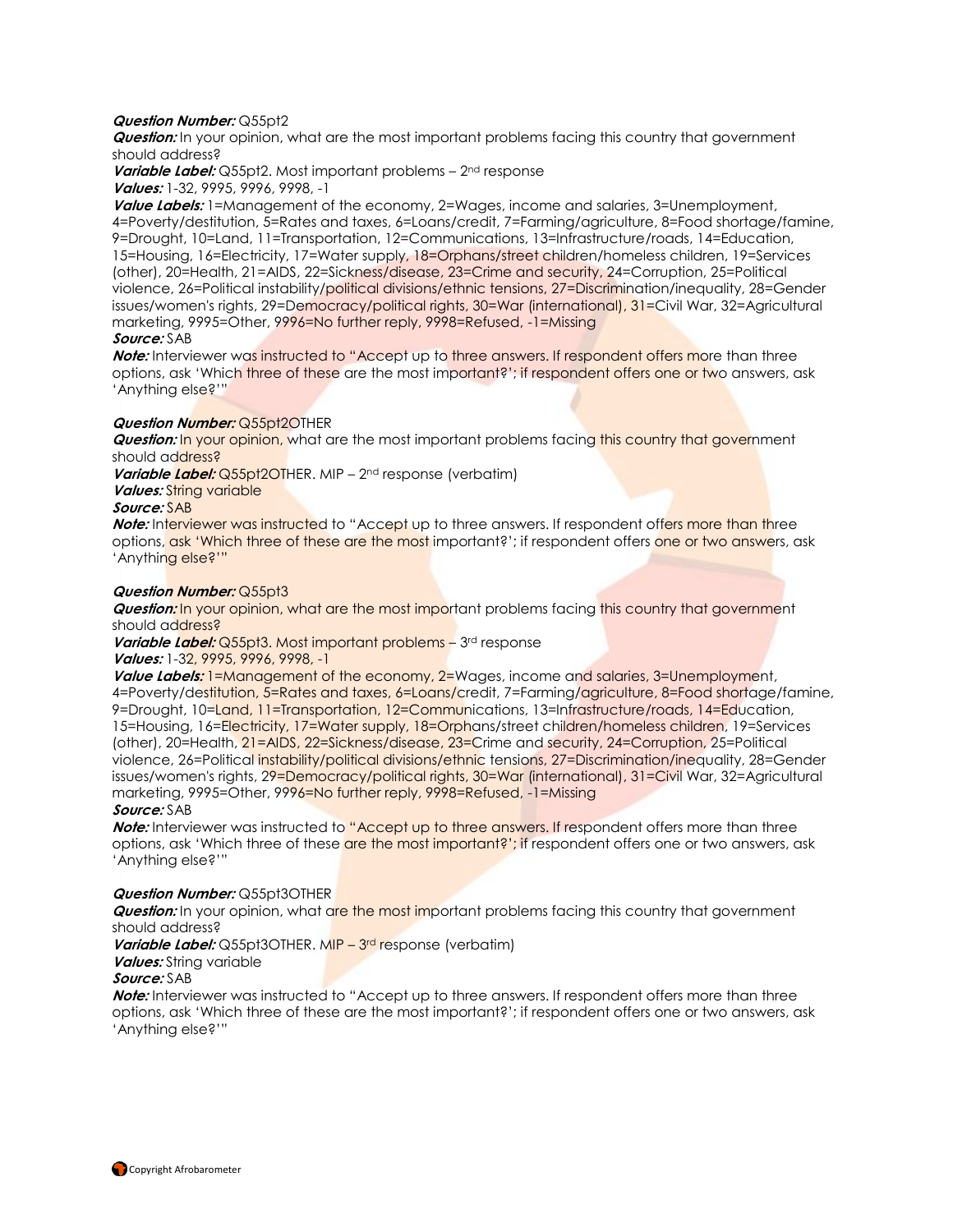#### **Question Number:** Q56A

**Question:** Now let's speak about the performance of the present government of this country. How well or badly would you say the current government is handling the following matters, or haven't you heard enough to say: Managing the economy?

**Variable Label:** Q56a. Handling managing the economy

**Values:** 1-4, 8, 9, -1

**Value Labels:** 1=Very badly, 2=Fairly badly, 3=Fairly well, 4=Very well, 8=Refused, 9=Don't know/Haven't heard enough, -1=Missing

**Source:** SAB

**Note:** Interviewer probed for strength of opinion.

#### **Question Number:** Q56B

**Question:** How well or badly would you say the current government is handling the following matters, or haven't you heard enough to say: Improving the living standards of the poor?

**Variable Label:** Q56b. Handling improving living standards of the poor

**Values:** 1-4, 8, 9, -1

**Value Labels:** 1=Very badly, 2=Fairly badly, 3=Fairly well, 4=Very well, 8=Refused, 9=Don't know/Haven't heard enough, -1=Missing

*Source:* Afrobarometer Round 4

**Note:** Interviewer probed for strength of opinion.

#### **Question Number:** Q56C

**Question:** How well or badly would you say the current government is handling the following matters, or haven't you heard enough to say: Creating jobs?

**Variable Label:** Q56c. Handling creating jobs

**Values:** 1-4, 8, 9, -1

**Value Labels:** 1=Very badly, 2=Fairly badly, 3=Fairly well, 4=Very well, 8=Refused, 9=Don't know/Haven't heard enough, -1=Missing

**Source:** NDB

**Note:** Interviewer probed for strength of opinion.

### **Question Number:** Q56D

**Question:** How well or badly would you say the current government is handling the following matters, or haven't you heard enough to say: Keeping prices down?

- **Variable Label:** Q56d. Handling keeping prices stable
- **Values:** 1-4, 8, 9, -1

**Value Labels:** 1=Very badly, 2=Fairly badly, 3=Fairly well, 4=Very well, 8=Refused, 9=Don't know/Haven't heard enough, -1=Missing

**Source:** NDB

**Note:** Interviewer probed for strength of opinion.

### **Question Number:** Q56E

**Question:** How well or badly would you say the current government is handling the following matters, or haven't you heard enough to say: Narrowing gaps between rich and poor? **Variable Label:** Q56e. Handling narrowing income gaps **Values:** 1-4, 8, 9, -1 **Value Labels:** 1=Very badly, 2=Fairly badly, 3=Fairly well, 4=Very well, 8=Refused, 9=Don't know/Haven't heard enough, -1=Missing **Source:** SAB **Note:** Interviewer probed for strength of opinion.

#### **Question Number:** Q56F

**Question:** How well or badly would you say the current government is handling the following matters, or haven't you heard enough to say: Reducing crime? **Variable Label:** Q56f. Handling reducing crime **Values:** 1-4, 8, 9, -1 **Value Labels:** 1=Very badly, 2=Fairly badly, 3=Fairly well, 4=Very well, 8=Refused, 9=Don't know/Haven't heard enough, -1=Missing **Source:** NDB

Copyright Afrobarometer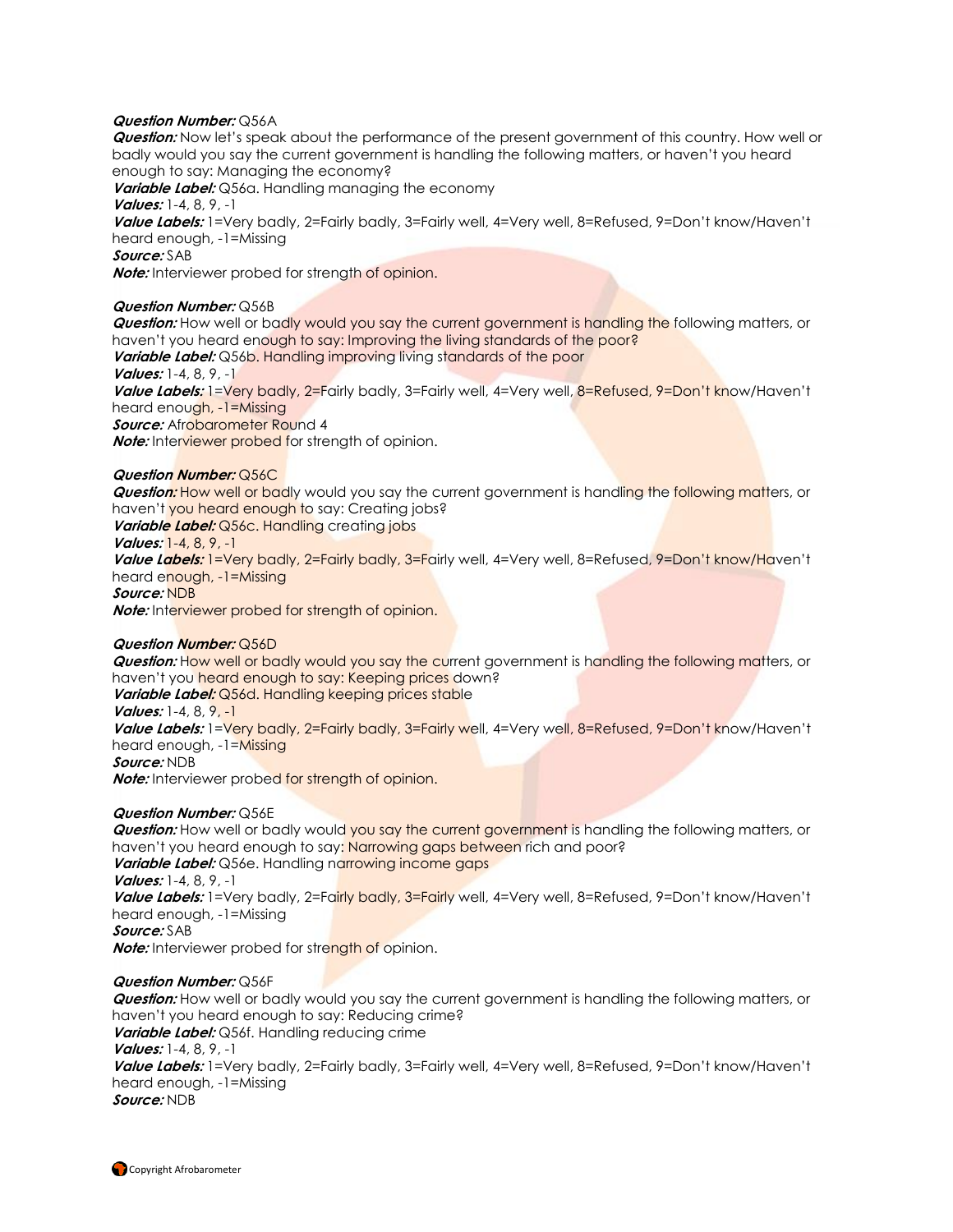**Note:** Interviewer probed for strength of opinion.

#### **Question Number:** Q56G

**Question:** How well or badly would you say the current government is handling the following matters, or haven't you heard enough to say: Improving basic health services?

**Variable Label:** Q56g. Handling improving basic health services

**Values:** 1-4, 8, 9, -1

**Value Labels:** 1=Very badly, 2=Fairly badly, 3=Fairly well, 4=Very well, 8=Refused, 9=Don't know/Haven't heard enough, -1=Missing

**Source:** NDB

**Note:** Interviewer probed for strength of opinion.

#### **Question Number:** Q56H

**Question:** How well or badly would you say the current government is handling the following matters, or haven't you heard enough to say: Addressing educational needs? **Variable Label:** Q56h. Handling addressing educational needs

**Values:** 1-4, 8, 9, -1

**Value Labels:** 1=Very badly, 2=Fairly badly, 3=Fairly well, 4=Very well, 8=Refused, 9=Don't know/Haven't heard enough, -1=Missing

**Source:** NDB

**Note:** Interviewer probed for strength of opinion.

#### **Question Number:** Q56I

**Question:** How well or badly would you say the current government is handling the following matters, or haven't you heard enough to say: Providing water and sanitation services?

**Variable Label:** Q56i. Handling providing water and sanitation services

**Values:** 1-4, 8, 9, -1

**Value Labels:** 1=Very badly, 2=Fairly badly, 3=Fairly well, 4=Very well, 8=Refused, 9=Don't know/Haven't heard enough, -1=Missing

**Source:** SAB

**Note:** Interviewer probed for strength of opinion.

#### **Question Number:** Q56J

**Question:** How well or badly would you say the current government is handling the following matters, or haven't you heard enough to say: Ensuring everyone has enough to eat?

Variable Label: Q56j. Handling ensuring enough to eat

**Values:** 1-4, 8, 9, -1

**Value Labels:** 1=Very badly, 2=Fairly badly, 3=Fairly well, 4=Very well, 8=Refused, 9=Don't know/Haven't heard enough, -1=Missing

**Source:** SAB

**Note:** Interviewer probed for strength of opinion.

### **Question Number:** Q56K

**Question:** How well or badly would you say the current government is handling the following matters, or haven't you heard enough to say: Fighting corruption in government?

Variable Label: Q56k. Handling fighting corruption

**Values:** 1-4, 8, 9, -1

**Value Labels:** 1=Very badly, 2=Fairly badly, 3=Fairly well, 4=Very well, 8=Refused, 9=Don't know/Haven't heard enough, -1=Missing

**Source:** SAB

**Note:** Interviewer probed for strength of opinion.

### **Question Number:** Q56L

**Question:** How well or badly would you say the current government is handling the following matters, or haven't you heard enough to say: Maintaining roads and bridges?

**Variable Label:** Q56I. Handling maintaining roads and bridges

**Values:** 1-4, 8, 9, -1

**Value Labels:** 1=Very badly, 2=Fairly badly, 3=Fairly well, 4=Very well, 8=Refused, 9=Don't know/Haven't heard enough, -1=Missing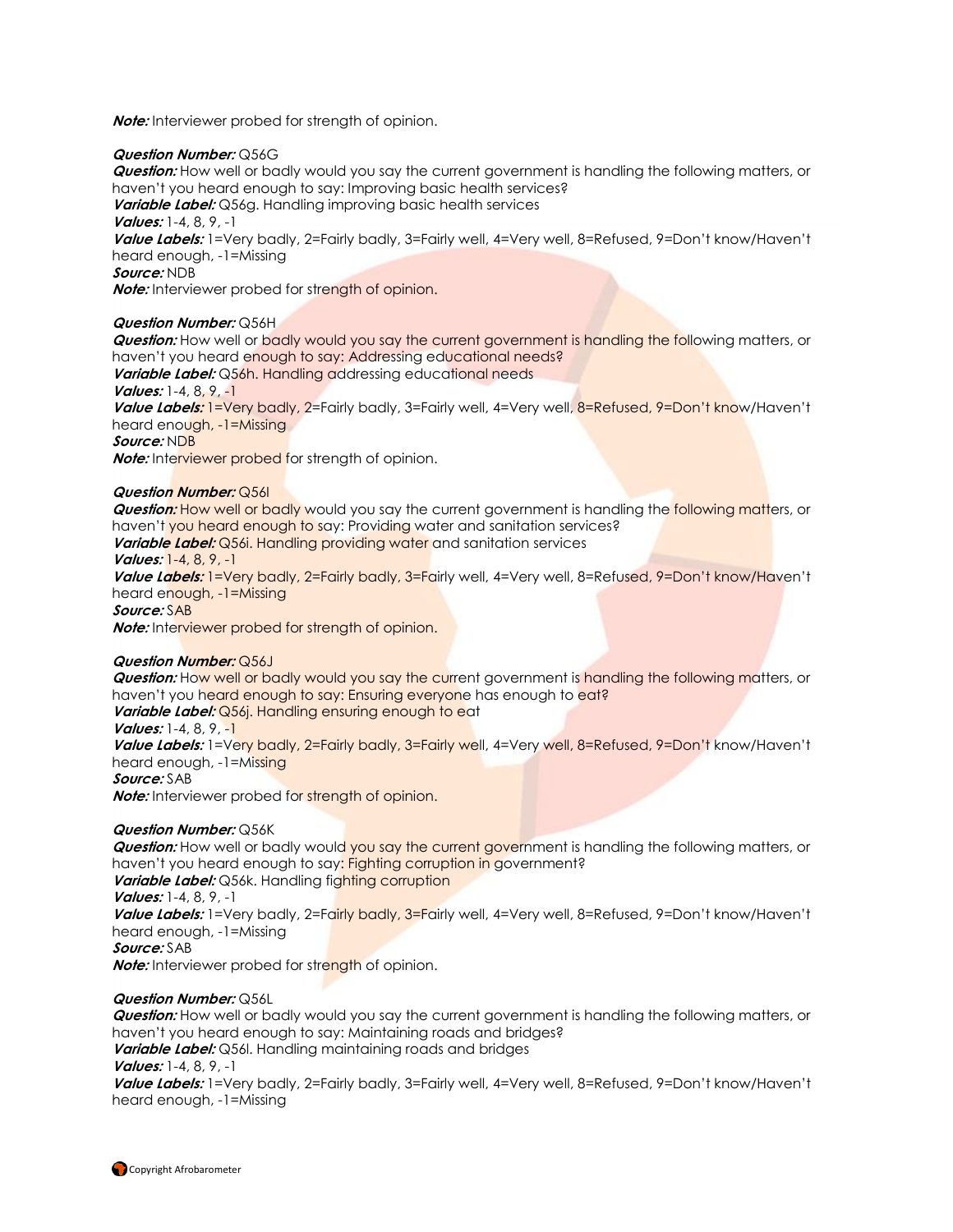**Source:** Afrobarometer Round 4 **Note:** Interviewer probed for strength of opinion.

#### **Question Number:** Q56M

**Question:** How well or badly would you say the current government is handling the following matters, or haven't you heard enough to say: Providing a reliable supply of electricity?

**Variable Label:** Q56m. Handling providing reliable electric supply

**Values:** 1-4, 8, 9, -1

**Value Labels:** 1=Very badly, 2=Fairly badly, 3=Fairly well, 4=Very well, 8=Refused, 9=Don't know/Haven't heard enough, -1=Missing

**Source:** Afrobarometer Round 4

**Note:** Interviewer probed for strength of opinion.

#### **Question Number:** Q56N

**Question:** How well or badly would you say the current government is handling the following matters, or haven't you heard enough to say: Preventing political violence during election campaigns? **Variable Label:** Q56n. Handling preventing election violence

**Values:** 1-4, 8, 9, -1

**Value Labels:** 1=Very badly, 2=Fairly badly, 3=Fairly well, 4=Very well, 8=Refused, 9=Don't know/Haven't heard enough, -1=Missing

*Source:* Afrobarometer Round 7

**Note:** Interviewer probed for strength of opinion.

#### **Question Number:** Q56O

**Question:** How well or badly would you say the current government is handling the following matters, or haven't you heard enough to say: Preventing or resolving violent conflict between communities? **Variable Label:** Q560. Handling preventing or resolving violent community conflict

#### **Values:** 1-4, 8, 9, -1

**Value Labels:** 1=Very badly, 2=Fairly badly, 3=Fairly well, 4=Very well, 8=Refused, 9=Don't know/Haven't heard enough, -1=Missing

*Source:* Afrobarometer Round 7

**Note:** Interviewer probed for strength of opinion.

#### **Question Number:** Q56P

**Note:** Question Number Q56P – Not asked in Benin.

#### **Question Number:** Q56Q

**Question:** How well or badly would you say the current government is handling the following matters, or haven't you heard enough to say: Promoting opportunities and equality for women? **Variable Label:** Q56q. Handling promoting equal rights/opportunities for women **Values:** 1-4, 8, 9, -1 **Value Labels:** 1=Very badly, 2=Fairly badly, 3=Fairly well, 4=Very well, 8=Refused, 9=Don't know/Haven't

heard enough, -1=Missing

**Source:** Afrobarometer Round 7

**Note:** Interviewer probed for strength of opinion.

### **Question Number:** Q56R

**Question:** How well or badly would you say the current government is handling the following matters, or haven't you heard enough to say: Addressing needs of youth? **Variable Label:** Q56r. Handling addressing needs of youth **Values:** 1-4, 8, 9, -1 **Value Labels:** 1=Very badly, 2=Fairly badly, 3=Fairly well, 4=Very well, 8=Refused, 9=Don't know/Haven't heard enough, -1=Missing **Source:** Afrobarometer Round 7 **Note:** Interviewer probed for strength of opinion.

#### **Question Number:** Q56S

**Question:** How well or badly would you say the current government is handling the following matters, or haven't you heard enough to say: Protecting rights and promoting opportunities for disabled people?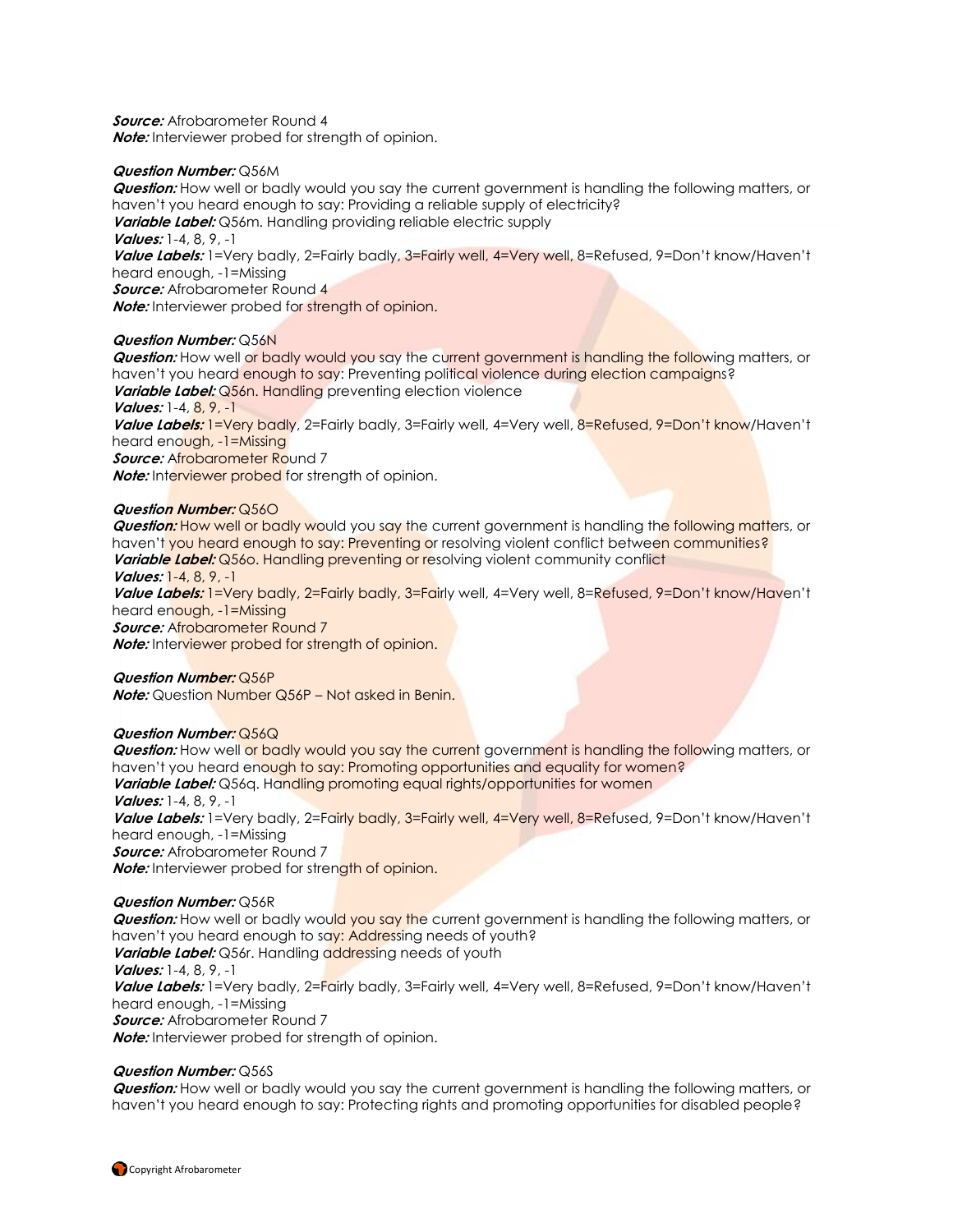**Variable Label:** Q56s. Handling protecting rights, promoting opportunities for disabled **Values:** 1-4, 8, 9, -1 **Value Labels:** 1=Very badly, 2=Fairly badly, 3=Fairly well, 4=Very well, 8=Refused, 9=Don't know/Haven't heard enough, -1=Missing **Source:** Afrobarometer Round 7 **Note:** Interviewer probed for strength of opinion.

#### **Question Number:** Q56T-BEN

**Question:** How well or badly would you say the current government is handling the following matters, or haven't you heard enough to say: Improving the conditions of prisons? **Variable Label:** Q56t\_BEN. Handling improving prison conditions **Values:** 1-4, 8, 9, -1 **Value Labels:** 1=Very badly, 2=Fairly badly, 3=Fairly well, 4=Very well, 8=Refused, 9=Don't know/Haven't heard enough, -1=Missing **Source:** Afrobarometer Round 7 **Note:** Interviewer probed for strength of opinion.

#### **Question Number:** Q56U-BEN

**Question:** How well or badly would you say the current government is handling the following matters, or haven't you heard enough to say: Fighting against early marriage of girls? Variable Label: Q56u\_BEN. Handling fight against child marriage **Values:** 1-4, 8, 9, -1 **Value Labels:** 1=Very badly, 2=Fairly badly, 3=Fairly well, 4=Very well, 8=Refused, 9=Don't know/Haven't heard enough, -1=Missing **Source:** Afrobarometer Round 7 **Note:** Interviewer probed for strength of opinion.

#### **Question Number:** Q56V-BEN

**Question:** How well or badly would you say the current government is handling the following matters, or haven't you heard enough to say: Fighting against counterfeit medicines? **Variable Label:** Q56y BEN. Handling fight against counterfeit medicines **Values:** 1-4, 8, 9, -1 **Value Labels:** 1=Very badly, 2=Fairly badly, 3=Fairly well, 4=Very well, 8=Refused, 9=Don't know/Haven't heard enough, -1=Missing *Source:* Afrobarometer Round 7 **Note:** Interviewer probed for strength of opinion.

#### **Question Number:** Q57A

**Question:** Please tell me if the following things are worse or better now than they were a few years ago, or are they about the same? Your ability to get medical care when you need it.

**Variable Label:** Q57a. Better or worse: access to medical care

**Values:** 1-5, 8, 9, -1

**Value Labels:** 1=Much worse, 2=Worse, 3=Same, 4=Better, 5=Much better, 8=Refused, 9=Don't know, - 1=Missing

**Source:** Afrobarometer Round 7 **Note:** Interviewer probed for strength of opinion.

#### **Question Number:** Q57B

**Question:** Please tell me if the following things are worse or better now than they were a few years ago, or are they about the same? Your personal safety from crime and violence.

**Variable Label:** Q57b. Better or worse: personal safety

**Values:** 1-5, 8, 9, -1

**Value Labels:** 1=Much worse, 2=Worse, 3=Same, 4=Better, 5=Much better, 8=Refused, 9=Don't know, - 1=Missing

**Source:** Afrobarometer Round 7

**Note:** Interviewer probed for strength of opinion.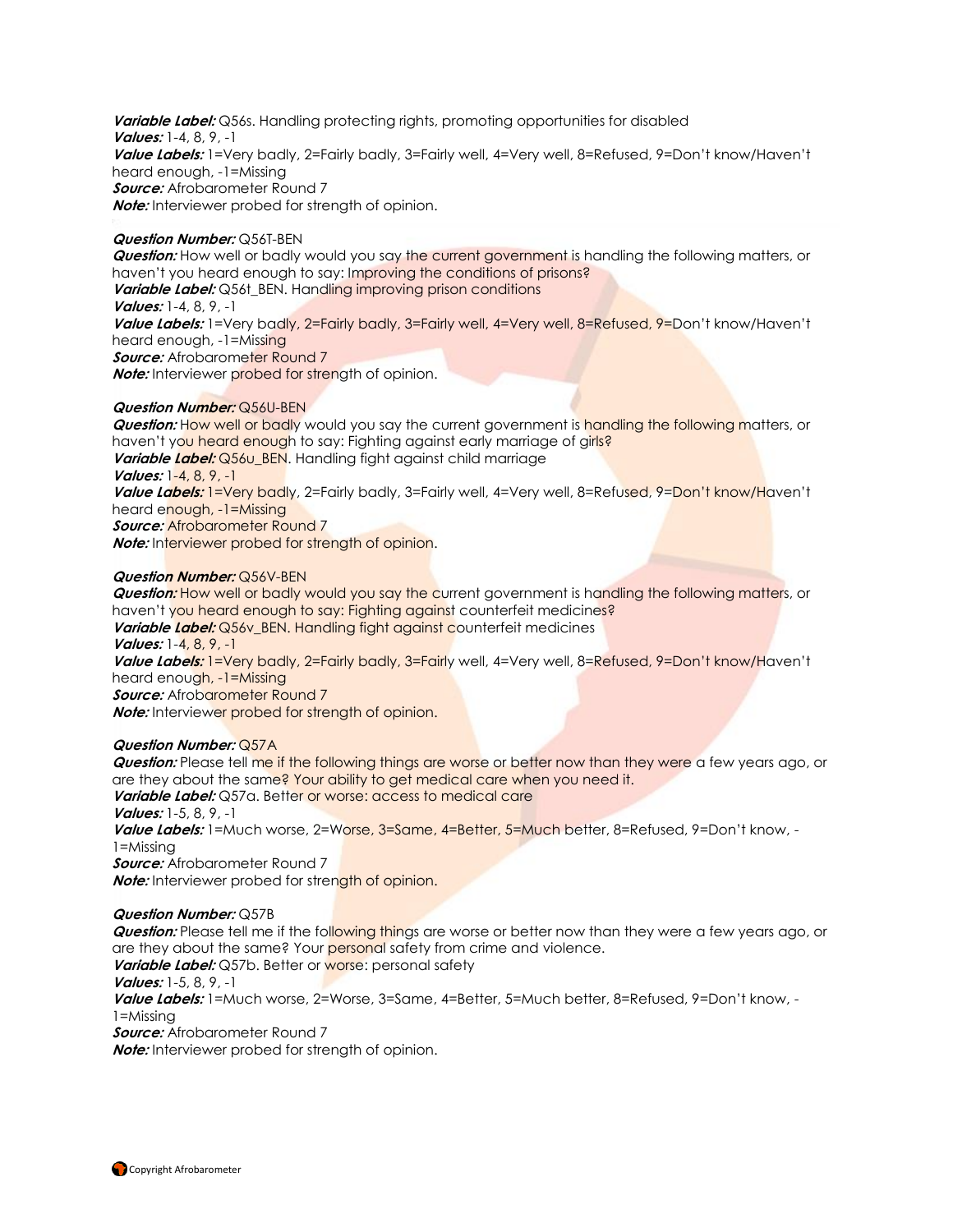#### **Question Number:** Q57C

**Question:** Please tell me if the following things are worse or better now than they were a few years ago, or are they about the same? The government's effectiveness in addressing educational needs. Variable Label: Q57c. Better or worse: government effectiveness on education

# **Values:** 1-5, 8, 9, -1

**Value Labels:** 1=Much worse, 2=Worse, 3=Same, 4=Better, 5=Much better, 8=Refused, 9=Don't know, - 1=Missing

**Source:** Afrobarometer Round 7

**Note:** Interviewer probed for strength of opinion.

#### **Question Number:** Q57D

**Question:** Please tell me if the following things are worse or better now than they were a few years ago, or are they about the same? The ability of ordinary people to get help from the police when they need it. **Variable Label:** Q57d. Better or worse: get assistance from police

#### **Values:** 1-5, 8, 9, -1

**Value Labels:** 1=Much worse, 2=Worse, 3=Same, 4=Better, 5=Much better, 8=Refused, 9=Don't know, - 1=Missing

*Source:* Afrobarometer Round 7

**Note:** Interviewer probed for strength of opinion.

#### **Question Number:** Q57E

**Question:** Please tell me if the following things are worse or better now than they were a few years ago, or are they about the same? The ability of ordinary people to get assistance from government to resolve problems for themselves or their communities.

Variable Label: Q57e. Better or worse: government assists people to resolve problems

**Values:** 1-5, 8, 9, -1

**Value Labels:** 1=Much worse, 2=Worse, 3=Same, 4=Better, 5=Much better, 8=Refused, 9=Don't know, - 1=Missing

**Source:** Afrobarometer Round 7

**Note:** Interviewer probed for strength of opinion.

#### **Question Number:** Q57F

**Question:** Please tell me if the following things are worse or better now than they were a few years ago, or are they about the same? The extent to which members of the National Assembly listen to what ordinary people have to say.

**Variable Label:** Q57f. Better or worse: MPs listen

**Values:** 1-5, 8, 9, -1

Value Labels: 1=Much worse, 2=Worse, 3=Same, 4=Better, 5=Much better, 8=Refused, 9=Don't know, -

1=Missing

**Source:** Afrobarometer Round 7

**Note:** Interviewer probed for strength of opinion.

#### **Question Number:** Q57G

**Question:** Please tell me if the following things are worse or better now than they were a few years ago, or are they about the same? Equal opportunities and treatment for women.

**Variable Label:** Q57g. Better or worse: equal opportunities and treatment for women **Values:** 1-5, 8, 9, -1

**Value Labels:** 1=Much worse, 2=Worse, 3=Same, 4=Better, 5=Much better, 8=Refused, 9=Don't know, - 1=Missing

**Source:** Afrobarometer Round 7

**Note:** Interviewer probed for strength of opinion.

#### **Question Number:** Q58A

**Question:** Do you approve or disapprove of the way the following people have performed their jobs over the past twelve months, or haven't you heard enough about them to say: President Patrice Talon? **Variable Label:** Q58a. Performance: President

**Values:** 1-4, 8, 9, -1

**Value Labels:** 1=Strongly disapprove, 2=Disapprove, 3=Approve, 4=Strongly approve, 8=Refused, 9=Don't know/Haven't heard enough, -1=Missing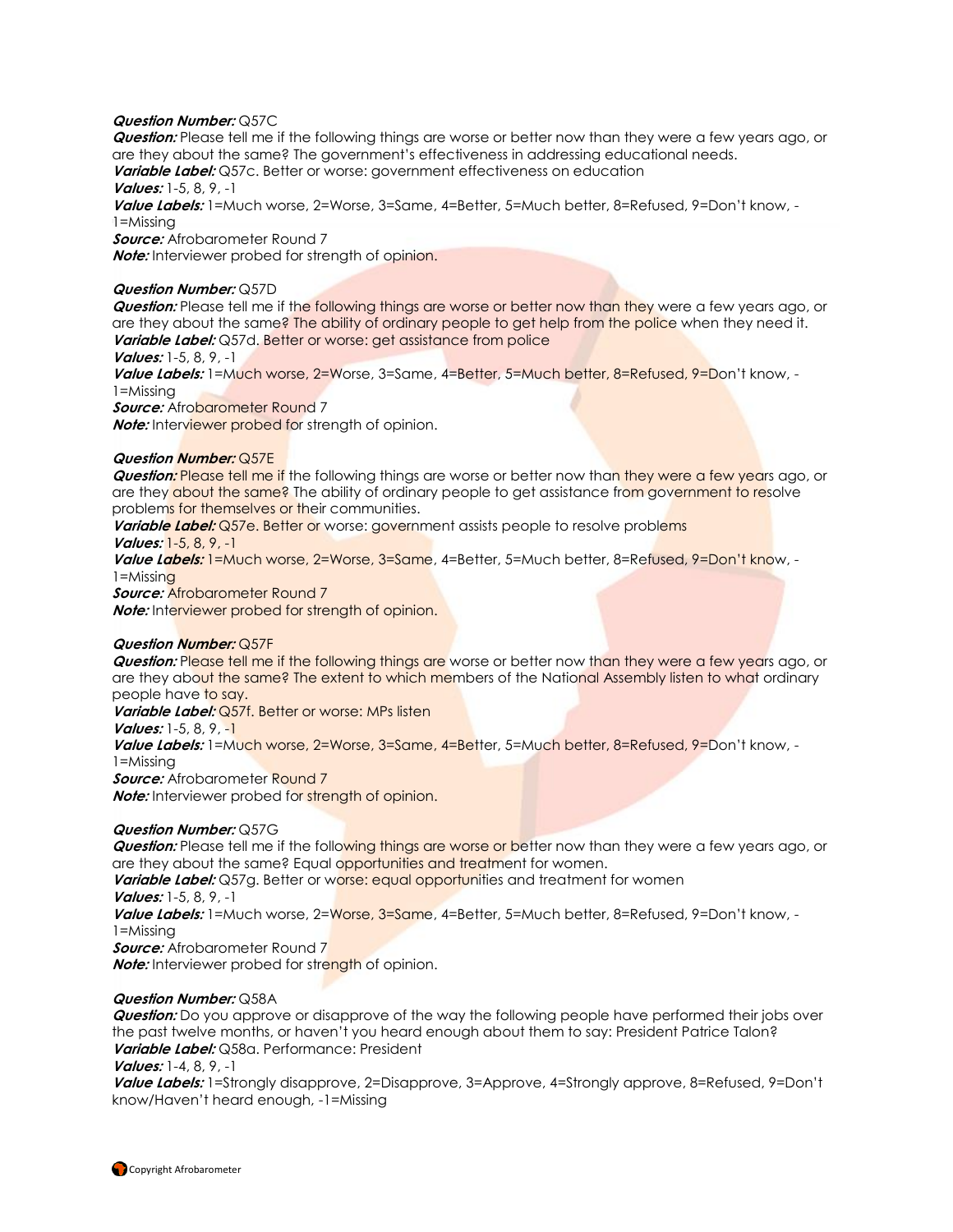#### **Source:** SAB

**Note:** Interviewer probed for strength of opinion.

#### **Question Number:** Q58B

**Question:** Do you approve or disapprove of the way the following people have performed their jobs over the past twelve months, or haven't you heard enough about them to say: Your Member of the National Assembly?

**Variable Label:** Q58b. Performance: MP/National Assembly rep

**Values:** 1-4, 8, 9, -1

**Value Labels:** 1=Strongly disapprove, 2=Disapprove, 3=Approve, 4=Strongly approve, 8=Refused, 9=Don't know/Haven't heard enough, -1=Missing

**Source:** SAB

**Note:** Interviewer probed for strength of opinion.

#### **Question Number:** Q58C

**Question:** Do you approve or disapprove of the way the following people have performed their jobs over the past twelve months, or haven't you heard enough about them to say: Your elected local government councilor?

**Variable Label:** Q58c. Performance: local government councilor

**Values:** 1-4, 8, 9, -1

**Value Labels:** 1=Strongly disapprove, 2=Disapprove, 3=Approve, 4=Strongly approve, 8=Refused, 9=Don't know/Haven't heard enough, -1=Missing

**Source:** SAB

**Note:** Interviewer probed for strength of opinion.

#### **Question Number:** Q58D

**Question:** Do you approve or disapprove of the way the following people have performed their jobs over the past twelve months, or haven't you heard enough about them to say: Your traditional leader? **Variable Label:** Q58d. Performance: traditional leader

**Values:** 1-4, 7-9, -1

**Value Labels:** 1=Strongly disapprove, 2=Disapprove, 3=Approve, 4=Strongly approve, 7=Not applicable, 8=Refused, 9=Don't know/Haven't heard enough, -1=Missing **Source:** SAB

**Note:** Interviewer probed for strength of opinion.

#### **Question Number:** Q58E

**Question:** Do you approve or disapprove of the way the following people have performed their jobs over the past twelve months, or haven't you heard enough about them to say: Your mayor? **Variable Label:** Q58e. Performance: your Mayor

**Values:** 1-4, 8, 9, -1

**Value Labels:** 1=Strongly disapprove, 2=Disapprove, 3=Approve, 4=Strongly approve, 8=Refused, 9=Don't know/Haven't heard enough, -1=Missing

**Source:** SAB

**Note:** Interviewer probed for strength of opinion.

#### **Question Number:** Q59A

**Question:** Who should be responsible for: Making sure that, once elected, Members of Parliament do their jobs?

**Variable Label:** Q59a. Who responsible: MPs do jobs **Values:** 0-4, 8, 9, -1 **Value Labels:** 0=The President/Executive, 1=The National Assembly/Local council, 2=Their political party, 3=The voters, 4=No one, 8=Refused, 9=Don't know, -1=Missing **Source:** Afrobarometer Round 3

#### **Question Number:** Q59B

**Question:** Who should be responsible for: Making sure that, once elected, local government councilors do their jobs?

**Variable Label:** Q59b. Who responsible: local councilors do jobs **Values:** 0-4, 8, 9, -1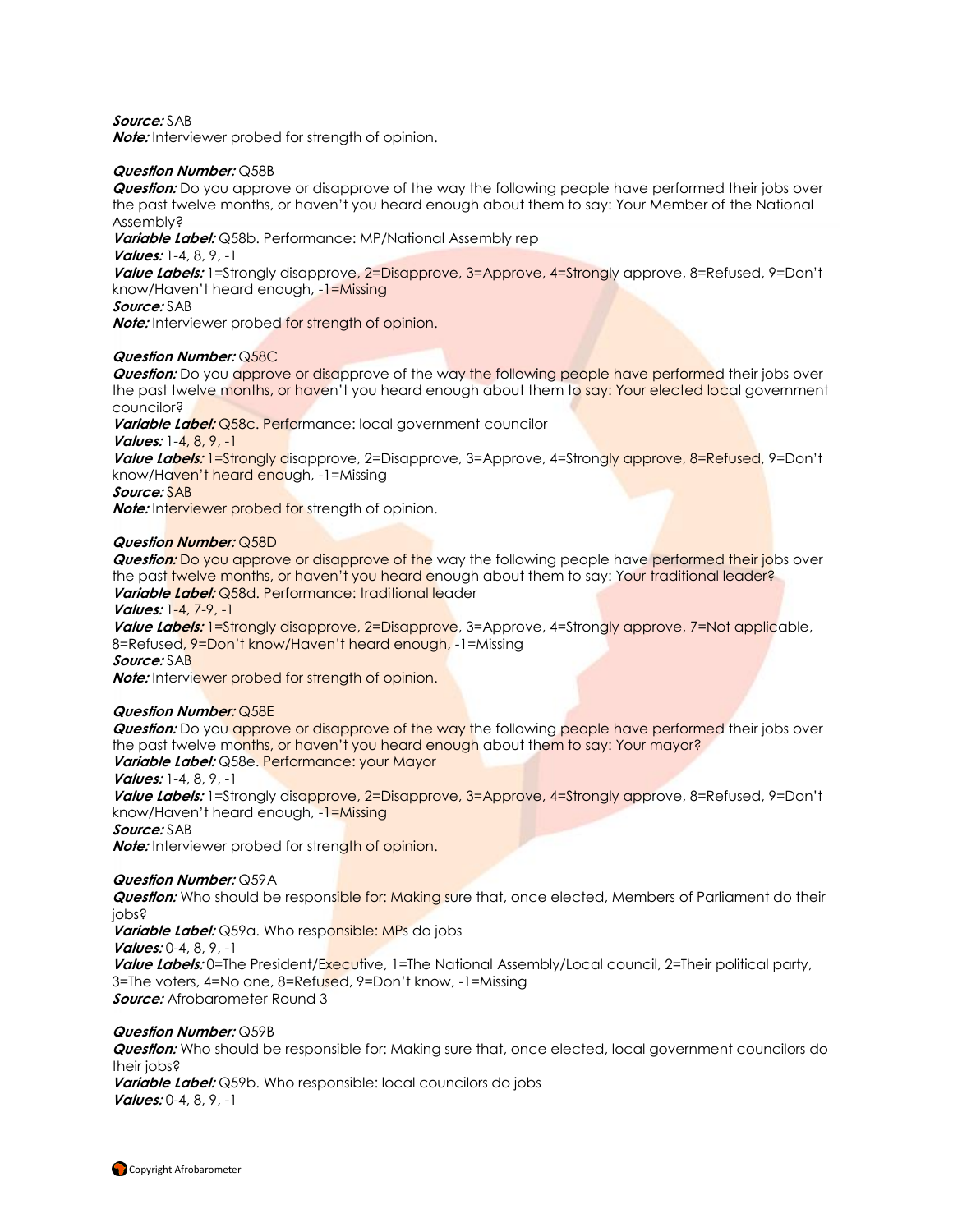**Value Labels:** 0=The President/Executive, 1= The National Assembly/Local council, 2=Their political party, 3=The voters, 4=No one, 8=Refused, 9=Don't know, -1=Missing **Source:** Afrobarometer Round 3

#### **Question Number:** Q59C

**Question:** Who should be responsible for: Making sure that, once elected, the president does his job? **Variable Label:** Q59c. Who responsible: president does job **Values:** 0-4, 8, 9, -1

Value Labels: 0=The President/Executive, 1= The National Assembly/Local council, 2=Their political party, 3=The voters, 4=No one, 8=Refused, 9=Don't know, -1=Missing **Source:** Afrobarometer Round 3

#### **Question Number:** Q60A

**Question:** In any society, people will sometimes disagree with one another. These disagreements occasionally escalate into physical violence. Please tell me whether, in the past two years, you have ever personally feared any of the following types of violence? *[If yes]* Have you actually personally experienced this type of violence in the past two years? Violence among people in your neighbourhood or village. **Variable Label:** Q60a. Feared violence in neighbourhood

**Values:** 0-2, 8, 9, -1

**Value Labels:** 0=No, never, 1=Yes, feared but didn't experience, 2=Yes, feared and experienced, 8=Refused, 9=Don't know, -1=Missing **Source: Afrobarometer Round 7** 

#### **Question Number:** Q60B

**Question:** In any society, people will sometimes disagree with one another. These disagreements occasionally escalate into physical violence. Please tell me whether, in the past two years, you have ever personally feared any of the following types of violence? *[If yes]* Have you actually personally experienced this type of violence in the past two years? Violence at a political rally or campaign event. Variable Label: Q60b. Feared violence at political event

**Values:** 0-2, 8, 9, -1

**Value Labels:** 0=No, never, 1=Yes, feared but didn't experience, 2=Yes, feared and experienced, 8=Refused, 9=Don't know, -1=Missing

**Source:** Afrobarometer Round 7

#### **Question Number:** Q60C

**Question:** In any society, people will sometimes disagree with one another. These disagreements occasionally escalate into physical violence. Please tell me whether, in the past two years, you have ever personally feared any of the following types of violence? *[If yes]* Have you actually personally experienced this type of violence in the past two years? Violence occurring during a public protest or march. **Variable Label:** Q60c. Feared violence during public protest

#### **Values:** 0-2, 8, 9, -1

Value Labels: 0=No, never, 1=Yes, feared but didn't experience, 2=Yes, feared and experienced, 8=Refused, 9=Don't know, -1=Missing

**Source:** Afrobarometer Round 7

**Question Number:** Q60D **Note:** Question Number 60D – Not asked in Benin.

#### **Question Number:** Q61A

**Question:** In your opinion, to what extent do the armed forces of our country: Keep our country safe from external and internal security threats?

**Variable Label:** Q61a. Armed forces protect from security threats

**Values:** 1-5, 8, 9, -1

**Value Labels:** 1=Never, 2=Rarely, 3=Sometimes, 4=Often, 5=Always, 8=Refused, 9=Don't know/Haven't heard enough, -1=Missing

**Source**: Afrobarometer Round 7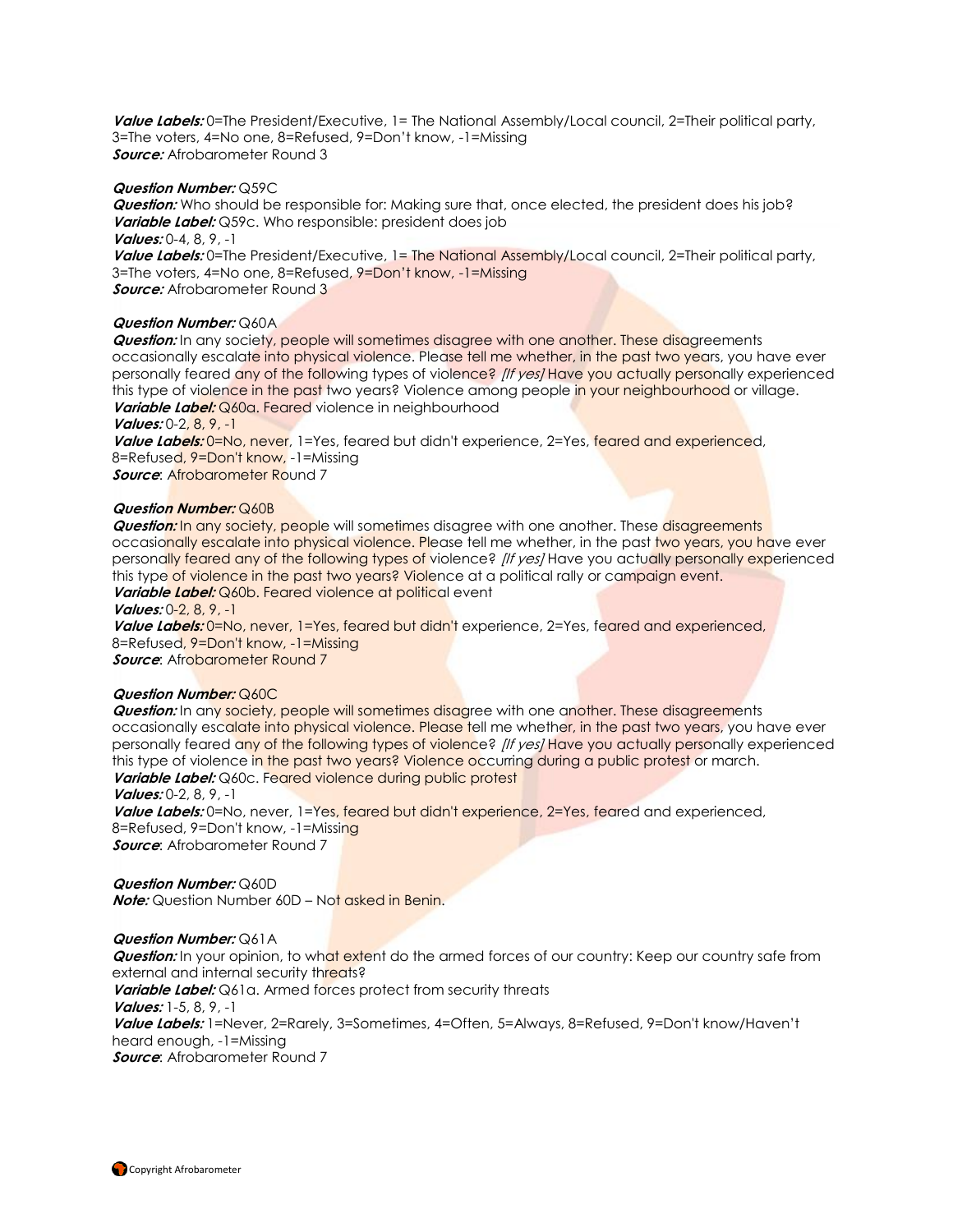#### **Question Number:** Q61B

**Question:** In your opinion, to what extent do the armed forces of our country: Get the training and equipment needed to be effective? **Variable Label:** Q61b. Armed forces get necessary resources **Values:** 1-5, 8, 9, -1 **Value Labels:** 1=Never, 2=Rarely, 3=Sometimes, 4=Often, 5=Always, 8=Refused, 9=Don't know/Haven't heard enough, -1=Missing **Source:** Afrobarometer Round 7

### **Question Number:** Q61C

**Question:** In your opinion, to what extent do the armed forces of our country: Operate in a professional manner and respect the rights of all citizens?

**Variable Label:** Q61c. Armed forces are professional and respectful to citizens **Values:** 1-5, 8, 9, -1

**Value Labels:** 1=Never, 2=Rarely, 3=Sometimes, 4=Often, 5=Always, 8=Refused, 9=Don't know/Haven't heard enough, -1=Missing

*Source:* Afrobarometer Round 7

#### **Question Number**: Q62

**Question:** Let's talk for a moment about the kind of society you would like to have in this country. Some people say that, in order to enjoy security from violence in our society, we must limit the amount of freedom that citizens are allowed to enjoy. Others say that political liberty is too important to sacrifice and must always be maintained, even if it threatens the security of the country.

Which of the following statements is closest to your view? Choose Statement 1 or Statement 2. Statement 1: Even if faced with threats to public security, people should be free to move about the country at any time of day or night.

Statement 2: When faced with threats to public security, the government should be able to impose curfews and set up special roadblocks to prevent people from moving around.

**Variable Label:** Q62. Free to move when public security threatened vs impose curfews **Values:** 1-5, 8, 9, -1

**Value Labels**: 1=Agree very strongly with Statement 1, 2=Agree with Statement 1, 3=Agree with Statement 2, 4=Agree very strongly with Statement 2, 5=Agree with neither, 8=Refused, 9=Don't know, -1=Missing **Source:** Afrobarometer Round 7

**Note:** Interviewer probed for strength of opinion asking "Do you agree or agree very strongly?"

#### **Question Number**: Q63

**Question**: Which of the following statements is closest to your view? Choose Statement 1 or Statement 2. Statement 1: Government should be able to monitor private communications, for example on mobile phones, to make sure that people are not plotting violence.

Statement 2: People should have the right to communicate in private without a government agency reading or listening to what they are saying.

Variable Label: Q63. Government should monitor private communication vs right to privacy **Values:** 1-5, 8, 9, -1

**Value Labels**: 1=Agree very strongly with Statement 1, 2=Agree with Statement 1, 3=Agree with Statement 2, 4=Agree very strongly with Statement 2, 5=Agree with neither, 8=Refused, 9=Don't know, -1=Missing **Source:** Afrobarometer Round 7

**Note:** Interviewer probed for strength of opinion asking "Do you agree or agree very strongly?"

#### **Question Number**: Q64

**Question:** Which of the following statements is closest to your view? Choose Statement 1 or Statement 2. Statement 1: Freedom of religion and worship are absolute, meaning that government should never limit what is said in a place of worship.

Statement 2: Government should have the power to regulate what is said in places of worship, especially if preachers or congregants threaten public security.

**Variable Label:** Q64. Absolute freedom of religion vs government regulates what is said **Values:** 1-5, 8, 9, -1

Value Labels: 1=Agree very strongly with Statement 1, 2=Agree with Statement 1, 3=Agree with Statement 2, 4=Agree very strongly with Statement 2, 5=Agree with neither, 8=Refused, 9=Don't know, -1=Missing **Source:** Afrobarometer Round 7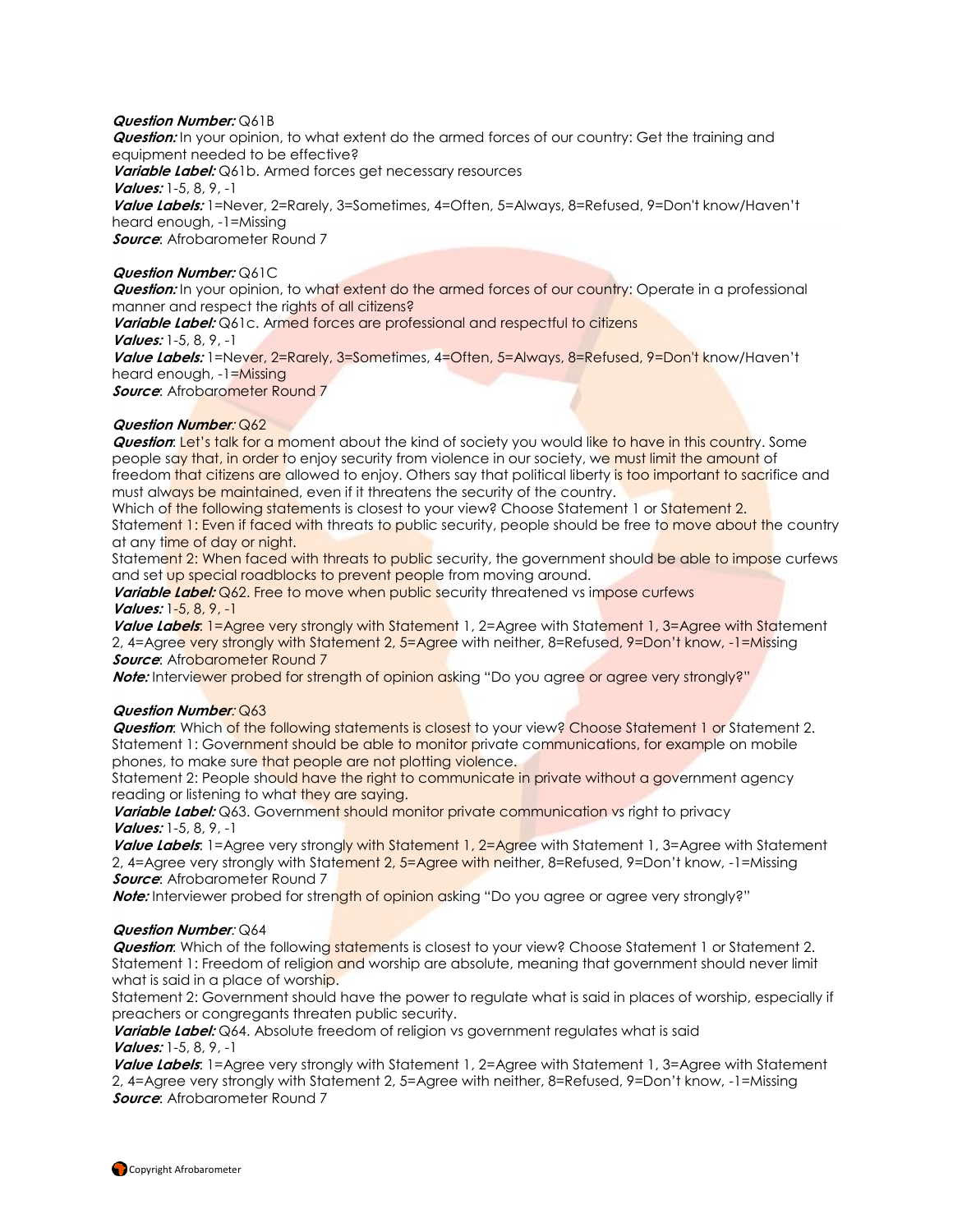**Note:** Interviewer probed for strength of opinion asking "Do you agree or agree very strongly?"

#### **Question Number**: Q65

**Question**: Which of the following statements is closest to your view? Choose Statement 1 or Statement 2. Statement 1: Our country should be governed primarily by religious law.

Statement 2: Our country should be governed only by civil law.

**Variable Label:** Q65. Country governed by religious law vs secular law

# **Values:** 1-5, 8, 9, -1

Value Labels: 1=Agree very strongly with Statement 1, 2=Agree with Statement 1, 3=Agree with Statement 2, 4=Agree very strongly with Statement 2, 5=Agree with neither, 8=Refused, 9=Don't know, -1=Missing **Source:** Afrobarometer Round 7

**Note:** Interviewer probed for strength of opinion asking "Do you agree or agree very strongly?"

#### **Question Number**: Q66

**Question**: In your opinion, how easy or difficult is it for people in West Africa to cross international borders in order to work or trade in other countries, or haven't you heard enough to say?

**Variable Label:** Q66. Difficulty to move across borders

**Values:** 1-4, 7-9, -1

**Value Labels**: 1=Very difficult, 2=Difficult, 3=Easy, 4=Very easy, 7=Never try, 8=Refused, 9=Don't know, - 1=Missing

**Source: Afrobarometer Round 6** 

**Note:** Interviewer probed for strength of opinion.

#### **Question Number**: Q67

**Question**: During the past three years, have you or anyone in your household gone to live in another country outside Benin for more than three months? Variable Label: Q67. Lived outside country

**Values:** 0, 1, 8, 9, -1

**Value Labels**: 0=No, 1=Yes, 8=Refused, 9=Don't know, -1=Missing **Source**: Afrobarometer Round 7

### **Question Number**: Q68A

**Question**: How much, if at all, have you considered moving to another country to live? **Variable Label:** Q68a. Considered emigration to other country **Values:** 0-3, 8, 9, -1

Value Labels: 0=Not at all, 1=A little bit, 2=Somewhat, 3=A lot, 8=Refused, 9=Don't know, -1=Missing **Source:** Afrobarometer Round 7

**Note:** Interviewer was instructed to skip to Q71 if respondent answered, "Not at all."

### **Question Number**: Q68B

*Question*: How much planning or preparation have you done in order to move to another country to live? **Variable Label:** Q68b. Planned emigration to other country **Values:** 0-2, 7-9, -1

**Value Labels**: 0=You are not currently making any specific plans or preparations, 1=You are planning to move in the next year or two but not yet making preparations, 2=You are currently making preparations to move, like getting a visa, 7=Not applicable, 8=Refused, 9=Don't know, -1=Missing **Source:** Afrobarometer Round 7

**Note:** Interviewer was instructed to circle 7=Not applicable if the response to Q68A was 0=Not at all.

#### **Question Number**: Q69

**Question:** If you were to move to another country, where would you be most likely to go? **Variable Label:** Q69. Most likely country for emigration

**Values:** 1-10, 97-99, -1

**Value Labels**: 1=Nigeria, 2=Another country in West Africa, 3=Elsewhere in Africa, 4=Europe, 5=North America, 6=Central/South America, 7=Middle East, 8=Asia, 9=Australia, 10=Outside of Africa (place not specified), 97=Not applicable, 98=Refused, 99=Don't know, -1=Missing **Source:** Afrobarometer Round 7

**Note:** Interviewer was instructed to circle 97=Not applicable if the response to Q68A was 0=Not at all.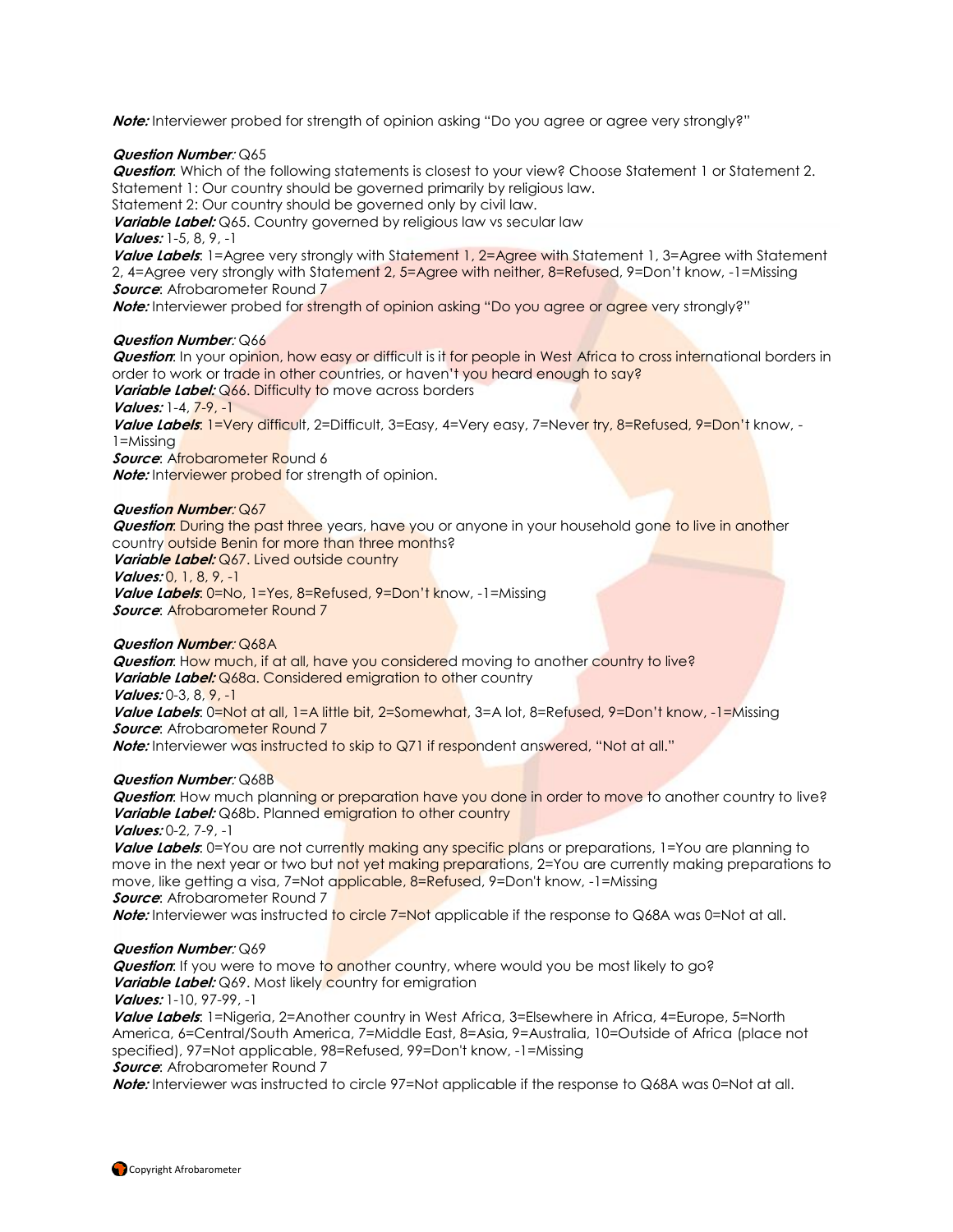#### **Question Number**: Q70

**Question**: There are several reasons why people leave their home to live in another country for an extended period of time. What about you? What is the most important reason why you would consider moving from Benin?

**Variable Label:** Q70. Most important reason for emigrating

**Values:** 1-18, 9995, 9997-9999, -1

**Value Labels**: 1=Find work/better job/better work opportunities, 2=Economic hardship, 3=Lower taxes at destination, 4=Poverty/destitution, 5=Poor infrastructure/services, 6=Better business prospects, 7=Natural disasters, including drought, disease outbreaks, flooding, etc., 8=Better democratic environment/personal freedom/human rights/civil liberties, 9=Political persecution, 10=Religious persecution, 11=Civil war/threat of civil war/violent conflicts, 12=Crime, or personal/family insecurity, 13=Better schools for children, 14=Better medical services for family, 15=To pursue an education, 16=To accompany family members who are moving for work, 17=To join spouse/family members who have already migrated,

18=Travel/tourism/adventure/experience other cultures, 9995=Other, 9997=Not applicable, 9998=Refused, 9999=Don't know, -1=Missing

**Source:** Afrobarometer Round 7

### **Question Number:** Q70OTHER

**Question:** There are several reasons why people leave their home to live in another country for an extended period of time. What about you? What is the most important reason why you would consider moving from Benin?

**Variable Label:** Q70OTHER. Most important reason for emigrating (verbatim)

*Values:* String variable

**Source:** Afrobarometer Round 7

#### **Question Number**: Q71

**Question:** In your experience, would you say climate conditions for agricultural production in your area have gotten better, gotten worse, or stayed about the same over the last 10 years or haven't you heard enough to say?

Variable Label: Q71. Climate conditions compared to ten years ago **Values:** 0-5, 8, 9, -1

Value Labels: 0=No experience, 1=Much worse, 2=Worse, 3=About the same, 4=Better, 5=Much better, 8=Refused, 9=Don't know/Haven't heard enough, -1=Missing

**Source:** Afrobarometer Round 7

**Note:** Interviewer probed for strength of opinion.

### **Question Number**: Q72A

**Question:** In your experience, over the past 10 years, has there been any change in the severity of the following events in the area where you live? Have they become more severe, less severe, or stayed about the same? Droughts?

**Variable Label:** Q72a. Severity of droughts

**Values:** 1-5, 8, 9, -1

**Value Labels**: 1=Much more severe, 2=Somewhat more severe, 3=Stayed the same, 4=Somewhat less severe, 5=Much less severe, 8=Refused, 9=Don't know, -1=Missing **Source:** Afrobarometer Round 7 **Note:** Interviewer probed for strength of opinion.

**Question Number**: Q72B

**Question:** In your experience, over the past 10 years, has there been any change in the severity of the following events in the area where you live? Have they become more severe, less severe, or stayed about the same? Flooding?

**Variable Label:** Q72b. Severity of flooding

**Values:** 1-5, 8, 9, -1

**Value Labels**: 1=Much more severe, 2=Somewhat more severe, 3=Stayed the same, 4=Somewhat less severe, 5=Much less sever, 8=Refused, 9=Don't know, -1=Missing **Source:** Afrobarometer Round 7 **Note:** Interviewer probed for strength of opinion.

**Question Number**: Q73A

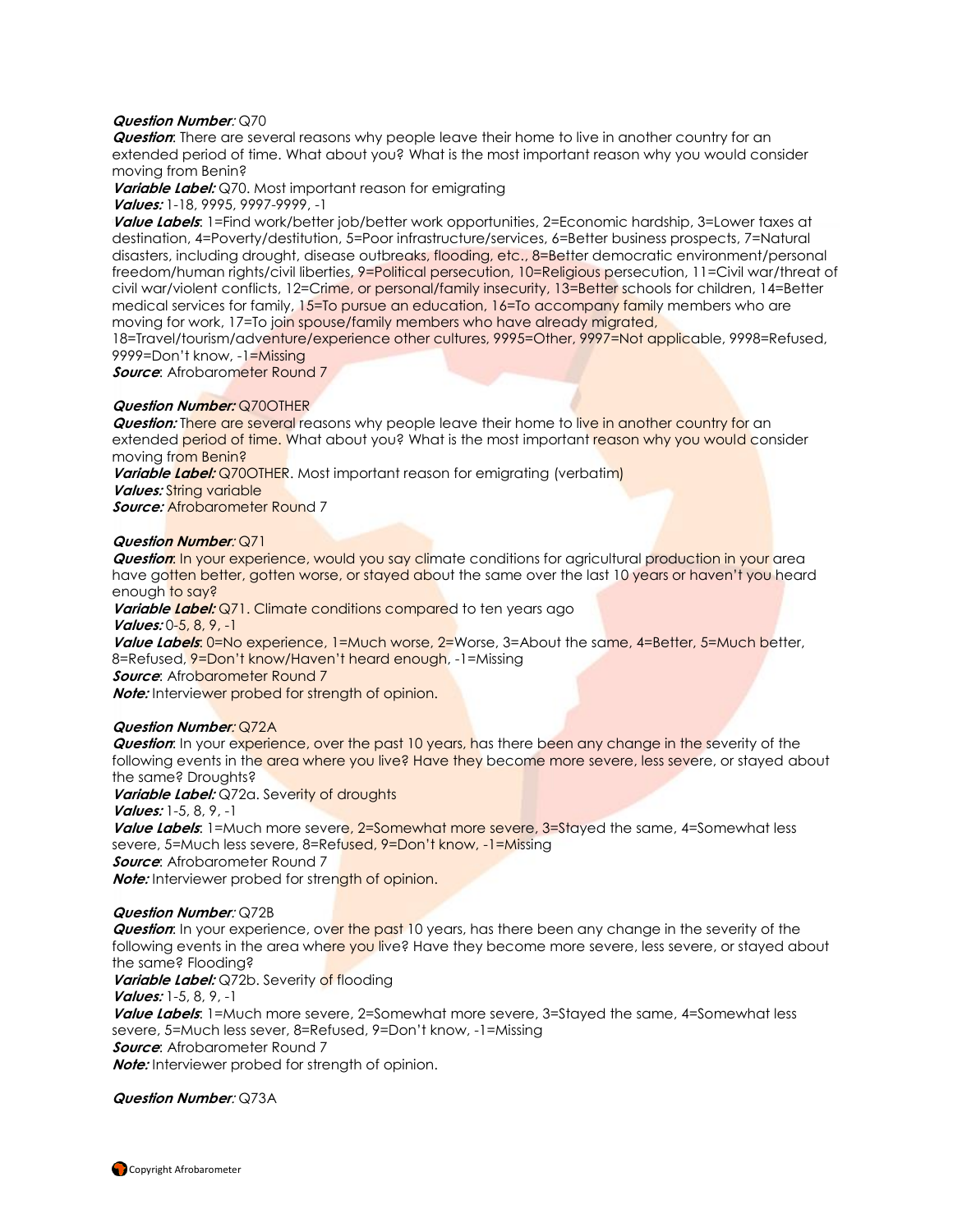**Question**: Have you heard about climate change or haven't you had the chance to hear about this yet? **Variable Label:** Q73a. Heard about climate change

**Values:** 0, 1, 8, 9, -1

**Value Labels**: 0=No, 1=Yes, 8=Refused, 9=Don't know/Haven't heard enough, -1=Missing **Source**: Afrobarometer Round 7

**Note:** Interviewer was instructed to skip to Q77 if respondent answered, "No."

#### **Question Number**: Q73B

**Question:** What does the phrase "climate change" mean to you? Variable Label: Q73b. Climate change: meaning **Values:** 1-3, 7-9, -1

Value Labels: 1=Negative changes in the weather, like more droughts, floods or extreme heat, 2=Positive changes in the weather, like better rainfall patterns or longer growing seasons, 3=Other changes in weather patterns, 7=Not applicable, 8=Refused, 9=Don't know/Haven't heard enough, -1=Missing **Source:** Afrobarometer Round 7

**Note:** Interviewer was instructed to circle 7=Not applicable if the response to Q73A was 0=No.

#### **Question Number**: Q74

**Question**: People have different ideas about what causes climate change. What about you, which of the following do you think is the main cause of climate change, or haven't you heard enough to say? Variable Label: Q74. Climate change: main cause

#### **Values:** 1-4, 7-9, -1

**Value Labels:** 1=Human activity, like burning fuel and other activities that pollute the atmosphere, 2=Natural processes, 3=Both human activity and natural processes, 4=None of these, 7=Not applicable, 8=Refused, 9=Don't know/Haven't heard enough, -1=Missing

#### **Source: Afrobarometer Round 7**

**Note:** Interviewer was instructed to code from response and to circle 7=Not applicable if the response to Q73A was 0=No.

### **Question Number**: Q75

**Question**: Do you think climate change is making life in Benin better or worse, or haven't you heard enough to say?

**Variable Label:** Q75. Climate change: affecting country **Values:** 1-5, 7-9, -1

**Value Labels: 1=Much better, 2=Somewhat better, 3=Neither/no change/about the same, 4=Somewhat** worse, 5=Much worse, 7=Not applicable, 8=Refused, 9=Don't know/Haven't heard enough, -1=Missing **Source:** Afrobarometer Round 7

**Note:** Interviewer probed for strength of opinion. Interviewer was instructed to circle 7=Not applicable if the response to Q73A was 0=No.

#### **Question Number**: Q76

**Question**: Do you think that climate change needs to be stopped? *[If yes]* How much do you think that ordinary Benin can do to stop climate change?

**Variable Label:** Q76. Climate change needs to be stopped? By ordinary people? **Values:** 0-3, 7-9, -1

**Value Labels**: 0=No, climate change doesn't need to be stopped, 1=Yes, ordinary Beninese can do nothing at all, 2=Yes, ordinary Beninese can do a little bit, 3=Yes, ordinary Beninese can do a lot, 7=Not applicable, 8=Refused, 9=Don't know, -1=Missing

**Source:** Afrobarometer Round 7

**Note:** Interviewer was instructed to circle 7=Not applicable if the response to Q73A was 0=No.

### **Question Number**: Q77A

**Question**: For each of the following statements, please tell me whether you disagree or agree, or haven't you heard enough to say? In our country today, girls and boys have equal opportunities to get an education.

**Variable Label:** Q77a. Girls and boys have equal chance at education **Values:** 1-5, 8, 9, -1

**Value Labels**: 1=Strongly disagree, 2=Disagree, 3=Neither agree nor disagree, 4=Agree, 5=Strongly agree, 8=Refused, 9=Don't know/Haven't heard enough, -1=Missing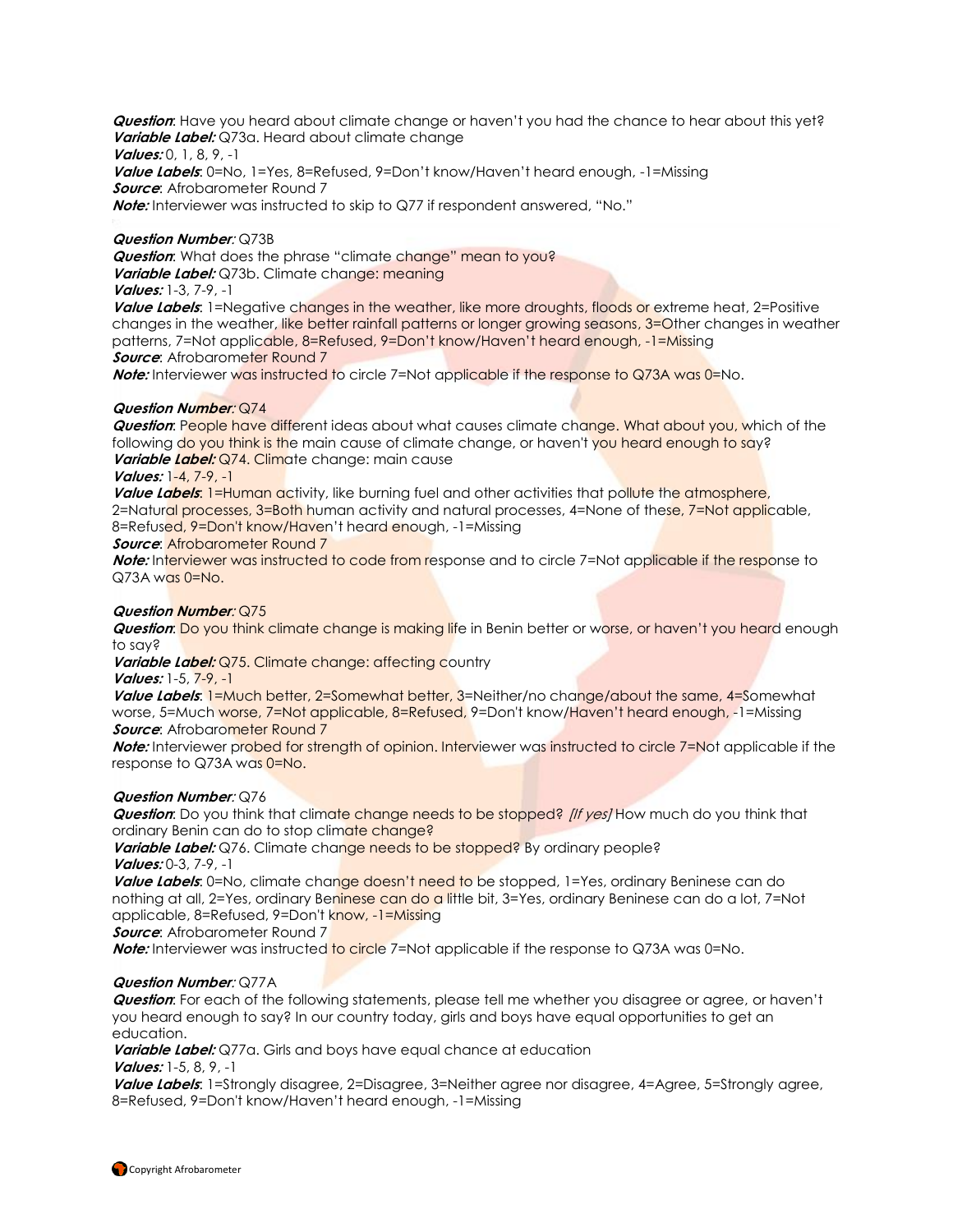**Source:** Afrobarometer Round 7

**Note:** Interviewer probed for strength of opinion.

#### **Question Number**: Q77B

**Question**: For each of the following statements, please tell me whether you disagree or agree, or haven't you heard enough to say? In our country today, women and men have equal opportunities to earn an income.

**Variable Label:** Q77b. Women and men have equal chance to earn income

**Values:** 1-5, 8, 9, -1

Value Labels: 1=Strongly disagree, 2=Disagree, 3=Neither agree nor disagree, 4=Agree, 5=Strongly agree, 8=Refused, 9=Don't know/Haven't heard enough, -1=Missing

**Source:** Afrobarometer Round 7

**Note:** Interviewer probed for strength of opinion.

#### **Question Number**: Q77C

**Question:** For each of the following statements, please tell me whether you disagree or agree, or haven't you heard enough to say? In our country today, women and men have equal opportunities to get a job that pays a wage or salary.

**Variable Label:** Q77c. Women and men have equal chance of paying job

**Values:** 1-5, 8, 9, -1

**Value Labels: 1=Strongly disagree, 2=Disagree, 3=Neither agree nor disagree, 4=Agree, 5=Strongly agree,** 8=Refused, 9=Don't know/Haven't heard enough, -1=Missing

*Source:* Afrobarometer Round 7

**Note:** Interviewer probed for strength of opinion.

### **Question Number**: Q77D

**Question:** For each of the following statements, please tell me whether you disagree or agree, or haven't you heard enough to say? In our country today, women and men have equal opportunities to own and inherit land.

Variable Label: Q77d. Women and men have equal chance to own/inherit land **Values:** 1-5, 8, 9, -1

**Value Labels**: 1=Strongly disagree, 2=Disagree, 3=Neither agree nor disagree, 4=Agree, 5=Strongly agree, 8=Refused, 9=Don't know/Haven't heard enough, -1=Missing

**Source:** Afrobarometer Round 7

**Note:** Interviewer probed for strength of opinion.

### **Question Number**: Q78A

**Question**: Please tell me for each of the following actions whether you think it can always be justified, sometimes be justified, or never be justified? For parents to use physical force to discipline their children? Variable Label: Q78a. Justified for parents to physically discipline children **Values:** 1-3, 8, 9, -1

**Value Labels**: 1=Never justified, 2=Sometimes justified, 3=Always justified, 8=Refused, 9=Don't know, - 1=Missing

**Source:** Afrobarometer Round 7

### **Question Number**: Q78B

**Question**: Please tell me for each of the following actions whether you think it can always be justified, sometimes be justified, or never be justified? For a man to beat his wife?

**Variable Label:** Q78b. Justified for men to beat their wives

**Values:** 1-3, 8, 9, -1

**Value Labels**: 1=Never justified, 2=Sometimes justified, 3=Always justified, 8=Refused, 9=Don't know, - 1=Missing

**Source**: Afrobarometer Round 7

### **Question Number**: Q79-BEN

**Question**: Today we are witnessing an increase in youth unemployment, especially among young graduates. Which of these following government interventions would you say is the best way to handle youth unemployment in this country?

**Variable Label:** Q79\_BEN. Interventions to tackle youth unemployment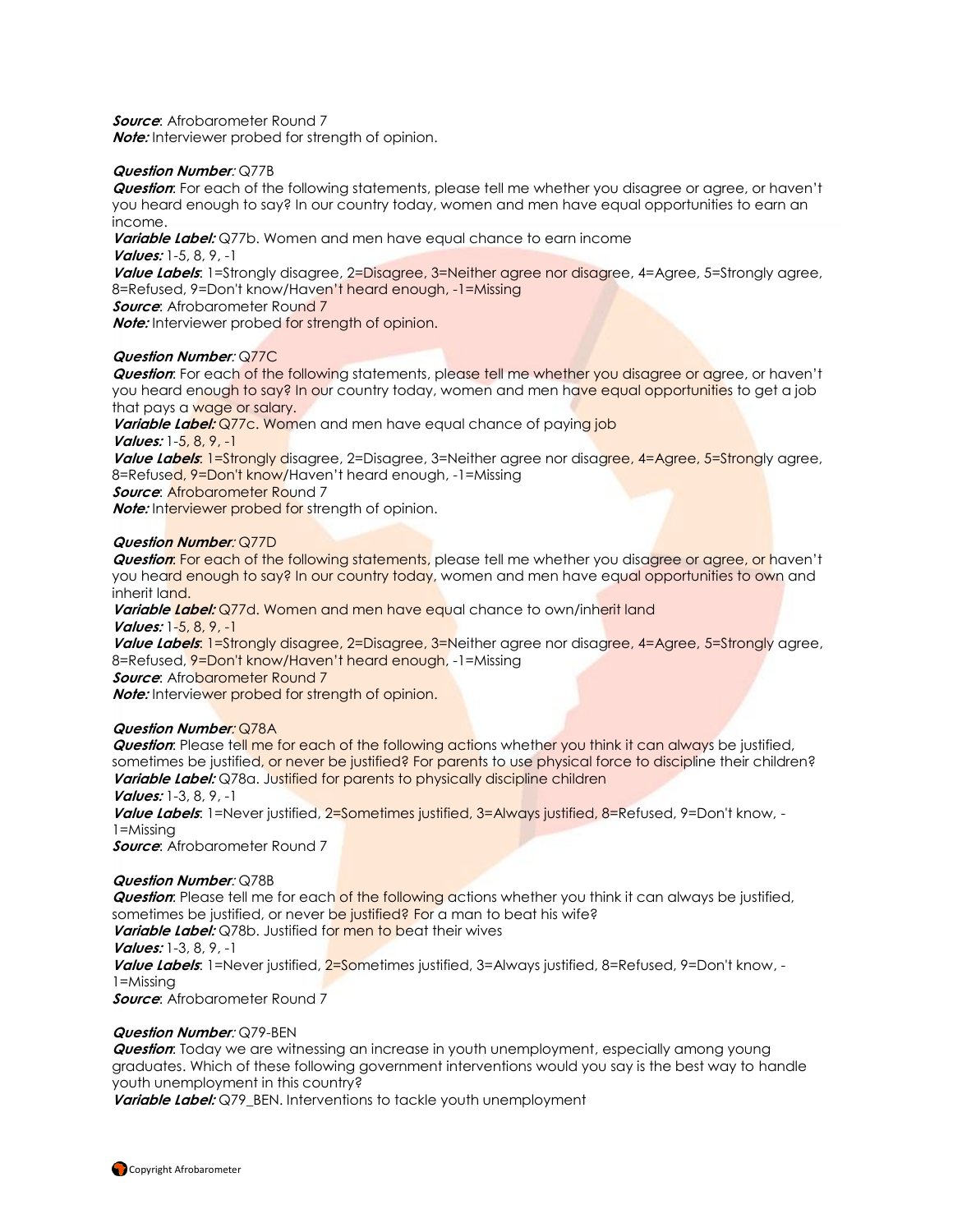#### **Values:** 0-4, 8, 9, -1

Value Labels: 0=Nothing can be done, 1=Give private enterprises access to additional credit to increase youth employment, 2=Focus on providing better training and education to young people, 3=Increase the financial autonomy of the National Employment Agency, 4=Create credit lines to finance business activities, 8=Refused, 9=Don't know, -1=Missing **Source**: Afrobarometer Round 7 in Benin

#### **Question Number**: Q80A-BEN

**Question**: Which of the following statements is closest to your view? Choose Statement 1 or Statement 2. Statement 1: It is better to have free schooling for children, even if the quality of education is low. Statement 2: It is better to improve the quality of education, even if we have must school fees. Variable Label: Q80a\_BEN. Free schools vs. better to pay for better quality education

#### **Values:** 1-5, 8, 9, -1

**Value Labels**: 1=Agree very strongly with Statement 1, 2=Agree with Statement 1, 3=Agree with Statement 2, 4=Agree very strongly with Statement 2, 5=Agree with neither, 8=Refused, 9=Don't know, -1=Missing **Source:** Afrobarometer Round 7 in Benin

**Note:** Interviewer probed for strength of opinion asking "Do you agree or agree very strongly?"

#### **Question Number**: Q80B-BEN

**Question:** For each of the following statements regarding policy on free tuition fees in Benin's education system, please tell me if you agree, disagree, or have you heard enough to say: Free tuition fee policies for primary education favors the education of students and their success.

**Variable Label:** Q80b\_BEN. Free primary education helps enrollment **Values:** 0-4, 8, 9, -1

**Value Labels**: 0=Strongly agree, 1=Agree, 0=Neither agree nor disagree, 3=Disagree, 4=Strongly disagree, 8=Refused, 9=Don't know/Haven't heard enough to say, -1=Missing **Source**: Afrobarometer Round 7 in Benin

**Note:** Interviewer probed for strength of opinion.

#### **Question Number**: Q80C-BEN

**Question:** For each of the following statements regarding policy on free tuition fees in Benin's education system, please tell me if you agree, disagree, or have you heard enough to say: Free tuition fee policies are important to promote girls' education up to the third grade.

**Variable Label:** Q80c\_BEN. Free schooling promotes girls education **Values:** 0-4, 8, 9, -1

Value Labels: 0=Strongly agree, 1=Agree, 0=Neither agree nor disagree, 3=Disagree, 4=Strongly disagree, 8=Refused, 9=Don't know/Haven't heard enough to say, -1=Missing

**Source:** Afrobarometer Round 7 in Benin

**Note:** Interviewer probed for strength of opinion.

#### **Question Number**: Q80D-BEN

**Question:** For each of the following statements regarding policy on free tuition fees in Benin's education system, please tell me if you agree, disagree, or have you heard enough to say: Free tuition fee policies should be extended to the university level.

Variable Label: Q80d\_BEN. Free education at university level

**Values:** 0-4, 8, 9, -1

Value Labels: 0=Strongly agree, 1=Agree, 0=Neither agree nor disagree, 3=Disagree, 4=Strongly disagree, 8=Refused, 9=Don't know/Haven't heard enough to say, -1=Missing

**Source:** Afrobarometer Round 7 in Benin

**Note:** Interviewer probed for strength of opinion.

#### **Question Number**: Q81A-BEN

**Question:** Who do you think is most responsible for the poor results from the last national exams: On the Certificate of Primary Studies (CEP)?

**Variable Label:** Q81a BEN. Responsible for poor results: CEP

**Values:** 0-4, 8, 9, -1

**Value Labels**: 0=No one, 1=The government, 2=Teachers/Directors, 3=The parents, 4=Students/School children, 8=Refused, 9=Don't know/Haven't heard enough to say, -1=Missing **Source**: Afrobarometer Round 7 in Benin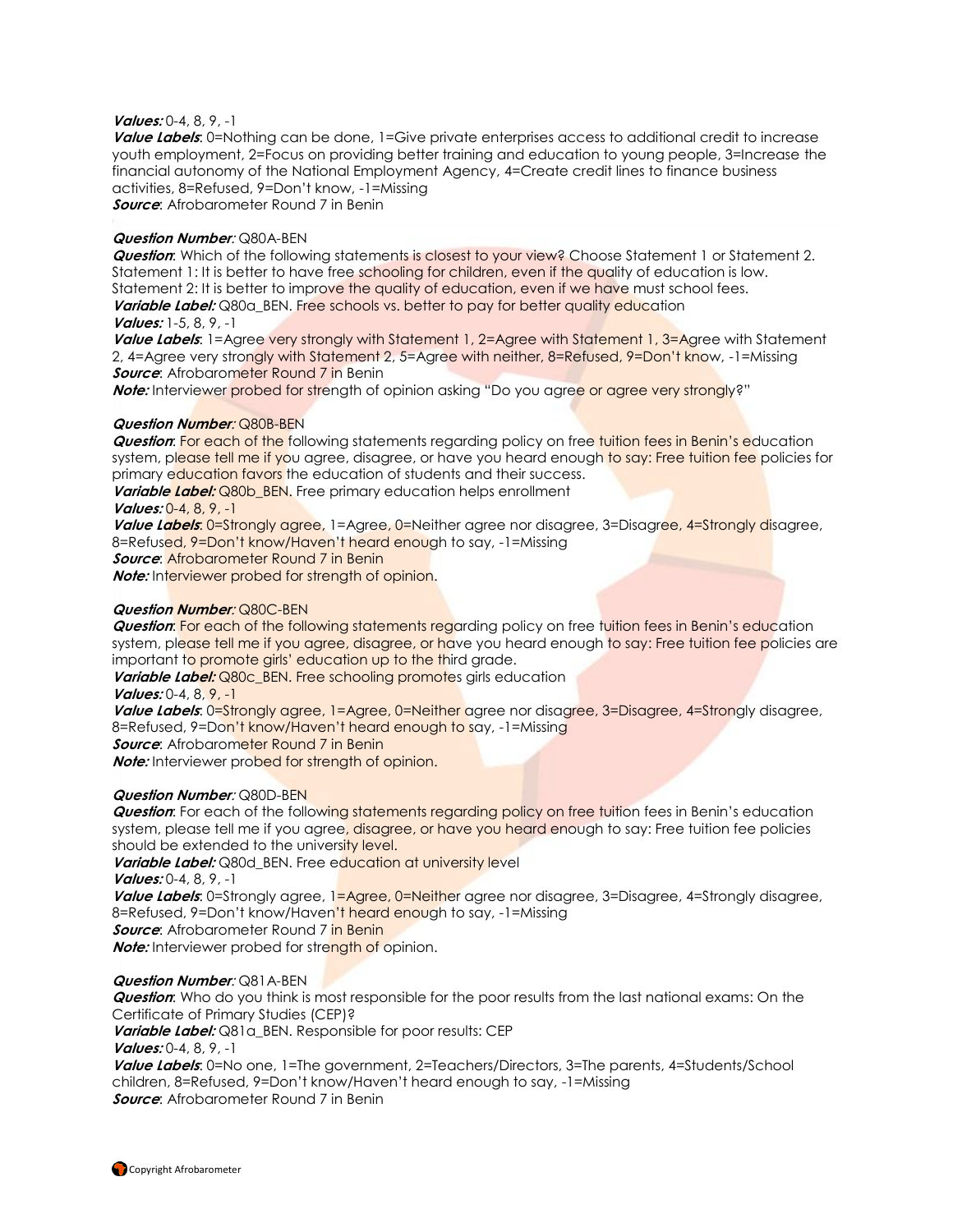#### **Question Number**: Q81B-BEN

**Question**: Who do you think is most responsible for the poor results from the last national exams: On the Certificate of Studies of the First Cycle (BEPC)?

**Variable Label:** Q81b\_BEN. Responsible for poor results: BEPC

**Values:** 0-4, 8, 9, -1

**Value Labels**: 0=No one, 1=The government, 2=Teachers/Directors, 3=The parents, 4=Students/School children, 8=Refused, 9=Don't know/Haven't heard enough to say, -1=Missing **Source**: Afrobarometer Round 7 in Benin

#### **Question Number**: Q81C-BEN

**Question:** Who do you think is most responsible for the poor results from the last national exams: On the Bachelor's degree?

**Variable Label:** Q81C\_BEN. Responsible for poor results: Baccalaureate

**Values:** 0-4, 8, 9, -1

**Value Labels**: 0=No one, 1=The government, 2=Teachers/Directors, 3=The parents, 4=Students/School children, 8=Refused, 9=Don't know/Haven't heard enough to say, -1=Missing **Source:** Afrobarometer Round 7 in Benin

#### **Question Number**: Q82-BEN

**Question:** Which of the following statements is closest to your view? Choose Statement 1 or Statement 2. Statement 1: The marriage of girls at the age of puberty is part of our culture and tradition. The law should recognize and promote this.

Statement 2: The law should ban the marriage of girls at the age of puberty, even if it is a part of our culture and tradition.

Variable Label: Q82\_BEN. Child marriage allowed vs. banned

**Values:** 1-5, 8, 9, -1

**Value Labels**: 1=Agree very strongly with Statement 1, 2=Agree with Statement 1, 3=Agree with Statement 2, 4=Agree very strongly with Statement 2, 5=Agree with neither, 8=Refused, 9=Don't know, -1=Missing **Source: Afrobarometer Round 7 in Benin** 

**Note:** Interviewer probed for strength of opinion asking "Do you agree or **agree very strongly?"** 

### **Question Number**: Q83-BEN

**Question**: Please tell me if you agree or disagree with the following statement: The Constitution should be revised to allow the President of Benin to only serve one term.

**Variable Label:** Q83\_BEN. The constitution should be revised to establish a single mandate **Values:** 1-6, 8, 9. -1

Value Labels: 1=Strongly disagree, 2=Disagree, 3=Neither agree nor disagree, 4=Agree, 5=Strongly agree, 6=It depends on the length of the term, 8=Refused, 9=Don't know, -1=Missing

**Source:** Afrobarometer Round 7 in Benin

**Note:** Interviewer probed for strength of opinion.

#### **Question Number:** Q84

**Question:** Let us get back to talking about you. What is your ethnic community, cultural group or tribe? **Variable Label:** Q84. Ethnic community, cultural group or tribe

**Values:** 100-110, 9990, 9995, 9998, 9999, -1

**Value Labels:** 100=Adja, 101=Bariba, 102=Dendi, 103=Fon, 104=Otamari, 105=Lopka, 106=Peulh, 107=Yoruba, 108=Waama, 109=Yom, 110=Gourmantché, 9990=Beninese only or doesn't think in those terms, 9995=Other, 9998=Refused, 9999=Don't know, -1=Missing

#### **Source:** SAB

**Note:** Interviewer entered respondent's exact response. If respondent did not identify any group on this question—that is, if they "Refused" (9998), said "Don't know" (9999), or "Beninese only" (9990)—then the interviewer marked "Not applicable" for questions Q85A-Q85B and continued to question 86.

#### **Question Number:** Q84OTHER

**Question:** Let us get back to talking about you. What is your ethnic community, cultural group or tribe? **Variable Label**: Q84OTHER. Ethnic community, cultural group or tribe (verbatim) **Values:** String variable **Source:** SAB

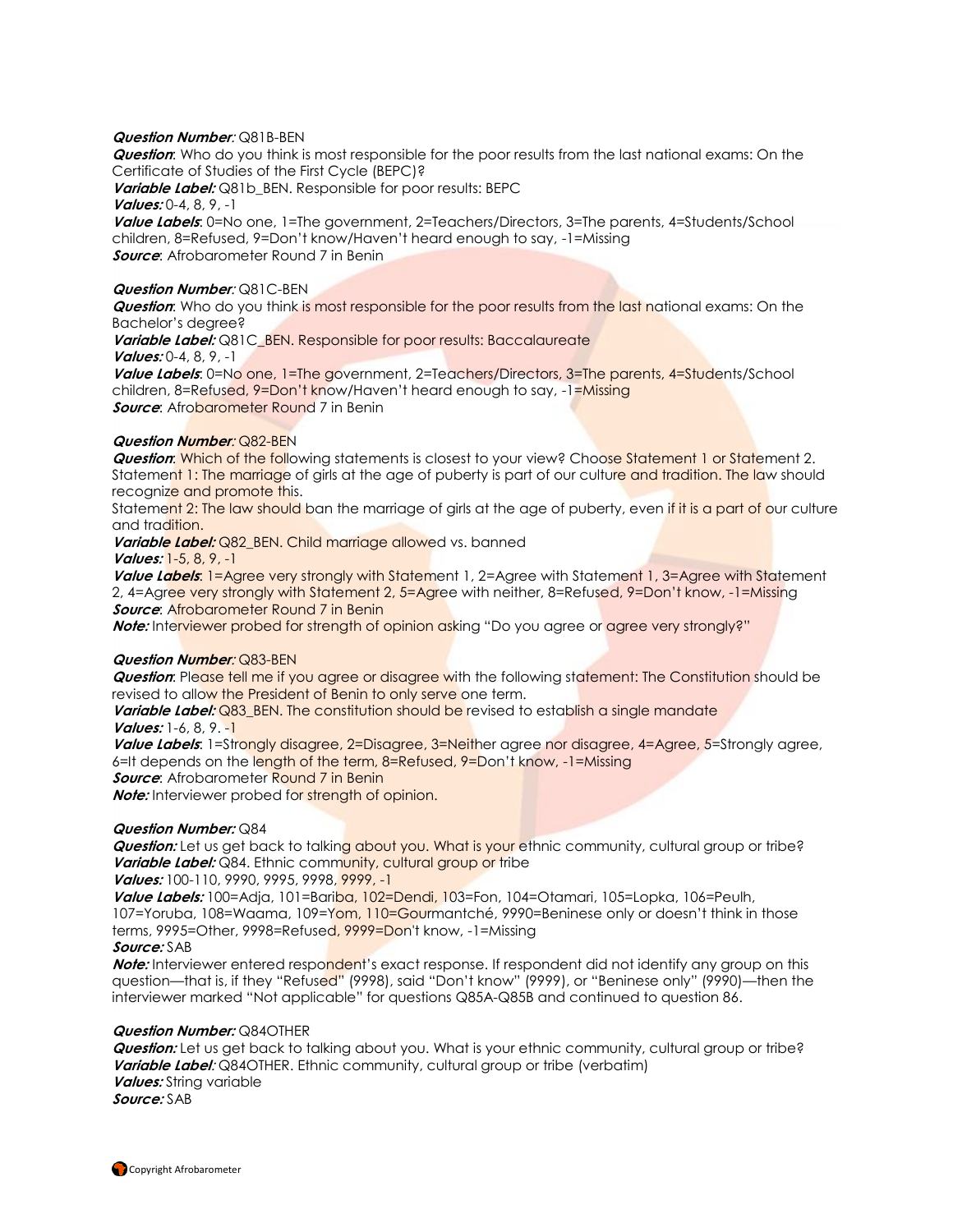#### **Question Number:** Q85A

**Question:** How often, if ever, are \_\_\_\_\_\_\_\_\_\_\_s [R's Ethnic Group] treated unfairly by the government? **Variable Label:** Q85a. Ethnic group treated unfairly

### **Values:** 0-3, 7-9, -1

**Value Labels:** 0=Never, 1=Sometimes, 2=Often, 3=Always, 7=Not applicable, 8=Refused, 9=Don't know, - 1=Missing

#### **Source:** SAB

**Note:** If respondent did not identify any group on Q84—that is, if they "Refused" (9998), said "Don't know" (9999), or "Beninese only" (9990)—then the interviewer marked "Not applicable" for questions Q85A-Q85B and continued to question 86.

#### **Question Number:** Q85B

**Question:** Let us suppose that you had to choose between being a Beninese and being a **R's** Ethnic Group]. Which of the following statements best expresses your feelings? **Variable Label:** Q85b. Ethnic or national identity

#### **Values:** 1-5, 7-9, -1

Value Labels: 1=I feel only (R's ethnic group), 2=I feel more (R's ethnic group) than Beninese, 3=I feel equally Beninese and (R's ethnic group), 4=I feel more Beninese than (R's ethnic group), 5=I feel only Beninese, 7=Not applicable, 8=Refused, 9=Don't know, -1=Missing **Source:** SAB

# **Note:** If respondent did not identify any group on Q84—that is, if they "Refused" (9998), said "Don't know" (9999), or "Beninese only" (9990)—then the interviewer marked "Not applicable" for questions Q85A-Q85B

and continued to question 86.

#### **Question Number:** Q86A

**Question:** In the past year, how often, if at all, have you personally been discriminated against based on any of the following: Your gender?

**Variable Label:** Q86a. Experienced discrimination based on gender

**Values**: 0-3, 8, 9, -1

**Value Labels:** 0=Never, 1=Once or twice, 2=Several times, 3=Many times, 8=Refused, 9=Don't know, - 1=Missing

**Source:** Afrobarometer Round 7

#### **Question Number:** Q86B

**Question:** In the past year, how often, if at all, have you personally been discriminated against based on any of the following: Your religion?

Variable Label: Q86b. Experienced discrimination based on religion **Values**: 0-3, 8, 9, -1

Value Labels: 0=Never, 1=Once or twice, 2=Several times, 3=Many times, 8=Refused, 9=Don't know, -1=Missing

**Source:** Afrobarometer Round 7

#### **Question Number:** Q86C

**Question:** In the past year, how often, if at all, have you personally been discriminated against based on any of the following: Your ethnicity? **Variable Label:** Q86c. Experienced discrimination based on ethnicity **Values**: 0-3, 8, 9, -1 **Value Labels:** 0=Never, 1=Once or twice, 2=Several times, 3=Many times, 8=Refused, 9=Don't know, - 1=Missing *Source:* Afrobarometer Round 7

#### **Question Number:** Q86D

**Question:** In the past year, how often, if at all, have you personally been discriminated against based on any of the following: Any disability you might have?

**Variable Label:** Q86d. Experienced discrimination based on disability

#### **Values**: 0-3, 7-9, -1

**Value Labels:** 0=Never, 1=Once or twice, 2=Several times, 3=Many times, 7=Not applicable (no disability), 8=Refused, 9=Don't know, -1=Missing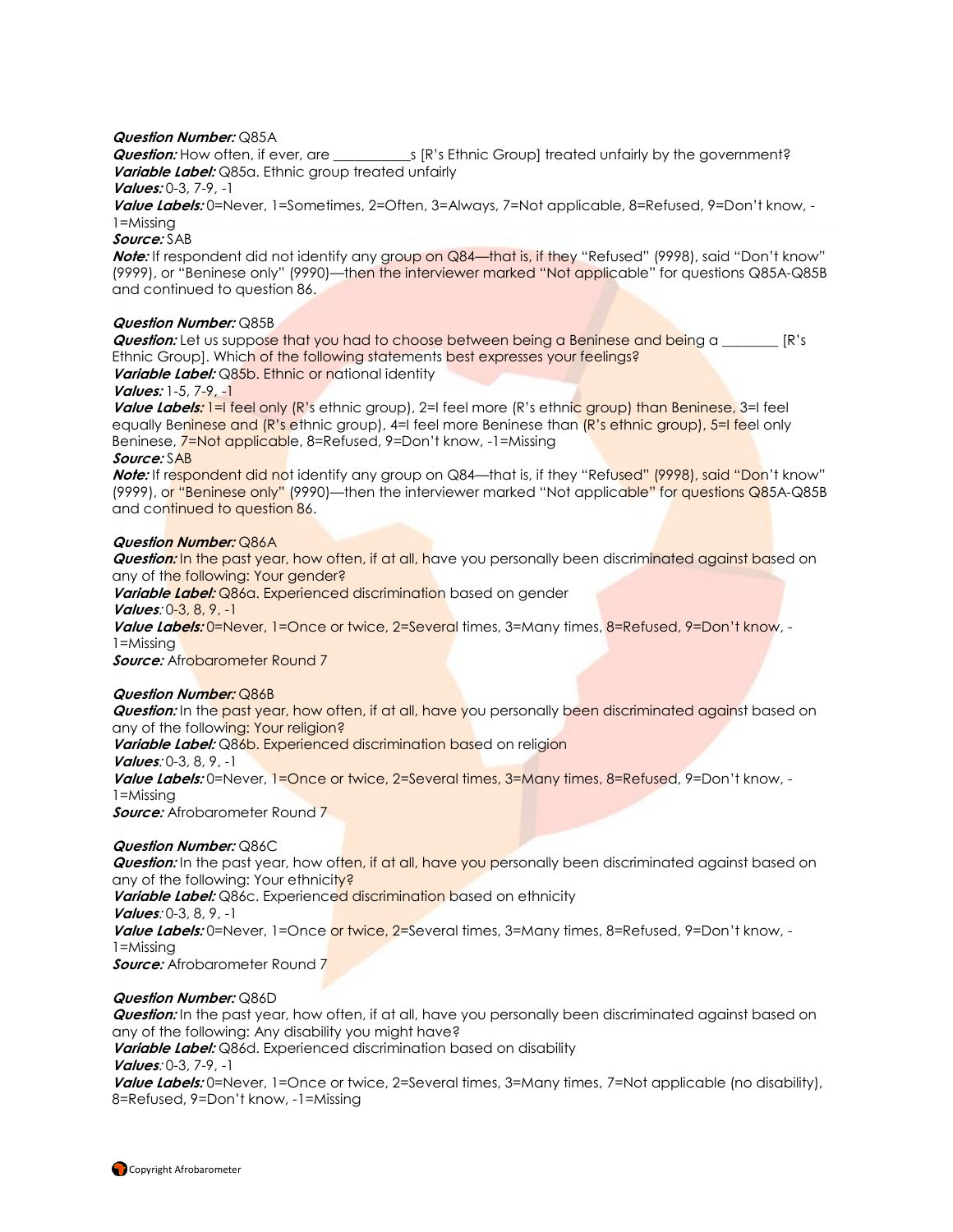#### **Source:** Afrobarometer Round 7

#### **Question Number:** Q87A

**Question:** For each of the following types of people, please tell me whether you would like having people from this group as neighbours, dislike it, or not care: People of a different religion.

**Variable Label:** Q87a. Neighbours: people of different religion

**Values**: 1-5, 8, 9, -1

**Value Labels:** 1=Strongly dislike, 2=Somewhat dislike, 3=Would not care, 4=Somewhat like, 5=Strongly like, 8=Refused, 9=Don't know, -1=Missing

**Source:** Afrobarometer Round 6

**Note:** Interviewer probed for strength of opinion.

#### **Question Number:** Q87B

**Question:** For each of the following types of people, please tell me whether you would like having people from this group as neighbours, dislike it, or not care: People from other ethnic groups. **Variable Label:** Q87b. Neighbours: people of different ethnicity **Values**: 1-5, 8, 9, -1 Value Labels: 1=Strongly dislike, 2=Somewhat dislike, 3=Would not care, 4=Somewhat like, 5=Strongly like, 8=Refused, 9=Don't know, -1=Missing **Source:** Afrobarometer Round 6 **Note:** Interviewer probed for strength of opinion.

#### **Question Number:** Q87C

**Question:** For each of the following types of people, please tell me whether you would like having people from this group as neighbours, dislike it, or not care: Homosexuals.

**Variable Label:** Q87c. Neighbours: homosexuals **Values**: 1-5, 8, 9, -1 **Value Labels:** 1=Strongly dislike, 2=Somewhat dislike, 3=Would not care, 4=Somewhat like, 5=Strongly like, 8=Refused, 9=Don't know, -1=Missing **Source:** Afrobarometer Round 6 **Note:** Interviewer probed for strength of opinion.

#### **Question Number:** Q87D

**Question:** For each of the following types of people, please tell me whether you would like having people from this group as neighbours, dislike it, or not care: Immigrants or foreign workers. **Variable Label:** Q87d. Neighbours: immigrants and foreign workers **Values**: 1-5, 8, 9, -1 Value Labels: 1=Strongly dislike, 2=Somewhat dislike, 3=Would not care, 4=Somewhat like, 5=Strongly like, 8=Refused, 9=Don't know, -1=Missing **Source:** Afrobarometer Round 6

**Note:** Interviewer probed for strength of opinion.

#### **Question Number:** Q88A

**Question:** Do you feel close to any particular political party? Variable Label: Q88a. Close to political party **Values:** 0, 1, 8, 9, -1 Value Labels: 0=No, does not feel close to any party, 1=Yes, feels close to a party, 8=Refused, 9=Don't know, -1=Missing **Source:** Zambia 96

#### **Question Number:** Q88B

**Question:** Which party is that? **Variable Label:** Q88b. Which party **Values:** 100-106, 9995, 9997-9999, -1

**Value Labels:** 100=Nouveau Départ, 101=Union fait la Nation (UN), 102=Renaissance du Bénin (RB), 103=Parti du Renouveau Démocratique (PRD), 104=Force Cauris pour un Bénin Emergent (FCBE), 105=Alliance ABT, 106=PIK-Nouvelle conscience, 9995=Other, 9997=Not applicable, 9998=Refused, 9999=Don't know, -1=Missing **Source:** Zambia 96

Copyright Afrobarometer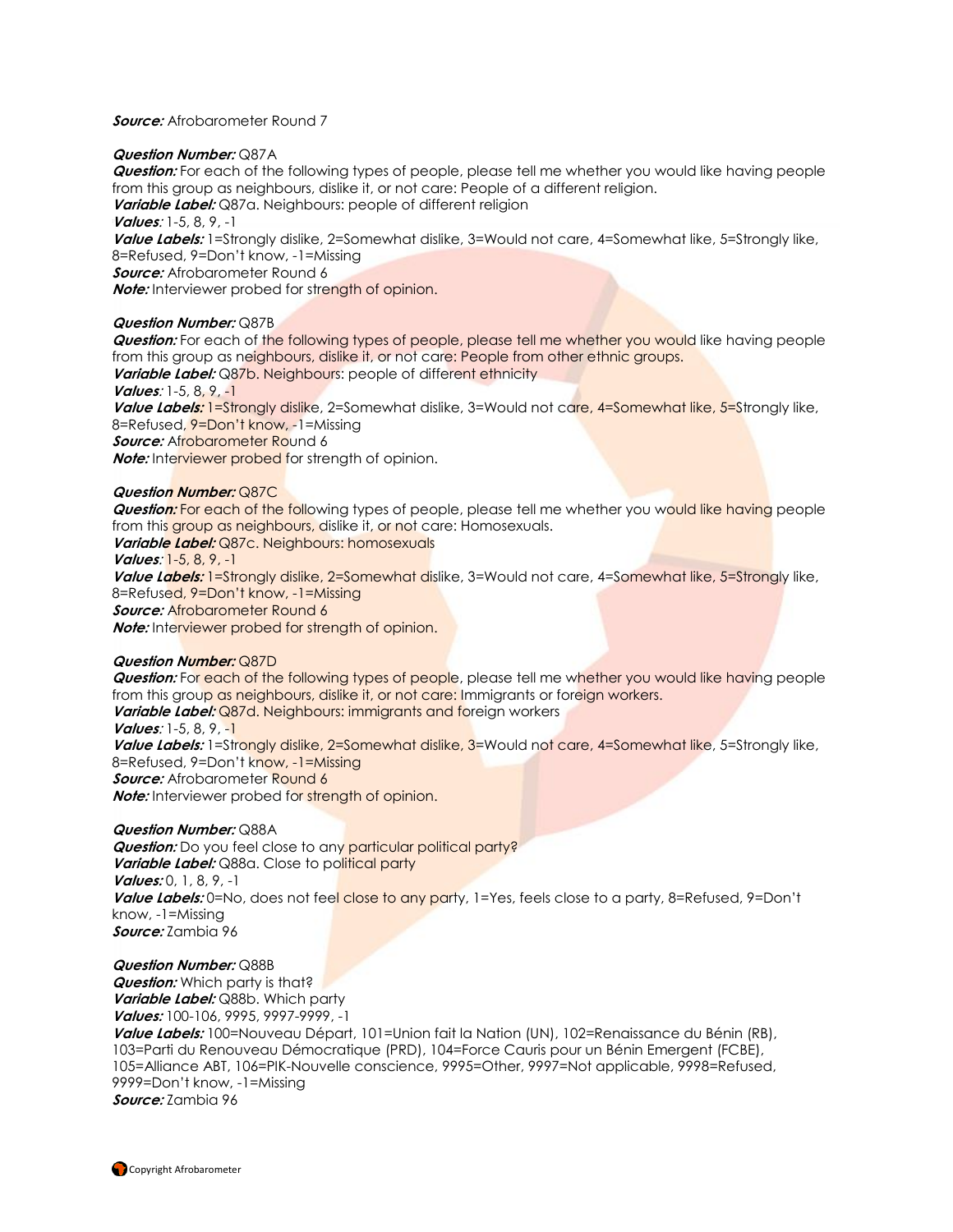**Note:** If the response to Q88A was "No," "Don't know," or "Refused," then the interviewer was instructed to mark "9997=Not applicable."

#### **Question Number:** Q88B\_OTHER

**Question:** Which party is that? **Variable Label:** Q88b\_OTHER. Which party (verbatim) **Values:** String variable **Source:** Zambia 96

#### **Question Number:** Q89A

**Question:** Which of these things do you personally own? [If no, ask:] Does anyone else in your household own one: Radio? **Variable Label:** Q89a. Own radio

**Values:** 0-2, 8, 9, -1

Value Labels: 0=No one in household owns, 1=Yes, someone else in household owns, 2=Yes, personally owns, 8=Refused, 9=Don't know, -1=Missing *Source:* Afrobarometer Round 3

#### **Question Number:** Q89B

**Question:** Which of these things do you personally own? [If no, ask:] Does anyone else in your household own one: Television? **Variable Label:** Q89b. Own television **Values:** 0-2, 8, 9, -1 **Value Labels:** 0=No one in household owns, 1=Yes, someone else in household owns, 2=Yes, personally owns, 8=Refused, 9=Don't know, -1=Missing **Source:** Afrobarometer Round 3

#### **Question Number:** Q89C

**Question:** Which of these things do you personally own? [If no, ask:] Does anyone else in your household own one: Motor vehicle or motorcycle? **Variable Label:** Q89c. Own motor vehicle, car, or motorcycle **Values:** 0-2, 8, 9, -1 **Value Labels:** 0=No one in household owns, 1=Yes, someone else in household owns, 2=Yes, personally owns, 8=Refused, 9=Don't know, -1=Missing *Source:* Afrobarometer Round 3

### **Question Number:** Q89D

**Question:** Which of these things do you personally own? [If no, ask:] Does anyone else in your household own one: Computer? **Variable Label:** Q89d. Own computer **Values:** 0-2, 8, 9, -1 **Value Labels:** 0=No one in household owns, 1=Yes, someone else in household owns, 2=Yes, personally owns, 8=Refused, 9=Don't know, -1=Missing **Source:** Afrobarometer Round 3

### **Question Number:** Q89E

**Question:** Which of these things do you personally own? [If no, ask:] Does anyone else in your household own one: Bank account? **Variable Label:** Q89e. Own bank account **Values:** 0-2, 8, 9, -1 **Value Labels:** 0=No one in household owns, 1=Yes, someone else in household owns, 2=Yes, personally owns, 8=Refused, 9=Don't know, -1=Missing **Source:** Afrobarometer Round 3

#### **Question Number:** Q89F

**Question:** Which of these things do you personally own? [If no, ask:] Does anyone else in your household own one: Mobile phone? **Variable Label:** Q89f. Own mobile phone **Values:** 0-2, 8, 9, -1

Copyright Afrobarometer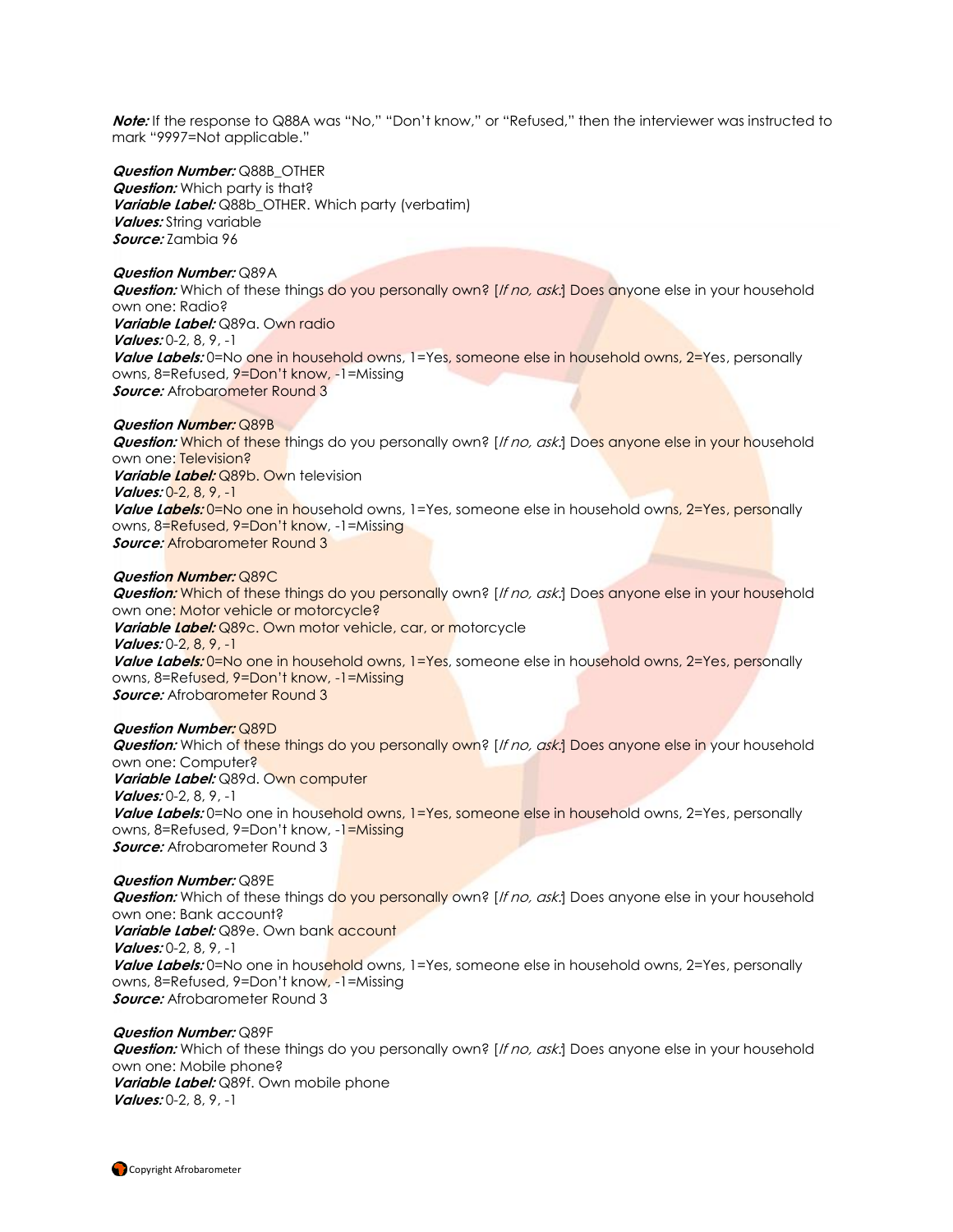Value Labels: 0=No one in household owns, 1=Yes, someone else in household owns, 2=Yes, personally owns, 8=Refused, 9=Don't know, -1=Missing **Source:** Afrobarometer Round 3

#### **Question Number:** Q90

**Question:** Does your phone have access to the internet? **Variable Label:** Q90. Mobile phone access to internet **Values:** 0, 1, 7-9, -1 Value Labels: 0=No, does not have internet access, 1=Yes, has internet access, 7=Not applicable, 8=Refused, 9=Don't know, -1=Missing **Source:** Afrobarometer Round 3 **Note:** Interviewer was instructed to ask this question if the respondent responded "Yes, personally owns" to Q89F and to select 7=Not applicable if they did not.

#### **Question Number:** Q91A

**Question:** How often do you use: A mobile phone? **Variable Label:** Q91a. How often use a mobile phone **Values:** 0-4, 8, 9, -1 **Value Labels:** 0=Never, 1=Less than once a month, 2=A few times a month, 3=A few times a week, 4=Every day, 8=Refused, 9=Don't know, -1=Missing *Source:* Afrobarometer Round 4

#### **Question Number:** Q91B

**Question:** How often do you use: The Internet? *Variable Label:* Q91b. How often use the internet **Values:** 0-4, 8, 9, -1 **Value Labels:** 0=Never, 1=Less than once a month, 2=A few times a month, 3=A few times a week, 4=Every day, 8=Refused, 9=Don't know, -1=Missing **Source:** Afrobarometer Round 4

#### **Question Number:** Q92A

**Question:** Please tell me whether each of the following are available inside your house, inside your compound, or outside your compound: Your main source of water for household use? **Variable Label:** Q92a. Source of water for household use **Values:** 1-3, 8, 9, -1 Value Labels: 1=Inside the house, 2=Inside the compound, 3=Outside the compound, 8=Refused, 9=Don't know, -1=Missing **Source:** Afrobarometer Round 4

#### **Question Number:** Q92B

**Question:** Please tell me whether each of the following are available inside your house, inside your compound, or outside your compound: A toilet or latrine?

**Variable Label:** Q92b. Location of toilet or latrine **Values:** 0-3, 8, 9, -1

**Value Labels:** 0=None, no latrine available, 1=Inside the house, 2=Inside the compound, 3=Outside the compound, 8=Refused, 9=Don't know, -1=Missing **Source:** Afrobarometer Round 5

#### **Question Number:** Q93

**Question:** Do you have an electric connection to your home from the mains? [If yes] How often is the electricity actually available from this connection?

*Variable Label:* Q93. Electric connection from mains

**Values:** 0-5, 8, 9, -1

Value Labels: 0=No mains electric supply or connection to the home, 1=Never, 2=Occasionally, 3=About half of the time, 4=Most of the time, 5=All of the time, 8=Refused, 9=Don't know, -1=Missing **Source:** Afrobarometer Round 5

**Note:** Interviewer was instructed to not ask this question if it was 100% clear that there was no electricity supply to the home, e.g., in an unserved rural area.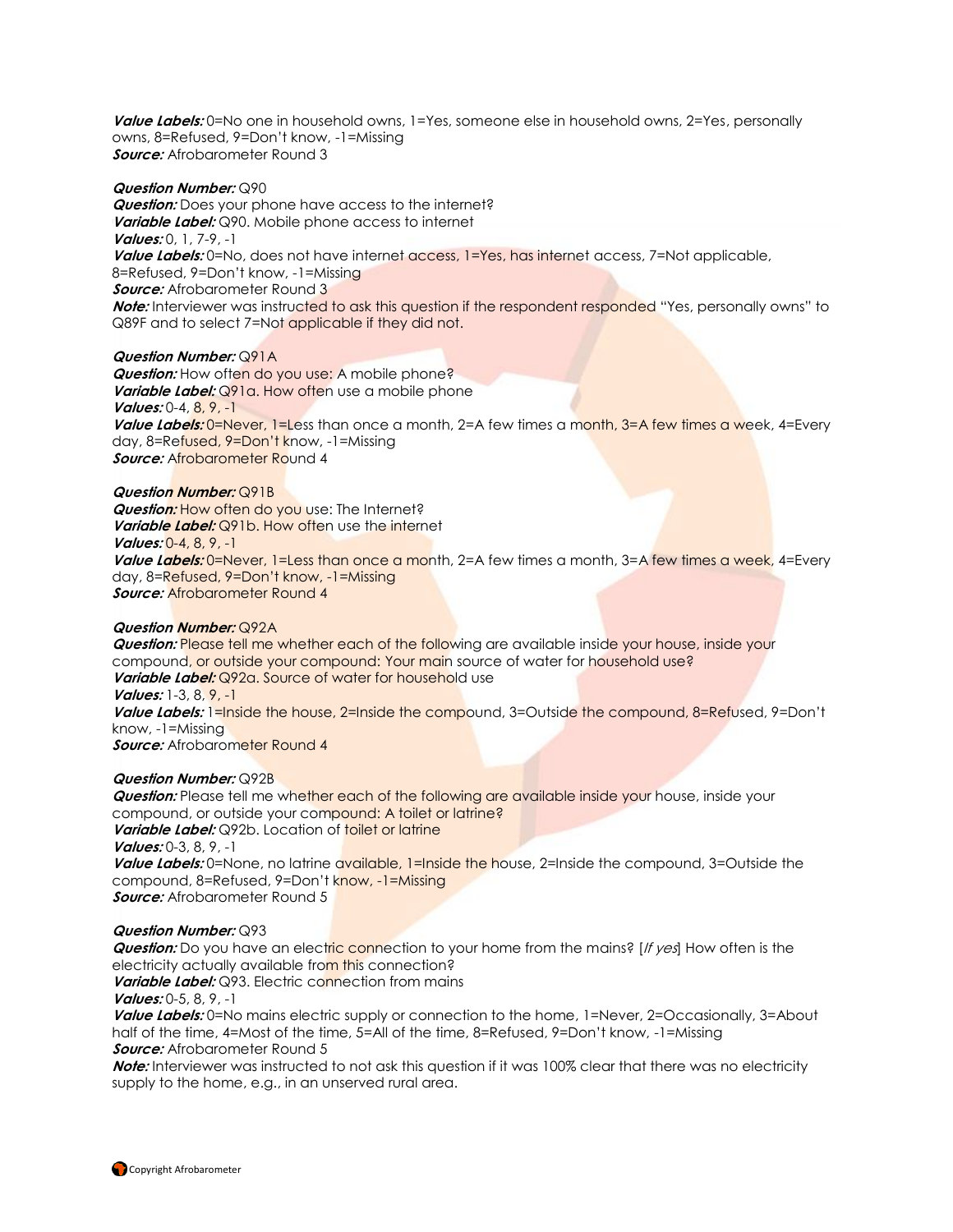#### **Question Number:** Q94

**Question:** Do you have a job that pays a cash income? [If yes, ask] Is it full-time or part-time? [If no, ask.] Are you presently looking for a job? **Variable Label:** Q94. Employment status **Values:** 0-3, 8, 9, -1 **Value Labels:** 0=No, not looking, 1=No, looking, 2=Yes, part time, 3=Yes, full time, 8=Refused, 9=Don't know, -1=Missing **Source:** Afrobarometer Round 5

#### **Question Number:** Q95A

**Question:** What is your main occupation? [If unemployed, retired, or disabled, ask:] What was your last main occupation?

**Variable Label:** Q95a. Occupation of respondent

#### **Values:** 0-12, 95, 98, 99, -1

**Value Labels:** 0=Never had a job, 1=Student, 2=Housewife/homemaker, 3=Agriculture/farming/fishing/ forestry, 4=Trader/hawker/vendor, 5=Retail/shop, 6=Unskilled manual worker, 7=Artisan or skilled manual worker, 8=Clerical or secretarial, 9=Supervisor/foreman/senior manager, 10=Security services, 11=Mid-level professional, 12=Upper-level professional, 95=Other, 98=Refused, 99=Don't know, -1=Missing **Source:** SAB

#### **Question Number:** Q95B

**Question:** Do you work for yourself, for someone else in the private sector or the non-governmental sector, or for government?

**Variable Label:** Q95b. Employer of respondent

#### **Values:** 1-4, 7-9, -1

**Value Labels:** 1=Works for self, 2=Private sector, 3=Non-governmental organizations or civil society sector, 4=Government, 7=Not applicable, 8=Refused, 9=Don't know, -1=Missing

#### **Source:** Afrobarometer Round 7

**Note:** Interviewer was instructed to ask this question only if the response to Q95A was not 0=Never had a job, 1=Student, or 2=Housewife/homemaker and to select 7=Not applicable if it was.

#### **Question Number:** Q95C

**Question:** What is the main way that decisions are made about how to use any money that you have or earn, for example from a job, a business, selling things or other activities?

**Variable Label:** Q95c. Who decides how money is used

#### **Values:** 1-9, -1

Value Labels: 1=You make the decisions yourself, 2=Your spouse makes the decisions, 3=You make the decisions jointly with your spouse, 4=You make the decisions jointly with other family members, 5=Other family members make the decisions without you, 6=None of the above/Some other response, 7=Not applicable, no earnings, 8=Refused, 9=Don't know, -1=Missing **Source:** Afrobarometer Round 7

#### **Question Number:** Q96A

**Question:** Who is the head of this household, that is, the person who has primary responsibility for making decisions on behalf of the household?

**Variable Label:** Q96a. Head of household

**Values:** 1-12, 98, 99, -1

Value Labels: 1=You (respondent), 2=Respondents spouse, 3=Respondent's father, 4=Respondent's mother, 5=Respondent's son, 6=Respondent's daughter, 7=Respondent's grandfather, 8=Respondent's grandmother, 9=Another male relative, 10=Another female relative, 11=Someone else, 12=More than one person, 98=Refused, 99=Don't know, -1=Missing

**Source:** Afrobarometer Round 7

#### **Question Number:** Q96B

**Question:** What is the main occupation of the head of the household? *[If unemployed, retired or disabled,* ask:/ What was his/her last main occupation?

**Variable Label:** Q96b. Occupation of head of household **Values:** 0-12, 95, 97-99, -1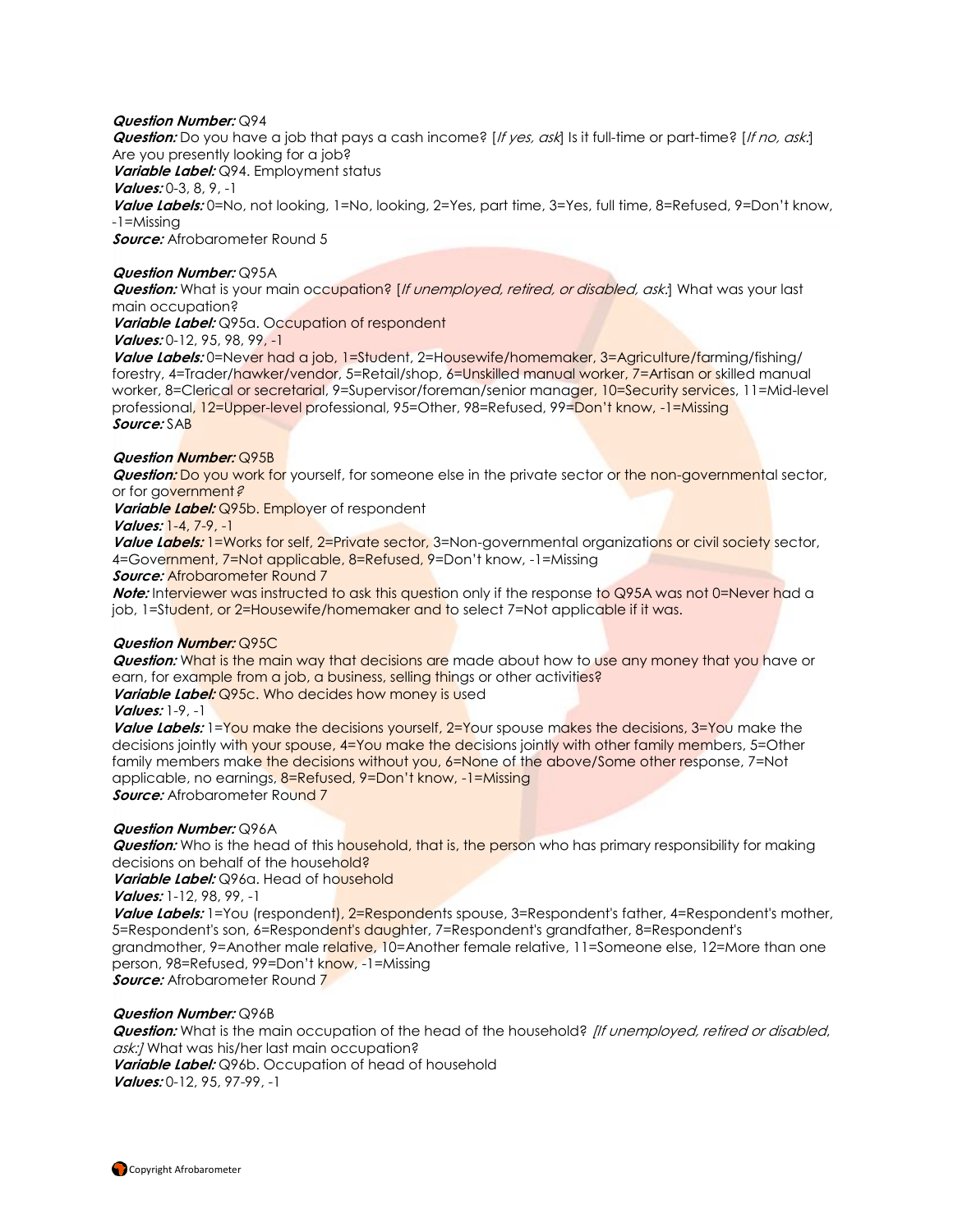**Value Labels:** 0=Never had a job, 1=Student, 2=Housewife/homemaker, 3=Agriculture/farming/fishing/ forestry, 4=Trader/hawker/vendor, 5=Retail/shop, 6=Unskilled manual worker, 7=Artisan or skilled manual worker, 8=Clerical or secretarial, 9=Supervisor/foreman/senior manager, 10=Security services, 11=Mid-level professional, 12=Upper-level professional, 95=Other, 97=Not applicable (respondent is head of household), 98=Refused, 99=Don't know, -1=Missing

**Source:** Afrobarometer Round 7

**Note:** Interviewer was instructed to ask this question only if the response to Q96A was not 1=You (respondent) or 99=Don't know and to select 97=Not applicable if it was.

#### **Question Number:** Q97

**Question:** What is your highest level of education? **Variable Label:** Q97. Education of respondent **Values:** 0-9, 98, 99, -1

Value Labels: 0=No formal schooling, 1=Informal schooling only (including Koranic schooling), 2=Some primary schooling, 3=Primary school completed, 4=Intermediate school or some secondary school/high school, 5=Secondary school/high school completed, 6=Post-secondary qualifications, other than university, 7=Some university, 8=University completed, 9=Post-graduate, 98=Refused, 99=Don't know, -1=Missing **Source:** SAB

#### **Question Number:** Q98

**Question:** What is your religion, if any? **Variable Label:** Q98. Religion of respondent **Values:** 0-34, 100, 101, 9995, 9998, 9999, -1

**Value Labels:** 0=None, 1=Christian only (i.e., respondent says only "Christian," without identifying a specific sub-group), 2=Roman Catholic, 3=Orthodox, 4=Coptic, 5=Anglican, 6=Lutheran, 7=Methodist, 8=Presbyterian, 9=Baptist, 10=Quaker/Friends, 11=Mennonite, 12=Evangelical, 13=Pentecostal (e.g., "Born again" and/or "saved"), 14=Independent (e.g., "African Independent Church"), 15=Jehovah's Witness, 16=Seventh-day Adventist, 17=Mormon, 18=Muslim only (i.e., respondent says only "Muslim," without identifying a specific sub-group), 19=Sunni only (i.e., respondent says only "Sunni Muslim," without identifying a specific sub-group), 20=Ismaeli, 21=Mouridiya Brotherhood, 22=Tijaniya Brotherhood, 23=Qadiriya Brotherhood, 24=Shia, 25=Traditional/ethnic religion, 26=Hindu, 27=Bahai, 28=Agnostic (Do not know if there is a God), 29=Atheist (Do not believe in a God), 30=Dutch Reformed, 31=Calvinist, 32=Church of Christ, 33=Zionist Christian Church, 34=Jewish, 100=Céleste, 101=Vodou, 9995=Other, 9998=Refused, 9999=Don't know, -1=Missing

**Source:** SAB

**Question Number:** Q98OTHER **Question:** What is your religion, if any? **Variable Label:** Q98OTHER. Religion of respondent (verbatim) **Values:** String variable **Source:** SAB

#### **Question Number:** Q99

**Question:** If presidential elections were held tomorrow, which party's candidate would you vote for? **Variable Label:** Q99. Vote for which party **Values:** 100-107, 9995, 9997-9999, -1 **Value Labels:** 100=Nouveau Départ, 101=Union fait la Nation (UN), 102=Renaissance du Bénin (RB), 103=Parti du Renouveau Démocratique (PRD), 104=Force Cauris pour un Bénin Emergent (FCBE), 105=Alliance ABT, 106=PIK-Nouvelle Conscience, 107=Sebastien Ajavon, 9995=Other, 9997=Would not vote, 9998=Refused, 9999=Don't know, -1=Missing

**Source:** Zambia 96

#### **Question Number:** Q99OTHER

**Question:** If presidential elections were held tomorrow, which party's candidate would you vote for? **Variable Label:** Q99OTHER. Vote for which party (verbatim) **Values:** String variable **Source:** Zambia 96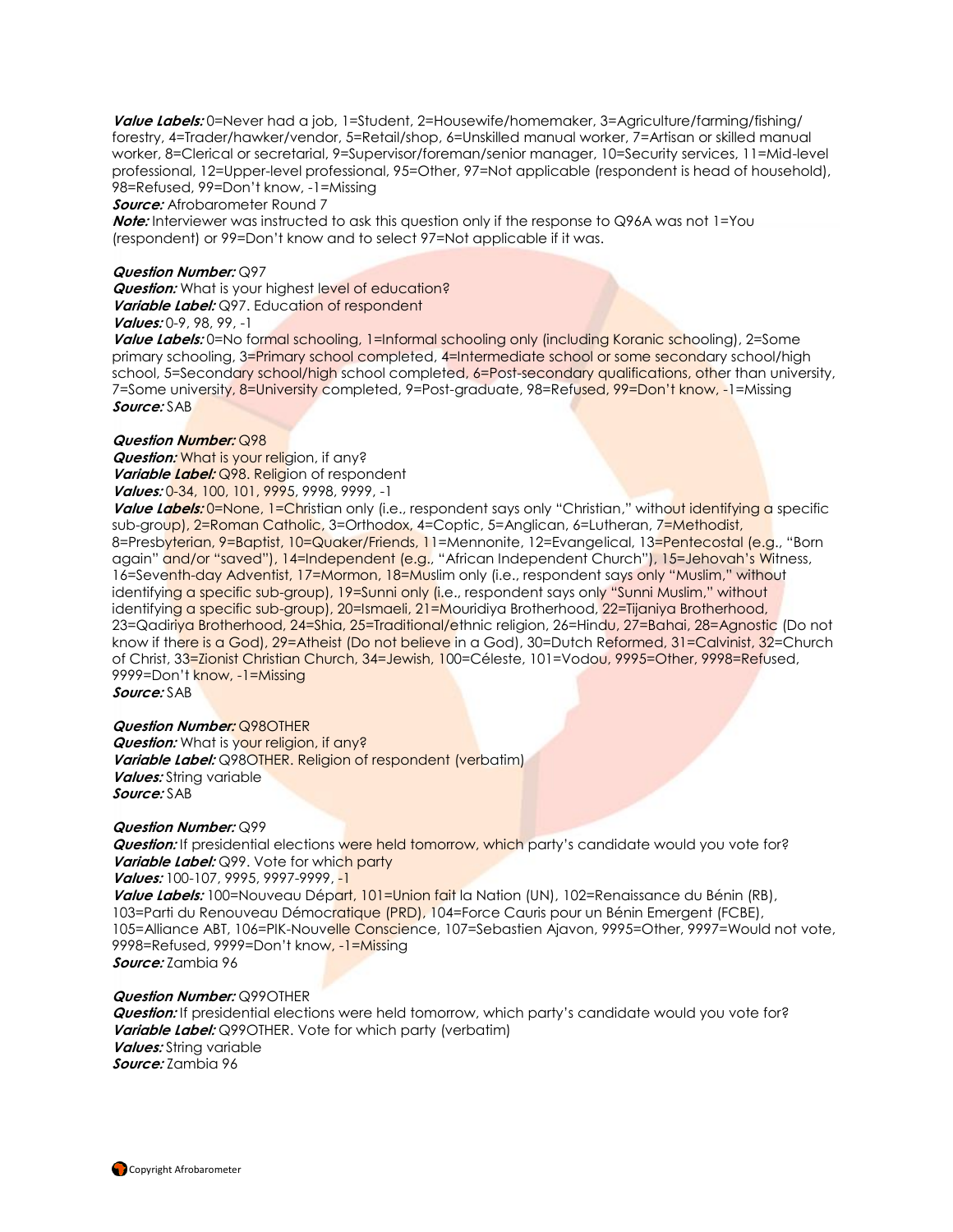#### **Question Number:** Q100 **Question:** Just one more question: Who do you think sent us to do this interview? **Variable Label:** Q100. Perceived survey sponsor **Values:** 0-10, 95, 98, 99, -1 Value Labels: 0=No one, 1="Afrobarometer" or IREEP [i.e., the correct response], 2=Research company/Organization/Programme [but not AB or correct national partner], 3=Non-government or religious organization, 4=University/School/College, 5=Private company, 6=Media, 7=Political party or politician, 8=Government (including any government official, government agency or ministry, or any other part of government named by the respondent), 9=International organization or another country, 10=God, 95=Other, 98=Refused, 99=Don't know, -1=Missing **Source:** Afrobarometer Round 2

**Note:** Interviewer entered verbatim response.

**Question Number:** ENDTIME **Question:** Time interview ended **Variable Label:** Time interview ended **Note:** Answered by interviewer. Entered hour and minute, 24-hour clock

**Question Number: LENGTH Question:** Length of interview *Variable Label:* **Length of interview Note:** Answered by interviewer in minutes

**Question Number:** Q101 **Question:** Respondent's gender **Variable Label:** Q101. Gender of respondent **Values:** 1, 2 **Value Labels:** 1=Male, 2=Female **Source:** SAB **Note:** Answered by interviewer

**Question Number:** Q102 **Question:** Respondent's race *Variable Label: Q102. Race of respondent* **Values:** 1-6, 9995, 9999 **Value Labels:** 1=Black/African, 2=White/European, 3=Coloured/Mixed race, 4=Arab/Lebanese/North African, 5=South Asian (Indian, Pakistani, etc.), 6=East Asian (Chinese, Korean, Indonesian, etc.), 9995=Other, 9999=Don't know **Source:** SAB **Note:** Answered by interviewer

**Question Number:** Q102OTHER **Question:** Respondent's race **Variable Label:** Q102OTHER. Race of respondent (verbatim) **Values:** String variable **Source:** SAB **Note:** Answered by interviewer

**Question Number:** Q103 **Question:** What was the primary language used in the interview? **Variable Label:** Q103. Language of interview **Values:** 2, 100-106, 9995, 9996 **Value Labels:** 2=French, 100=Adjagbé, 101=Baatonum, 102=Dendi, 103=Ditammari, 104=Fongbé, 105=Fulfuldé, 106=Yoruba, 9995=Other, 9996=Other northern language **Source:** SAB **Note:** Answered by interviewer

**Question Number:** Q103OTHER **Question:** What was the primary language used in the interview?

**Copyright Afrobarometer**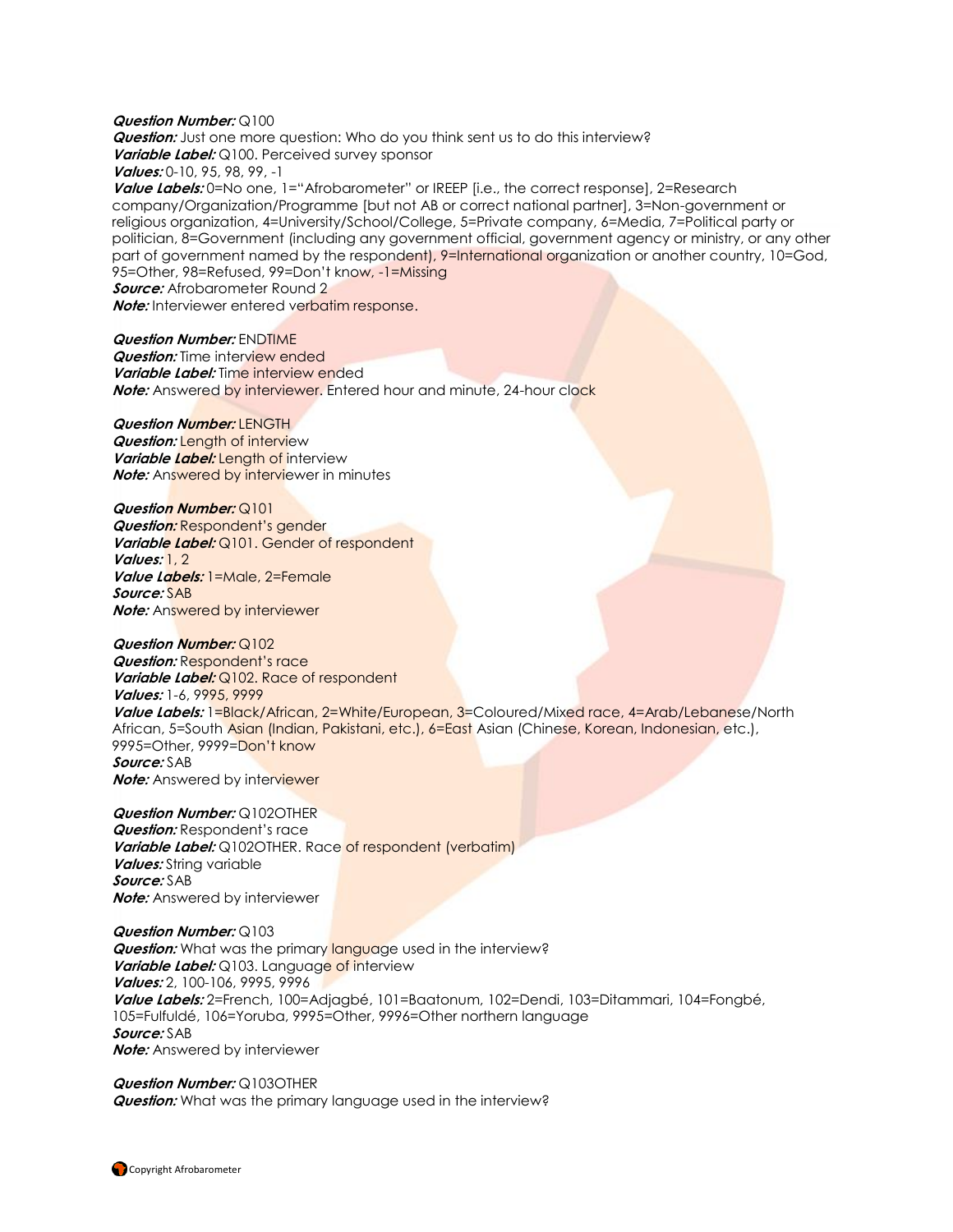**Variable Label:** Q103OTHER. Language of interview (verbatim) **Values:** String variable **Source:** SAB **Note:** Answered by interviewer

#### **Question Number:** Q104

**Question:** In what type of shelter does the respondent live? **Variable Label:** Q104. Type of shelter of respondent **Values:** 1-5, 7, 8 **Value Labels:** 1=Non-traditional/formal house, 2=Traditional house/hut, 3=Temporary structure/shack, 4=Flat in a block of flats, 5=Single room in a larger dwelling structure or backyard, 7=Hostel in an industrial compound or farming compound, 8=Other **Source:** Afrobarometer Round 5 **Note:** Answered by interviewer

#### **Question Number:** Q105

**Question:** What was the roof of the respondent's home or shelter made of? Variable Label: Q105. Roof of respondent's home **Values:** 1-10 **Value Labels:** 1=Metal, aluminum, or zinc, 2=Tiles, 3=Shingles, 4=Thatch or grass, 5=Plastic sheets, 6=Asbestos, 7=Multiple materials, 8=Concrete, 9=Some other material, 10=Could not tell/could not see **Source: Afrobarometer Round 5 Note:** Answered by interviewer

#### **Question Number:** Q106

**Question:** Were there any other people immediately present who might be listening during the interview? Variable Label: Q106. Others present **Values:** 1-5 **Value Labels:** 1=No one, 2=Spouse only, 3=Children only, 4=A few others, 5=Small crowd **Source:** Nigeria00 **Note:** Answered by interviewer

**Question Number:** Q107A

*Question:* Did the respondent check with others for information to answer any question? Variable Label: Q107a. Check with others **Values:** 0, 1 **Value Labels:** 0=No, 1=Yes **Source:** Nigeria00 **Note:** Answered by interviewer

#### **Question Number:** Q107B

**Question:** Do you think anyone influenced the respondent's answers during the interview? **Variable Label:** Q017b. Influence by others **Values:** 0, 1 **Value Labels:** 0=No, 1=Yes **Source:** SAB99 **Note:** Answered by interviewer

**Question Number:** Q107C **Question:** Were you approached by community and/or political party representatives? Variable Label: Q107c. Approached by community/party representatives **Values:** 0, 1 **Value Labels:** 0=No, 1=Yes **Source:** SAB **Note:** Answered by interviewer

#### **Question Number:** Q107D **Question:** Did you feel threatened during the interview?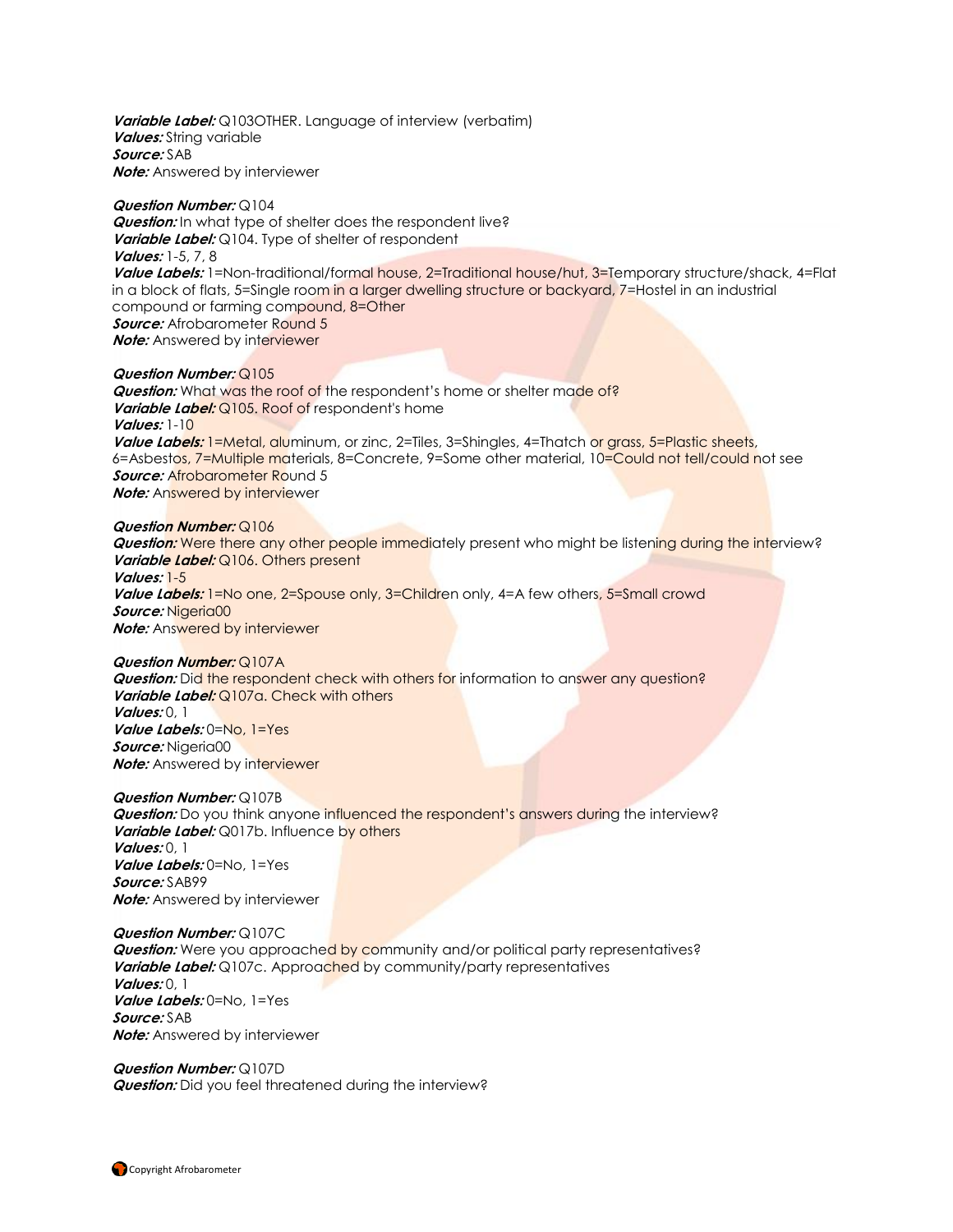**Variable Label:** Q107d. Feel threatened **Values:** 0, 1 **Value Labels:** 0=No, 1=Yes **Source:** SAB **Note:** Answered by interviewer

#### **Question Number:** Q107E **Question:** Were you physically threatened during the interview? Variable Label: Q107e. Physically threatened **Values:** 0, 1 **Value Labels:** 0=No, 1=Yes **Source:** SAB **Note:** Answered by interviewer

**Question Number:** Q108 **Question:** What proportion of the questions do you feel the respondent had difficulty answering? **Variable Label:** Q108. Proportion difficulty answering **Values:** 0-4 **Value Labels:** 0=None, 1=Few, 2=Some, 3=Most, 4=All Source: Nigeria00 **Note:** Answered by interviewer

#### **Question Number:** Q110A **Question:** What was the respondent's attitude toward you during the interview? Was he or she: friendly, in between, or hostile? **Variable Label:** Q110a. Respondent friendly **Values:** 1-3 **Value Labels:** 1=Friendly, 2=In between, 3=Hostile **Source:** SAB **Note:** Answered by interviewer

#### **Question Number:** Q110B

**Question:** What was the respondent's attitude toward you during the interview? Was he or she: interested, in between, or bored? **Variable Label:** Q110b. Respondent interested **Values:** 1-3 **Value Labels:** 1=Interested, 2=In between, 3=Bored **Source:** SAB **Note:** Answered by interviewer

#### **Question Number:** Q110C

*Question:* What was the respondent's attitude toward you during the interview? Was he or she: cooperative, in between, or uncooperative? Variable Label: Q110c. Respondent cooperative **Values:** 1-3 Value Labels: 1=Cooperative, 2=In between, 3=Uncooperative **Source:** SAB **Note:** Answered by interviewer

#### **Question Number:** Q110D

**Question:** What was the respondent's attitude toward you during the interview? Was he or she: patient, in between, or impatient? **Variable Label:** Q110d. Respondent patient **Values:** 1-3 **Value Labels:** 1=Patient, 2=In between, 3=Impatient **Source:** SAB **Note:** Answered by interviewer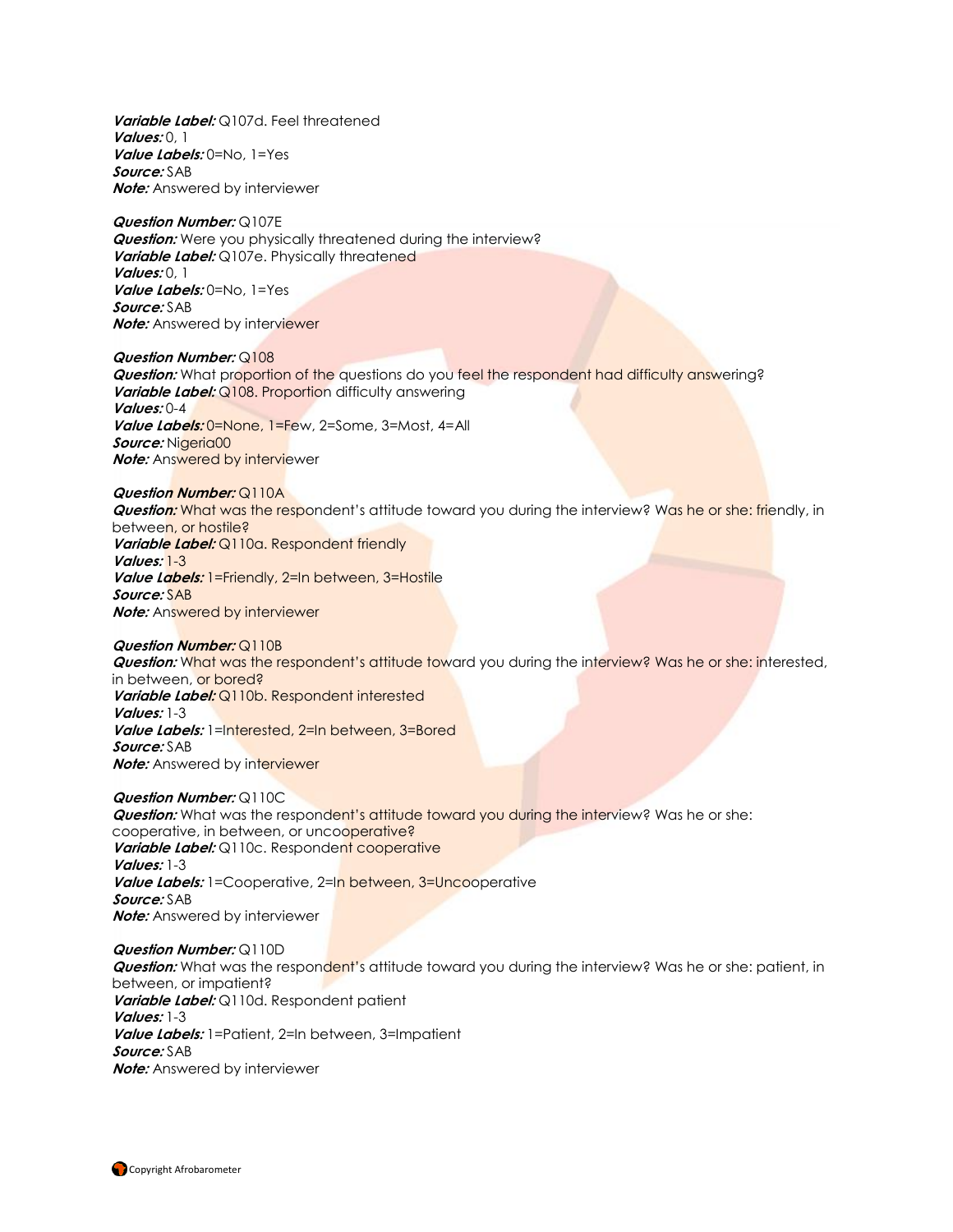**Question Number:** Q110E **Question:** What was the respondent's attitude toward you during the interview? Was he or she: at ease, in between, or suspicious? **Variable Label:** Q110e. Respondent at ease **Values:** 1-3 **Value Labels:** 1=At ease, 2=In between, 3=Suspicious **Source:** SAB **Note:** Answered by interviewer

**Question Number:** Q110F **Question:** What was the respondent's attitude toward you during the interview? Was he or she: honest, in between, or misleading? **Variable Label:** Q110f. Respondent honest **Values:** 1-3 **Value Labels:** 1=Honest, 2=In between, 3=Misleading **Source:** SAB **Note:** Answered by interviewer

**Question Number:** Q112 **Question:** Interviewer's number **Variable Label:** Q112. Interviewer number **Values:** BEN08-BEN65 **Source:** SAB **Note:** Answered by interviewer

**Question Number:** Q113 **Question:** Interviewer's age **Variable Label:** Q113. Interviewer's age **Values:** 20-44 **Source:** SAB **Note:** Answered by interviewer

**Question Number:** Q114 **Question:** Interviewer's gender **Variable Label:** Q114. Interviewer's gender **Values:** 1, 2 **Value Labels:** 1=Male, 2=Female **Source:** SAB **Note:** Answered by interviewer

**Question Number:** Q115 **Question:** Do you come from a rural or urban area? Variable Label: Q115. Interviewer rural or urban **Values:** 1, 2 **Value Labels:** 1=Rural, 2=Urban **Source:** SAB **Note:** Answered by interviewer

**Question Number:** Q116 **Question:** Interviewer's home language **Variable Label:** Q116. Interviewer's home language **Values:** 2, 100-107, 112-114, 9995 **Value Labels:** 2=French, 100=Adjagbé, 101=Baatonum, 102=Dendi, 103=Ditammari, 104=Fongbé, 105=Fulfuldé, 106=Yoruba, 107=Lokpa, 112=Idaasha, 113=Idatcha, 114=Mahi, 9995=Other **Source:** SAB **Note:** Answered by interviewer

**Question Number:** Q116OTHER **Question:** Interviewer's home language

Copyright Afrobarometer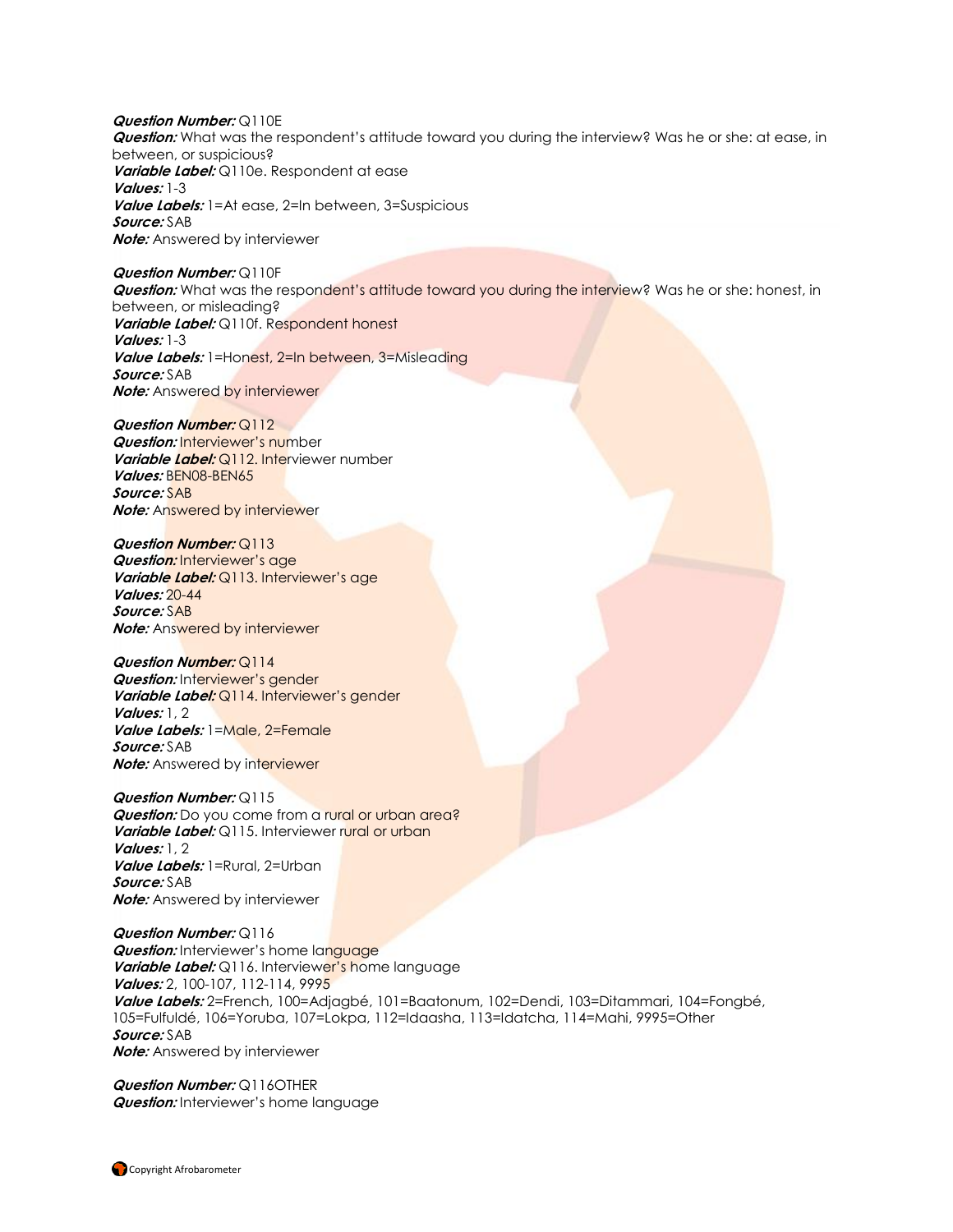Variable Label: Q116OTHER. Interviewer's home language (verbatim) **Values:** String variable **Source:** SAB **Note:** Answered by interviewer

#### **Question Number:** Q117

**Question:** Interviewer's ethnic group/tribe: **Variable Label:** Q117. Interviewer's ethnic group or tribe **Values:** 100-107, 112, 114, 9995 **Value Labels:** 100=Adja, 101=Bariba, 102=Dendi, 103=Ditammari, 104=Fongbé, 105=Peulh, 106=Yoruba, 107=Lokpa, 112=Idaasha, 114=Mahi, 9995=Other **Source:** SAB **Note:** Answered by interviewer

**Question Number:** Q117OTHER **Question:** Interviewer's ethnic group/tribe: Variable Label: Q117OTHER. Interviewer's ethnic group or tribe (verbatim) *Values:* **String variable Source:** SAB **Note:** Answered by interviewer

#### **Question Number:** Q118

**Question:** Interviewer's highest level of education **Variable Label:** Q118. Interviewer's education **Values:** 3-9

Value Labels: 3=Primary school completed, 4=Some secondary school/high school, 5=Secondary school/high school completed, 6=Post-secondary qualifications, other than university, 7=Some university, 8=University completed, 9=Post graduate **Source:** SAB

**Note:** Answered by interviewer

#### **Question Number:** Q119\_1

**Question:** Which Beninese languages do you speak? Variable Label: Q119 1. Other spoken languages first **Values:** 2, 100-107, 9995 **Value Labels:** 2=French, 100=Adjagbé, 101=Baatonum, 102=Dendi, 103=Ditammari, 104=Fongbé, 105=Fulfuldé, 106=Yoruba, 107=Lokpa, 9995=Other *Source:* Afrobarometer Round 7 **Note:** Answered by interviewer. Interviewer was instructed to tick all that apply.

**Question Number:** Q119\_2

**Question:** Which Beninese languages do you speak? Variable Label: Q119\_2. Other spoken languages\_second **Values:** 2, 100-107, 9995, 9996 **Value Labels:** 2=French, 100=Adjagbé, 101=Baatonum, 102=Dendi, 103=Ditammari, 104=Fongbé, 105=Fulfuldé, 106=Yoruba, 107=Lokpa, 9995=Other, 9996=No further reply **Source:** Afrobarometer Round 7 **Note:** Answered by interviewer. Interviewer was instructed to tick all that apply.

#### **Question Number:** Q119\_3

**Question:** Which Beninese languages do you speak? **Variable Label:** Q119\_3. Other spoken languages\_third **Values:** 2, 100-107, 9995, 9996, -1 **Value Labels:** 2=French, 100=Adjagbé, 101=Baatonum, 102=Dendi, 103=Ditammari, 104=Fongbé, 105=Fulfuldé, 106=Yoruba, 107=Lokpa, 9995=Other, 9996=No further reply **Source:** Afrobarometer Round 7 **Note:** Answered by interviewer. Interviewer was instructed to tick all that apply.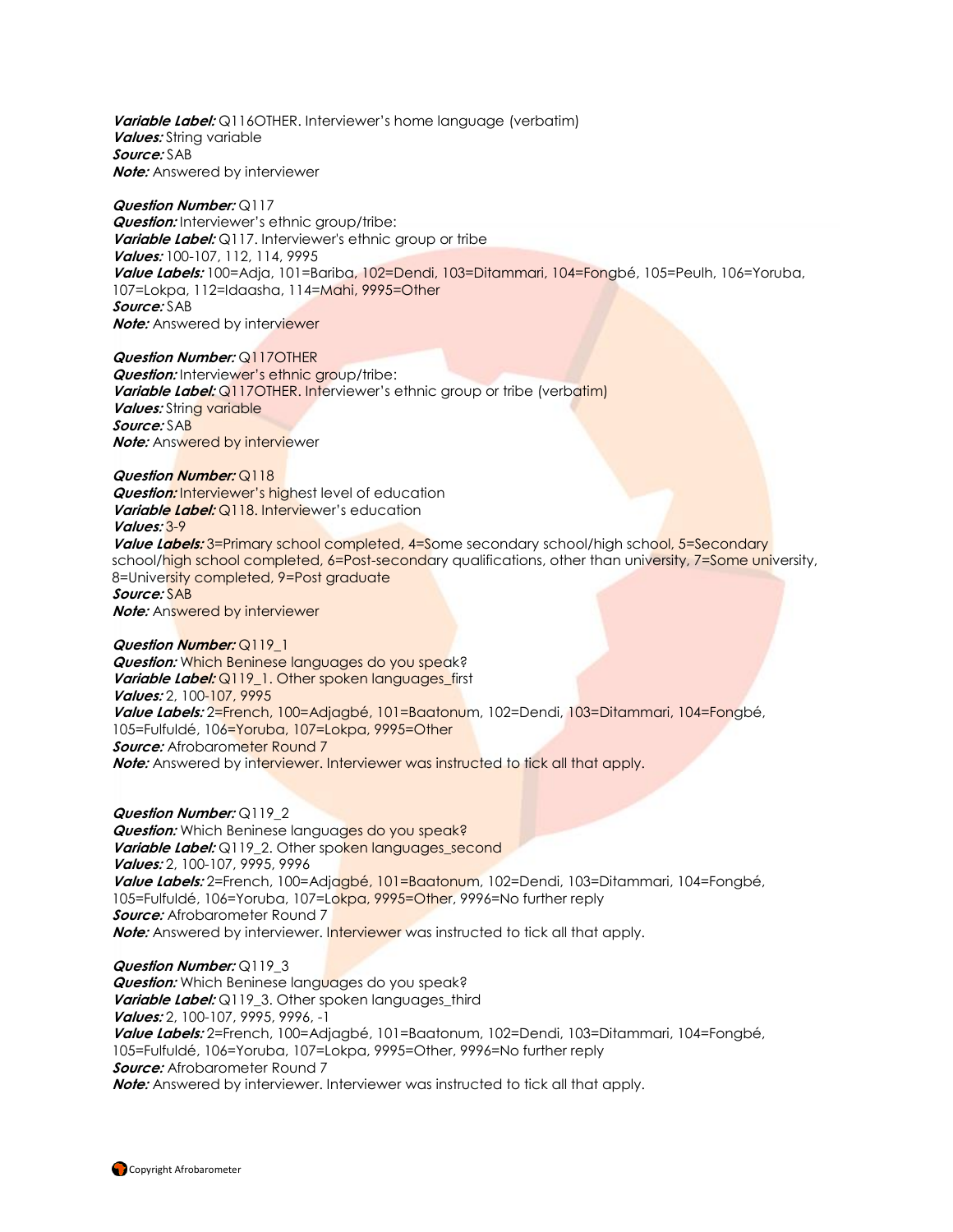**Question Number:** Q119\_4 **Question:** Which Beninese languages do you speak? **Variable Label:** Q119\_4. Other spoken languages\_fourth **Values:** 2, 100-107, 9995, 9996 **Value Labels:** 2=French, 100=Adjagbé, 101=Baatonum, 102=Dendi, 103=Ditammari, 104=Fongbé, 105=Fulfuldé, 106=Yoruba, 107=Lokpa, 9995=Other, 9996=No further reply **Source:** Afrobarometer Round 7 **Note:** Answered by interviewer. Interviewer was instructed to tick all that apply.

**Question Number:** Q119\_5 **Question:** Which Beninese languages do you speak? **Variable Label:** Q119\_5. Other spoken languages\_fifth **Values:** 2, 100-107, 9995, 9996 **Value Labels:** 2=French, 100=Adjagbé, 101=Baatonum, 102=Dendi, 103=Ditammari, 104=Fongbé, 105=Fulfuldé, 106=Yoruba, 107=Lokpa, 9995=Other, 9996=No further reply *Source:* Afrobarometer Round 7 **Note:** Answered by interviewer. Interviewer was instructed to tick all that apply.

#### **Question Number:** Q119\_6

**Question:** Which Beninese languages do you speak? **Variable Label:** Q119 6. Other spoken languages sixth **Values:** 2, 100-107, 9995, 9996 **Value Labels:** 2=French, 100=Adjagbé, 101=Baatonum, 102=Dendi, 103=Ditammari, 104=Fongbé, 105=Fulfuldé, 106=Yoruba, 107=Lokpa, 9995=Other, 9996=No further reply *Source:* Afrobarometer Round 7 **Note:** Answered by interviewer. Interviewer was instructed to tick all that apply.

**Question Number:** Q119OTHER

**Question:** Which Beninese languages do you speak? **Variable Label:** Q119OTHER. Other spoken languages (verbatim) **Values:** String variable **Value Labels:** String variable *Source:* Afrobarometer Round 7 **Note:** Answered by interviewer

#### **Question Number:** withinwt

**Variable Label:** Within country weighting factor

**Note:** The weighting variable adjusts the distribution of the sample based on individual selection probabilities (i.e., based on region, gender, urban-rural distribution, and size of household and enumeration area).

| Gender   |         | Weighted | Unweighted |
|----------|---------|----------|------------|
|          | Male    | 50.1%    | 50.1%      |
|          | Female  | 49.9%    | 49.9%      |
|          |         |          |            |
| Location |         |          |            |
|          | Urban   | 47.5%    | 47.3%      |
|          | Rural   | 52.5%    | 52.7%      |
|          |         |          |            |
| Region   |         |          |            |
|          | Alibori | 7.8%     | 8.0%       |
|          | Atacora | 7.1%     | 7.3%       |